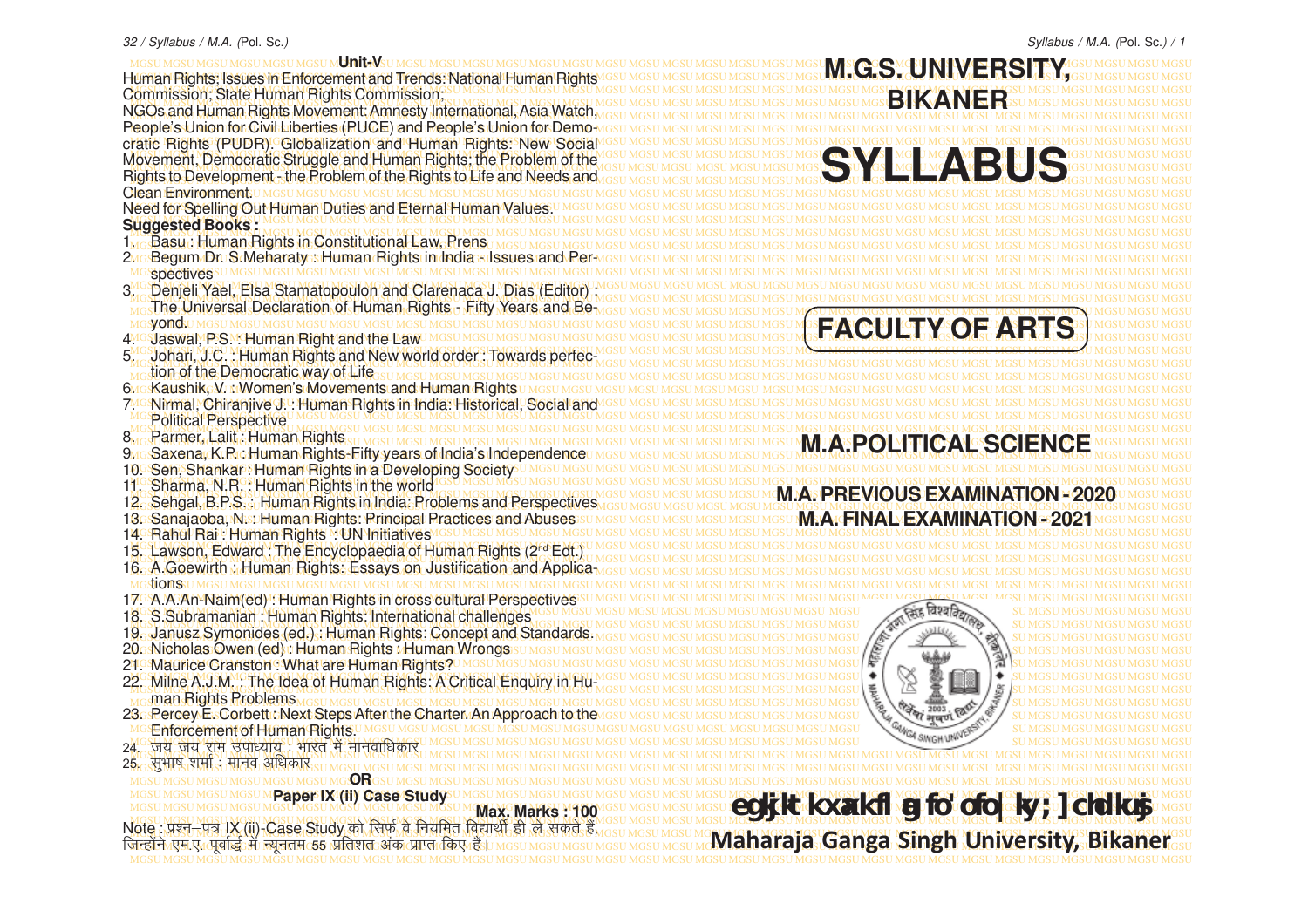MGSU MGSU MGSU MGSU MGSU MGSU MGSU MGSU MGSU MGSU MGSU MGSU MGSU MGSU MGSU MGSU MGSU MGSU MGSU MGSU MGSU MGSU MGSU MGSU MGSU MGSU MGSU MGSU MGSU MGSU MGSU MGSU 20. Marion J. Levy : Modernization and the structured societies MGSU MGSU MGSU MGSU MGSU MGSU MGSU MGSU MGSU MGSU MGSU MGSU MGSU MGSU MGSU MGSU MGSU MGSU MGSU MGSU MGSU MGSU MGSU MGSU MGSU MGSU MGSU MGSU MGSU MGSU MGSU MGSU 21. H. Hyman : Political socialization and Political Development MGSU MGSU MGSU MGSU MGSU MGSU MGSU MGSU MGSU MGSU MGSU MGSU MGSU MGSU MGSU MGSU MGSU MGSU MGSU MGSU MGSU MGSU MGSU MGSU MGSU MGSU MGSU MGSU MGSU MGSU MGSU MGSU MGSU MGSU MGSU MGSU MGSU MGSU MGSU MGSU MGSU MGSU MGSU MGSU MGSU MGSU MGSU MGSU MGSU MGSU MGSU MGSU MGSU MGSU MGSU MGSU MGSU MGSU MGSU MGSU MGSU MGSU MGSU MGSU 22. D. Lerner : The Passing of Traditional society MGSU MGSU MGSU MGSU MGSU MGSU MGSU MGSU MGSU MGSU MGSU MGSU MGSU MGSU MGSU MGSU MGSU MGSU MGSU MGSU MGSU MGSU MGSU MGSU MGSU MGSU MGSU MGSU MGSU MGSU MGSU MGSU 23. L.T. Rudolph and Sussan Rudolph : The Modernity of Tradition MGSU MGSU MGSU MGSU MGSU MGSU MGSU MGSU MGSU MGSU MGSU MGSU MGSU MGSU MGSU MGSU MGSU MGSU MGSU MGSU MGSU MGSU MGSU MGSU MGSU MGSU MGSU MGSU MGSU MGSU MGSU MGSU **ONE PAPER IS TO BE OFFERED FROM THE** MGSU MGSU MGSU MGSU MGSU MGSU MGSU MGSU MGSU MGSU MGSU MGSU MGSU MGSU MGSU MGSU MGSU MGSU MGSU MGSU MGSU MGSU MGSU MGSU MGSU MGSU MGSU MGSU MGSU MGSU MGSU MGSU **FOLLOWING PAPERS** MGSU MGSU MGSU MGSU MGSU MGSU MGSU MGSU MGSU MGSU MGSU MGSU MGSU MGSU MGSU MGSU MGSU MGSU MGSU MGSU MGSU MGSU MGSU MGSU MGSU MGSU MGSU MGSU MGSU MGSU MGSU MGSU MGSU MGSU MGSU MGSU MGSU MGSU MGSU MGSU MGSU MGSU MGSU MGSU MGSU MGSU MGSU MGSU MGSU MGSU MGSU MGSU MGSU MGSU MGSU MGSU MGSU MGSU MGSU MGSU MGSU MGSU MGSU MGSU **Paper IX Either** MGSU MGSU MGSU MGSU MGSU MGSU MGSU MGSU MGSU MGSU MGSU MGSU MGSU MGSU MGSU MGSU MGSU MGSU MGSU MGSU MGSU MGSU MGSU MGSU MGSU MGSU MGSU MGSU MGSU MGSU MGSU MGSU **(i) HUMAN RIGHTS AND DUTIES :THEORIES AND PRACTICE** MGSU MGSU MGSU MGSU MGSU MGSU MGSU MGSU MGSU MGSU MGSU MGSU MGSU MGSU MGSU MGSU MGSU MGSU MGSU MGSU MGSU MGSU MGSU MGSU MGSU MGSU MGSU MGSU MGSU MGSU MGSU MGSU MGSU MGSU MGSU MGSU MGSU MGSU MGSU MGSU MGSU MGSU MGSU MGSU MGSU MGSU MGSU MGSU MGSU MGSU MGSU MGSU MGSU MGSU MGSU MGSU MGSU MGSU MGSU MGSU MGSU MGSU MGSU MGSU MGSU MGSU MGSU MGSU MGSU MGSU MGSU MGSU MGSU MGSU MGSU MGSU MGSU MGSU MGSU MGSU MGSU MGSU MGSU MGSU MGSU MGSU MGSU MGSU MGSU MGSU MGSU MGSU MGSU MGSU MGSU MGSU **Note :** The question paper shall contain three sections. Section-A MGSU MGSU MGSU MGSU MGSU MGSU MGSU MGSU MGSU MGSU MGSU MGSU MGSU MGSU MGSU MGSU MGSU MGSU MGSU MGSU MGSU MGSU MGSU MGSU MGSU MGSU MGSU MGSU MGSU MGSU MGSU MGSU shall contain 10 questions, two from each unit of 2 marks each. The MGSU MGSU MGSU MGSU MGSU MGSU MGSU MGSU MGSU MGSU MGSU MGSU MGSU MGSU MGSU MGSU MGSU MGSU MGSU MGSU MGSU MGSU MGSU MGSU MGSU MGSU MGSU MGSU MGSU MGSU MGSU MGSU candidate is required to answer all the questions. The answers should MGSU MGSU MGSU MGSU MGSU MGSU MGSU MGSU MGSU MGSU MGSU MGSU MGSU MGSU MGSU MGSU MGSU MGSU MGSU MGSU MGSU MGSU MGSU MGSU MGSU MGSU MGSU MGSU MGSU MGSU MGSU MGSU MGSU MGSU MGSU MGSU MGSU MGSU MGSU MGSU MGSU MGSU MGSU MGSU MGSU MGSU MGSU MGSU MGSU MGSU MGSU MGSU MGSU MGSU MGSU MGSU MGSU MGSU MGSU MGSU MGSU MGSU MGSU MGSU not exceed 50 words. Section-B shall contain 5 questions, one from MGSU MGSU MGSU MGSU MGSU MGSU MGSU MGSU MGSU MGSU MGSU MGSU MGSU MGSU MGSU MGSU MGSU MGSU MGSU MGSU MGSU MGSU MGSU MGSU MGSU MGSU MGSU MGSU MGSU MGSU MGSU MGSU each unit with internal choice. Each question shall be of 7 marks. The MGSU MGSU MGSU MGSU MGSU MGSU MGSU MGSU MGSU MGSU MGSU MGSU MGSU MGSU MGSU MGSU MGSU MGSU MGSU MGSU MGSU MGSU MGSU MGSU MGSU MGSU MGSU MGSU MGSU MGSU MGSU MGSU answers should not exceed 200 words. The candidate is required to MGSU MGSU MGSU MGSU MGSU MGSU MGSU MGSU MGSU MGSU MGSU MGSU MGSU MGSU MGSU MGSU MGSU MGSU MGSU MGSU MGSU MGSU MGSU MGSU MGSU MGSU MGSU MGSU MGSU MGSU MGSU MGSU MGSU MGSU MGSU MGSU MGSU MGSU MGSU MGSU MGSU MGSU MGSU MGSU MGSU MGSU MGSU MGSU MGSU MGSU MGSU MGSU MGSU MGSU MGSU MGSU MGSU MGSU MGSU MGSU MGSU MGSU MGSU MGSU answer all the questions. Section-C shall contain 5 questions of 15 marks MGSU MGSU MGSU MGSU MGSU MGSU MGSU MGSU MGSU MGSU MGSU MGSU MGSU MGSU MGSU MGSU MGSU MGSU MGSU MGSU MGSU MGSU MGSU MGSU MGSU MGSU MGSU MGSU MGSU MGSU MGSU MGSU each, one from each unit. The candidate is required to answer any three MGSU MGSU MGSU MGSU MGSU MGSU MGSU MGSU MGSU MGSU MGSU MGSU MGSU MGSU MGSU MGSU MGSU MGSU MGSU MGSU MGSU MGSU MGSU MGSU MGSU MGSU MGSU MGSU MGSU MGSU MGSU MGSU questions. The answer shall not exceed 500 words. MGSU MGSU MGSU MGSU MGSU MGSU MGSU MGSU MGSU MGSU MGSU MGSU MGSU MGSU MGSU MGSU MGSU MGSU MGSU MGSU MGSU MGSU MGSU MGSU MGSU MGSU MGSU MGSU MGSU MGSU MGSU MGSU MGSU MGSU MGSU MGSU MGSU MGSU MGSU MGSU MGSU MGSU MGSU MGSU MGSU MGSU MGSU MGSU MGSU MGSU MGSU MGSU MGSU MGSU MGSU MGSU MGSU MGSU MGSU MGSU MGSU MGSU MGSU MGSU MGSU MGSU MGSU MGSU MGSU MGSU MGSU MGSU MGSU MGSU MGSU MGSU MGSU MGSU MGSU MGSU MGSU MGSU MGSU MGSU MGSU MGSU MGSU MGSU MGSU MGSU MGSU MGSU MGSU MGSU MGSU MGSU Meaning and Nature of Human Rights and Duties; Basic concepts: Indi-MGSU MGSU MGSU MGSU MGSU MGSU MGSU MGSU MGSU MGSU MGSU MGSU MGSU MGSU MGSU MGSU MGSU MGSU MGSU MGSU MGSU MGSU MGSU MGSU MGSU MGSU MGSU MGSU MGSU MGSU MGSU MGSU vidual, Group, State, Civil Society, Liberty, Equality, Justice and Vio-MGSU MGSU MGSU MGSU MGSU MGSU MGSU MGSU MGSU MGSU MGSU MGSU MGSU MGSU MGSU MGSU MGSU MGSU MGSU MGSU MGSU MGSU MGSU MGSU MGSU MGSU MGSU MGSU MGSU MGSU MGSU MGSU MGSU MGSU MGSU MGSU MGSU MGSU MGSU MGSU MGSU MGSU MGSU MGSU MGSU MGSU MGSU MGSU MGSU MGSU MGSU MGSU MGSU MGSU MGSU MGSU MGSU MGSU MGSU MGSU MGSU MGSU MGSU MGSU lence; Human Values : Humanity, Compassion and Virtues. MGSU MGSU MGSU MGSU MGSU MGSU MGSU MGSU MGSU MGSU MGSU MGSU MGSU MGSU MGSU MGSU MGSU MGSU MGSU MGSU MGSU MGSU MGSU MGSU MGSU MGSU MGSU MGSU MGSU MGSU MGSU MGSU **Unit-II** MGSU MGSU MGSU MGSU MGSU MGSU MGSU MGSU MGSU MGSU MGSU MGSU MGSU MGSU MGSU MGSU MGSU MGSU MGSU MGSU MGSU MGSU MGSU MGSU MGSU MGSU MGSU MGSU MGSU MGSU MGSU MGSU Human Rights and Duties : Origin and Evolution. Natural, Civil, and Po-MGSU MGSU MGSU MGSU MGSU MGSU MGSU MGSU MGSU MGSU MGSU MGSU MGSU MGSU MGSU MGSU MGSU MGSU MGSU MGSU MGSU MGSU MGSU MGSU MGSU MGSU MGSU MGSU MGSU MGSU MGSU MGSU litical Rights; Individual vis-a-vis Society and State. The Contribution of MGSU MGSU MGSU MGSU MGSU MGSU MGSU MGSU MGSU MGSU MGSU MGSU MGSU MGSU MGSU MGSU MGSU MGSU MGSU MGSU MGSU MGSU MGSU MGSU MGSU MGSU MGSU MGSU MGSU MGSU MGSU MGSU MGSU MGSU MGSU MGSU MGSU MGSU MGSU MGSU MGSU MGSU MGSU MGSU MGSU MGSU MGSU MGSU MGSU MGSU MGSU MGSU MGSU MGSU MGSU MGSU MGSU MGSU MGSU MGSU MGSU MGSU MGSU MGSU Magna Carta, American Bill of Rights; The French Revolution and its MGSU MGSU MGSU MGSU MGSU MGSU MGSU MGSU MGSU MGSU MGSU MGSU MGSU MGSU MGSU MGSU MGSU MGSU MGSU MGSU MGSU MGSU MGSU MGSU MGSU MGSU MGSU MGSU MGSU MGSU MGSU MGSU Goals; Marxist Revolution and Freedom Movements with special refer-MGSU MGSU MGSU MGSU MGSU MGSU MGSU MGSU MGSU MGSU MGSU MGSU MGSU MGSU MGSU MGSU MGSU MGSU MGSU MGSU MGSU MGSU MGSU MGSU MGSU MGSU MGSU MGSU MGSU MGSU MGSU MGSU MGSU MGSU MGSU MGSU MGSU MGSU MGSU MGSU MGSU MGSU MGSU MGSU MGSU MGSU MGSU MGSU MGSU MGSU MGSU MGSU MGSU MGSU MGSU MGSU MGSU MGSU MGSU MGSU MGSU MGSU MGSU MGSU MGSU MGSU MGSU MGSU MGSU MGSU MGSU MGSU MGSU MGSU MGSU MGSU MGSU MGSU MGSU MGSU MGSU MGSU MGSU MGSU MGSU MGSU MGSU MGSU MGSU MGSU MGSU MGSU MGSU MGSU MGSU MGSU Universal Declaration of Human Rights (1948): International conventions MGSU MGSU MGSU MGSU MGSU MGSU MGSU MGSU MGSU MGSU MGSU MGSU MGSU MGSU MGSU MGSU MGSU MGSU MGSU MGSU MGSU MGSU MGSU MGSU MGSU MGSU MGSU MGSU MGSU MGSU MGSU MGSU and Declaration Relating to specific Groups (Women, Child, Minorities, MGSU MGSU MGSU MGSU MGSU MGSU MGSU MGSU MGSU MGSU MGSU MGSU MGSU MGSU MGSU MGSU MGSU MGSU MGSU MGSU MGSU MGSU MGSU MGSU MGSU MGSU MGSU MGSU MGSU MGSU MGSU MGSU Refugees) and Rights (Religious Freedom, Torture, Development, Sexual MGSU MGSU MGSU MGSU MGSU MGSU MGSU MGSU MGSU MGSU MGSU MGSU MGSU MGSU MGSU MGSU MGSU MGSU MGSU MGSU MGSU MGSU MGSU MGSU MGSU MGSU MGSU MGSU MGSU MGSU MGSU MGSU MGSU MGSU MGSU MGSU MGSU MGSU MGSU MGSU MGSU MGSU MGSU MGSU MGSU MGSU MGSU MGSU MGSU MGSU MGSU MGSU MGSU MGSU MGSU MGSU MGSU MGSU MGSU MGSU MGSU MGSU MGSU MGSU MGSU MGSU MGSU MGSU MGSU MGSU MGSU MGSU MGSU MGSU MGSU MGSU MGSU MGSU MGSU MGSU MGSU MGSU MGSU MGSU MGSU MGSU MGSU MGSU MGSU MGSU MGSU MGSU MGSU MGSU MGSU MGSU **Unit-III** MGSU MGSU MGSU MGSU MGSU MGSU MGSU MGSU MGSU MGSU MGSU MGSU MGSU MGSU MGSU MGSU MGSU MGSU MGSU MGSU MGSU MGSU MGSU MGSU MGSU MGSU MGSU MGSU MGSU MGSU MGSU MGSU International Covenant on Civil and Political Rights; International Cov-MGSU MGSU MGSU MGSU MGSU MGSU MGSU MGSU MGSU MGSU MGSU MGSU MGSU MGSU MGSU MGSU MGSU MGSU MGSU MGSU MGSU MGSU MGSU MGSU MGSU MGSU MGSU MGSU MGSU MGSU MGSU MGSU MGSU MGSU MGSU MGSU MGSU MGSU MGSU MGSU MGSU MGSU MGSU MGSU MGSU MGSU MGSU MGSU MGSU MGSU MGSU MGSU MGSU MGSU MGSU MGSU MGSU MGSU MGSU MGSU MGSU MGSU MGSU MGSU enant on Economic, Social and Cultural Rights. MGSU MGSU MGSU MGSU MGSU MGSU MGSU MGSU MGSU MGSU MGSU MGSU MGSU MGSU MGSU MGSU MGSU MGSU MGSU MGSU MGSU MGSU MGSU MGSU MGSU MGSU MGSU MGSU MGSU MGSU MGSU MGSU UN Organs - UN Commission on Human Rights, UN Children Fund, UN MGSU MGSU MGSU MGSU MGSU MGSU MGSU MGSU MGSU MGSU MGSU MGSU MGSU MGSU MGSU MGSU MGSU MGSU MGSU MGSU MGSU MGSU MGSU MGSU MGSU MGSU MGSU MGSU MGSU MGSU MGSU MGSU Commission on the Status of Refugees (UNCHR), UN Commission on MGSU MGSU MGSU MGSU MGSU MGSU MGSU MGSU MGSU MGSU MGSU MGSU MGSU MGSU MGSU MGSU MGSU MGSU MGSU MGSU MGSU MGSU MGSU MGSU MGSU MGSU MGSU MGSU MGSU MGSU MGSU MGSU MGSU MGSU MGSU MGSU MGSU MGSU MGSU MGSU MGSU MGSU MGSU MGSU MGSU MGSU MGSU MGSU MGSU MGSU MGSU MGSU MGSU MGSU MGSU MGSU MGSU MGSU MGSU MGSU MGSU MGSU MGSU MGSU MGSU MGSU MGSU MGSU MGSU MGSU MGSU MGSU MGSU MGSU MGSU MGSU MGSU MGSU MGSU MGSU MGSU MGSU MGSU MGSU MGSU MGSU MGSU MGSU MGSU MGSU MGSU MGSU MGSU MGSU MGSU MGSU Women, International Labour Organisation, UN Educational, Scientific MGSU MGSU MGSU MGSU MGSU MGSU MGSU MGSU MGSU MGSU MGSU MGSU MGSU MGSU MGSU MGSU MGSU MGSU MGSU MGSU MGSU MGSU MGSU MGSU MGSU MGSU MGSU MGSU MGSU MGSU MGSU MGSU and Cultural Organisation (UNESCO); Universal Human Rights : Chang-MGSU MGSU MGSU MGSU MGSU MGSU MGSU MGSU MGSU MGSU MGSU MGSU MGSU MGSU MGSU MGSU MGSU MGSU MGSU MGSU MGSU MGSU MGSU MGSU MGSU MGSU MGSU MGSU MGSU MGSU MGSU MGSU MGSU MGSU MGSU MGSU MGSU MGSU MGSU MGSU MGSU MGSU MGSU MGSU MGSU MGSU MGSU MGSU MGSU MGSU MGSU MGSU MGSU MGSU MGSU MGSU MGSU MGSU MGSU MGSU MGSU MGSU MGSU MGSU MGSU MGSU MGSU MGSU MGSU MGSU MGSU MGSU MGSU MGSU MGSU MGSU MGSU MGSU MGSU MGSU MGSU MGSU MGSU MGSU MGSU MGSU MGSU MGSU MGSU MGSU MGSU MGSU MGSU MGSU MGSU MGSU MGSU MGSU MGSU MGSU MGSU MGSU MGSU MGSU MGSU MGSU MGSU MGSU MGSU MGSU MGSU MGSU MGSU MGSU MGSU MGSU MGSU MGSU MGSU MGSU MGSU MGSU MGSU MGSU MGSU MGSU MGSU MGSU Human Rights and Duties in India :

MGSU MGSU MGSU MGSU MGSU MGSU MGSU MGSU MGSU MGSU MGSU MGSU MGSU MGSU MGSU MGSU MGSU MGSU MGSU MGSU MGSU MGSU MGSU MGSU MGSU MGSU MGSU MGSU MGSU MGSU MGSU MGSU Duties. Judicial Activism and Public Interest Litigation; Legislation for MGSU MGSU MGSU MGSU MGSU MGSU MGSU MGSU MGSU MGSU MGSU MGSU MGSU MGSU MGSU MGSU MGSU MGSU MGSU MGSU MGSU MGSU MGSU MGSU MGSU MGSU MGSU MGSU MGSU MGSU MGSU MGSU Weaker Sections and Enforcement.

**Duration : 3 Hrs. MGSU MGSU MGSU MGSU MGSU MGSU MGSU MAX. Marks : 100 Unit-I**

ence to India.

and Racial Discrimination).

the Status of

ing World Order. **Unit-IV**

MGSU MGSU MGSU MGSU MGSU MGSU MGSU MGSU MGSU MGSU MGSU MGSU MGSU MGSU MGSU MGSU MGSU MGSU MGSU MGSU MGSU MGSU MGSU MGSU MGSU MGSU MGSU MGSU MGSU MGSU MGSU MGSU Constitutional Vision of Freedom (Fundamental Rights), Constitutional MGSU MGSU MGSU MGSU MGSU MGSU MGSU MGSU MGSU MGSU MGSU MGSU MGSU MGSU MGSU MGSU MGSU MGSU MGSU MGSU MGSU MGSU MGSU MGSU MGSU MGSU MGSU MGSU MGSU MGSU MGSU MGSU **© M.G.S. UNIVERSITY, BIKANER** MGSU MGSU MGSU MGSU MGSU MGSU MGSU MGSU MGSU MGSU MGSU MGSU MGSU MGSU MGSU MGSU MGSU MGSU MGSU MGSU MGSU MGSU MGSU MGSU MGSU MGSU MGSU MGSU MGSU MGSU MGSU MGSU Vision of Justice (Directive Principles of State Policy); Constitution and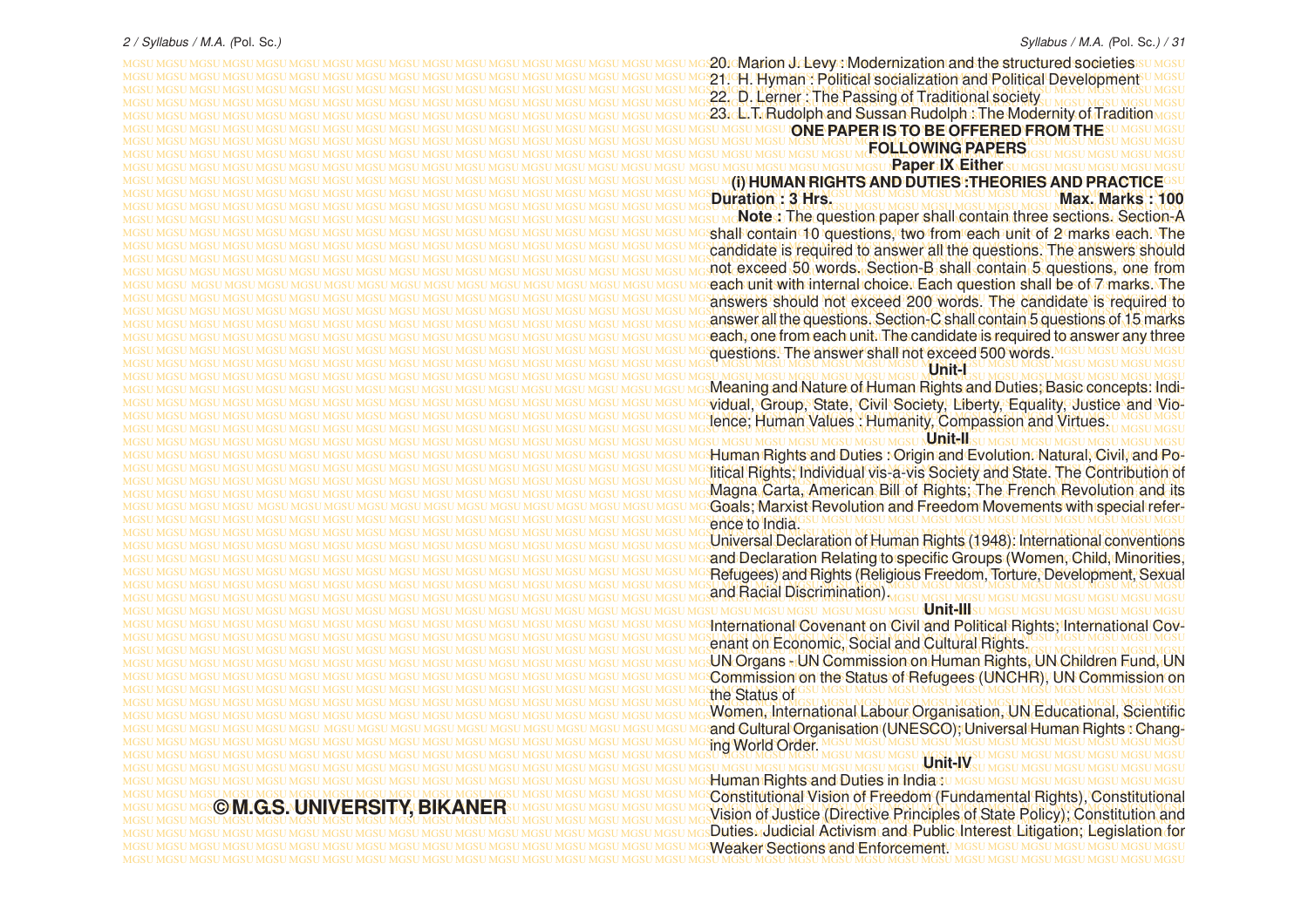MGSU MGSU MGSU MGSU MGSU MGSU MGSU MGSU MGSU MGSU MGSU MGSU MGSU MGSU MGSU MGSU MGSU MGSU MGSU MGSU MGSU MGSU MGSU MGSU MGSU MGSU MGSU MGSU MGSU MGSU MGSU MGSU cial Bases of Politics, Growth of Political Sociology. MGSU MGSU MGSU MGSU MGSU MGSU MGSU MGSU MGSU MGSU MGSU MGSU MGSU MGSU MGSU MGSU MGSU MGSU MGSU MGSU MGSU MGSU MGSU MGSU MGSU MGSU MGSU MGSU MGSU MGSU MGSU MGSU **SCHEME OF EXAMINATION** MGSU MGSU MGSU MGSU MGSU MGSU MGSU MGSU MGSU MGSU MGSU MGSU MGSU MGSU MGSU MGSU MGSU MGSU MGSU MGSU MGSU MGSU MGSU MGSU MGSU MGSU MGSU MGSU MGSU MGSU MGSU MGSU Models for the Analysis of Political Behaviour, Normative Approach, Sys-MGSU MGSU MGSU MGSU MGSU MGSU MGSU MGSU MGSU MGSU MGSU MGSU MGSU MGSU MGSU MGSU MGSU MGSU MGSU MGSU MGSU MGSU MGSU MGSU MGSU MGSU MGSU MGSU MGSU MGSU MGSU MGSU Each Theory Paper 3 Hrs duration 100 marks tem Approach u Rarsons and Easton (General System), Karl Deutsch Idsu Mgsu Mgsu Mgrade Sthay) Field Work/Sifr/Ay Bandy Manysu Mgno Markesu Mgsu MGSU MGSU MGSU MGSU MGSU MGSU MGSU MGSU MGSU MGSU MGSU MGSU MGSU MGSU MGSU MGSU MGSU MGSU MGSU MGSU MGSU MGSU MGSU MGSU MGSU MGSU MGSU MGSU MGSU MGSU MGSU MGSU (Information Theory), Almond (Political Culture). monination in the original common three common states and the material state of paper and the maximum marks for each paper practu MGSU MGSU MGSU MGSU MGSU MGSU MGSU MGSU MGSU MGSU MGSU MGSU MGSU MGSU MGSU MGSU MGSU MGSU MGSU MGSU MGSU MGSU MGSU MGSU MGSU MGSU MGSU MGSU MGSU MGSU MGSU MGSU tical shall be shown in the syllabus for the subject concerned. It will MGSU MGSU MGSU MGSU MGSU MGSU MGSU MGSU MGSU MGSU MGSU MGSU MGSU MGSU MGSU MGSU MGSU MGSU MGSU MGSU MGSU MGSU MGSU MGSU MGSU MGSU MGSU MGSU MGSU MGSU MGSU MGSU Polity and Social Structure : Polity as a Social Sub- System. Institutional Manifestations of Polity State, Government and Nation. Forms of ISSU MGSU MGSU MGSU MUSURES Sally Museum Museum Dessitutuedly Part as well as it interesting the light November 1 Woold Ny Hasen on Legitimacy Rimeancracy U MGSU MGSU MGSU MGSU MGSU M**practical part (wherever prescribed) of a subject/paper separately** su Political Behaviour: Social Stratification and Political Participation (with assumes under a Candidate for a pass at each of the Previous and the Final Exami-Political Behaviour: Social Stratification and Political Participation (with <sub>USSU MGSU MGSU MGSU M</sub>A canglaate for a pass at each of the Previous and the Final Exami<sub>su</sub> Special reference to Elites); Politics of Mass Society, Induction Into Poli MGSU MGSU MGSU M**nation shall be required to obtain (i) at least 36% marks in the aggre-**u MGSU MGSU MGSU MGSU MGSU MGSU MGSU MGSU MGSU MGSU MGSU MGSU MGSU MGSU MGSU MGSU MGSU MGSU MGSU MGSU MGSU MGSU MGSU MGSU MGSU MGSU MGSU MGSU MGSU MGSU MGSU MGSU tics: Political Socialization, Party Politics (Contributions of Michels, MGSU MGSU MGSU MGSU MGSU MGSU MGSU MG MGSU MGSU MGSU MGSU MGSU MGSU MGSU MGSU MGSU MGSU MGSU MGSU MGSU MGSU MGSU MGSU MGSU MGSU MGSU MGSU MGSU MGSU MGSU MGSU MGSU MGSU MGSU MGSU MGSU MGSU MGSU MGSU marks in practical (s) wherever prescribed the examination, provided MGSU MGSU MGSU MGSU MGSU MGSU MGSU MGSU MGSU MGSU MGSU MGSU MGSU MGSU MGSU MGSU MGSU MGSU MGSU MGSU MGSU MGSU MGSU MGSU MGSU MGSU MGSU MGSU MGSU MGSU MGSU MGSU that if a candidate fails to secure at least 25% marks in each indi-Modernization : Definition and Approaches (esp. Lerner, Apter, Levy and IGSU MGSU MGSU MGSU MGLIAI DADER Work, wherever prescribed, he shall be deemed to have lodernization : Definition and Approaches (esp. Letner, Apter, Levy and Mosu Mosu Mosu Mudual paper work, wherever prescribed, he shall be deemed to have thriangion). It admonared the importance in the individual canonication assumes and accompatible at the examination not with standing his having obtained the Modernization : Communication and Social System, Mass Communica-MGSU MGSU MGSU MGSU MGSU MGSU MGHAMGTAG OF WASHE LAMILLARY IN THAL BRAYARSHA TAY HIGH MGSU MGSU MGSU MGSU MGSU MGSU MGSU MGSU MGSU MGSU MGSU MGSU MGSU MGSU MGSU MGSU MGSU MGSU MGSU MGSU MGSU MGSU MGSU MGSU MGSU MGSU MGSU MGSU MGSU MGSU MGSU MGSU tion, Definition, Functions and Effects, Strategies of Communication, **MARKED AND THE READY OF A READY OF CONTROL OF CONTRACT AND MOSUME OF A READY OF A READY OF A READY OF A READY OF A READY OF A READY OF A READY OF A READY AND A READY AND A READY AND A READY OF A READY OF A READY OF A READ REASO MCBONDUSTRICO MASS AND MCBONDUM MCBONDUM CONTROL CONTROLS IN A CONTROL MCSU MCSU MIDH, Division Shall be awarded at the end of Final Examination on the control of the end of Final Examination on the control of the e** MGSU MGSU MGSU MGSU MGSU MGSU MGSU MGSU MGSU MGSU MGSU MGSU MGSU MGSU MGSU MGSU MGSU MGSU MGSU MGSU MGSU MGSU MGSU MGSU MGSU MGSU MGSU MGSU MGSU MGSU MGSU MGSU dia) MGSU MGSU MGSU MGSU MGSU MGSU MGSU MGSU MGSU MGSU MGSU MGSU MGSU MGSU MGSU MGSU MGSU MGSU MGSU MGSU MGSU MGSU MGSU MGSU MGSU MGSU MGSU MGSU MGSU MGSU MGSU MGSU the combined marks obtained at the Previous and the Final Exami-MGSU MGSU MGSU MGSU MGSU MGSU MGSU MGSU MGSU MGSU MGSU MGSU MGSU MGSU MGSU MGSU MGSU MGSU MGSU MGSU MGSU MGSU MGSU MGSU MGSU MGSU MGSU MGSU MGSU MGSU MGSU MGSU MGSU MGSU MGSU MGSU MGSU MGSU MGSU MGSU MGSU MGSU MGSU MGSU MGSU MGSU MGSU MGSU MGSU MGSU MGSU MGSU MGSU MGSU MGSU MGSU MGSU MGSU MGSU MGSU MGSU MGSU MGSU MGSU Methodology of Modern Political Analysis : Normative Vs Empirical Research, Elements of Survey Research, Panel Studies, Content-Analy <sub>MGSU MGSU MGSU MGSU M</sub>EIrst Division <sub>MGSU MG</sub>60% su **port the aggregate marks taken together**u sis. Gallup pools, Aggregate Analysis, Index Construction Indics SES4GSU MGSU MGSU MGSU MSecond Division 4 MC8%IGSU Nof the Previous Final Examination MGSU **Umit<sub>4</sub>IF Unit-III** Government : Typology based on Legitimacy, Bureaucracy. Duverger and Dahl), Voting In India. MGSU MGSU MGSU MGSU MGSU MGSU N**Jnit-IV**SU MGSU MGSU Huntington), Traditional and Modernity In India. Communication and Nation - Building and National Integration (with Special reference to In-**UNIT-VALUATE AND METALLY METHODS** 

(Index of Status Characteristic Evaluated Participation, SPE (Sense of IGSU MGSU MGSU MGSU MAIL the rest will be declared to have passed the examinations. Index of Status Characteristic Evaluated Participation, SPE (Sense of lose MGSU MGSU MGSU MGSU MGSU MGSU MGSU MG 'olitical Efficacy) Rolitical Participation. Congress Multiplier <sub>MGSU MGSU MGSU MGSU M</sub>GSU M<mark>dsa candidate clears any paper (s) Practical (s) prescribed at the</mark> Political Sociology in India J Survey of Research and Current Trends su MGSU MGSU MOSU MPRHyicus, and Yor / Final Examination after a continuous period of MGSU MGSU MGSU MGSU MGSU MGSU MGSU MGSU MGSU MGSU MGSU MGSU MGSU MGSU MGSU MGSU MGSU MGSU MGSU MGSU MGSU MGSU MGSU MGSU MGSU MGSU MGSU MGSU MGSU MGSU MGSU MGSU **Suggested Books :** Political Efficacy) Political Participation. Congress Multiplier.

MGSU MGSU MGSU MGSU MGSU MGSU MGSU MGSU MGSU MGSU MGSU MGSU MGSU MGSU MGSU MGSU MGSU MGSU MGSU MGSU MGSU MGSU MGSU MGSU MGSU MGSU MGSU MGSU MGSU MGSU MGSU MGSU 15. T.B. Bottomore : Elites and Society MGSU MGSU MGSU MGSU MGSU MGSU MGSU MGSU MGSU MGSU MGSU MGSU MGSU MGSU MGSU MGSU MGSU MGSU MGSU MGSU MGSU MGSU MGSU MGSU MGSU MGSU MGSU MGSU MGSU MGSU MGSU MGSU 16. Owen M. Lych : The Polities of Untouchability MGSU MGSU MGSU MGSU MGSU MGSU MGSU MGSU MGSU MGSU MGSU MGSU MGSU MGSU MGSU MGSU MGSU MGSU MGSU MGSU MGSU MGSU MGSU MGSU MGSU MGSU MGSU MGSU MGSU MGSU MGSU MGSU MGSU MGSU MGSU MGSU MGSU MGSU MGSU MGSU MGSU MGSU MGSU MGSU MGSU MGSU MGSU MGSU MGSU MGSU MGSU MGSU MGSU MGSU MGSU MGSU MGSU MGSU MGSU MGSU MGSU MGSU MGSU MGSU 17. Myron Weiner : Party Politics in India MGSU MGSU MGSU MGSU MGSU MGSU MGSU MGSU MGSU MGSU MGSU MGSU MGSU MGSU MGSU MGSU MGSU MGSU MGSU MGSU MGSU MGSU MGSU MGSU MGSU MGSU MGSU MGSU MGSU MGSU MGSU MGSU 18. E, Eulau (Ed.) : Political behavior MGSU MGSU MGSU MGSU MGSU MGSU MGSU MGSU MGSU MGSU MGSU MGSU MGSU MGSU MGSU MGSU MGSU MGSU MGSU MGSU MGSU MGSU MGSU MGSU MGSU MGSU MGSU MGSU MGSU MGSU MGSU MGSU 19. W. Kornhauser : Politics of Mass SocietyMGSU MGSU MGSU MGSU MGSU MGSU MGSU MGSU MGSU MGSU MGSU MGSU MGSU MGSU MGSU MGSU MGSU MGSU MGSU MGSU MGSU MGSU MGSU MGSU MGSU MGSU MGSU MGSU MGSU MGSU MGSU MGSU 1. S.M Lipset : Political Man 4. Robert Dahl : Modern Political Analysis 6MGSRaini Kothari : Politics in India UMGSU MGSU MGSU MGSU M 7. E **8. 8. Rajni kothari (Ed) : Caste in Indian Politics GSU MGSU MGSU MGSU** 9. GMarionf Levy : Modernization and the Structure Societies 11. Robert Michels : Political Parties

**MAPOLITICAL SCIENCE**GSU MGSU MGSU MGS The Case Study/Field Work/Survey Report, if any SUM 100 marks be necessary for a candidate to pass in theory part as well as in the nation shall be required to obtain (i) at least 36% marks in the aggregate of all the paper prescribed for examination and (ii) at least 36% minimum percentage of marks required in the aggregate for that nation taken together, as noted below:

MGSU MGSU MGSU MGSU MGSU MGSU MGSU MGSU MGSU MGSU MGSU MGSU MGSU MGSU MGSU MGSU MGSU MGSU MGSU MGSU MGSU MGSU MGSU MGSU MGSU MGSU MGSU MGSU MGSU MGSU MGSU MGSU three years, then for the purpose of working out his division the mini-MGSU MGSU MGSU MGSU MGSU MGSU MGSU MGSU MGSU MGSU MGSU MGSU MGSU MGSU MGSU MGSU MGSU MGSU MGSU MGSU MGSU MGSU MGSU MGSU MGSU MGSU MGSU MGSU MGSU MGSU MGSU MGSU mum pass marks only viz 25 % (36 % in the case of practical) shall MGSU MGSU MGSU MGSU MGSU MGSU MGSU MGSU MGSU MGSU MGSU MGSU MGSU MGSU MGSU MGSU MGSU MGSU MGSU MGSU MGSU MGSU MGSU MGSU MGSU MGSU MGSU MGSU MGSU MGSU MGSU MGSU 2. K.W. Deutsch : The Needs of Government MGSU MGSU MGSU MGSU MGSU MGSU MGSU MGSU MGSU MGSU MGSU MGSU MGSU MGSU MGSU MGSU MGSU MGSU MGSU MGSU MGSU MGSU MGSU MGSU MGSU MGSU MGSU MGSU MGSU MGSU MGSU MGSU 3. W.J.M. Machenzie : Politics and Social Science MG HAKKIH Dabi (Madam Balitical Anal) NG UMGSUMGSU MGSU MGSU MGSU MGSU MGSU MG4U MThe Case Study/Field Work/Survey Report shall be hand written and u MGSU MGSU MGSU MGSU MGSU MGSU MGSU MGSU MGSU MGSU MGSU MGSU MGSU MGSU MGSU MGSU MGSU MGSU MGSU MGSU MGSU MGSU MGSU MGSU MGSU MGSU MGSU MGSU MGSU MGSU MGSU MGSU shall not be of more than 100 pages and is to be submitted in tripli-MGSU MGSU MGSU MGSU MGSU MGSU MGSU MGSU MGSU MGSU MGSU MGSU MGSU MGSU MGSU MGSU MGSU MGSU MGSU MGSU MGSU MGSU MGSU MGSU MGSU MGSU MGSU MGSU MGSU MGSU MGSU MGSU 5. H.Eulau (ed.) : Behavioural Persuasion in Politics MGSU MGSU MGSU MGSU MGSU MGSU MGSU MGSU MGSU MGSU MGSU MGSU MGSU MGSU MGSU MGSU MGSU MGSU MGSU MGSU MGSU MGSU MGSU MGSU MGSU MGSU MGSU MGSU MGSU MGSU MGSU MGSU cate so as to reach the office of the Registrar at least 3 weeks before MGSU MGSU MGSU MGSU MGSU MGSU MGSU MGSU MGSU MGSU MGSU MGSU MGSU MGSU MGSU MGSU MGSU MGSU MGSU MGSU MGSU MGSU MGSU MGSU MGSU MGSU MGSU MGSU MGSU MGSU MGSU MGSU the commencement of the theory examination. Only such candi-MGSU MGSU MGSU MGSU MGSU MGSU MGSU MGSU MGSU MGSU MGSU MGSU MGSU MGSU MGSU MGSU MGSU MGSU MGSU MGSU MGSU MGSU MGSU MGSU MGSU MGSU MGSU MGSU MGSU MGSU MGSU MGSU G.E. Almond : Comparative Politics-A Developmental Approach krosRajni kothari (Ed) is Caste in Indian Politics<u>iosu masu masu masu masu masu masu masu</u> m**dates who shall be permitted to offer Case Study/Field Work/Survey<sub>U</sub>** Mo Marionf Levy Modernization and the Structure Societies MGSU MGSU MGSU MGSU MGSU M<mark>Report (if provided in the scheme of examination) is lieu of a paper in the scheme of examination) is lieu of a paper</mark> MGSU MGSU MGSU MGSU MGSU MGSU MGSU MGSU MGSU MGSU MGSU MGSU MGSU MGSU MGSU MGSU MGSU MGSU MGSU MGSU MGSU MGSU MGSU MGSU MGSU MGSU MGSU MGSU MGSU MGSU MGSU MGSU 10. David Apter : The Politics of Modernization MGSU MGSU MGSU MGSU MGSU MGSU MGSU MGSU MGSU MGSU MGSU MGSU MGSU MGSU MGSU MGSU MGSU MGSU MGSU MGSU MGSU MGSU MGSU MGSU MGSU MGSU MGSU MGSU MGSU MGSU MGSU MGSU as those who have secured at least 55% marks in aggregate, irre-MGSU MGSU MGSU MGSU MGSU MGSU MGSU MGSU MGSU MGSU MGSU MGSU MGSU MGSU MGSU MGSU MGSU MGSU MGSU MGSU MGSU MGSU MGSU MGSU MGSU MGSU MGSU MGSU MGSU MGSU MGSU MGSU spective of the number of papers in which a candidate actually ap-MGSU MGSU MGSU MGSU MGSU MGSU MGSU MGSU MGSU MGSU MGSU MGSU MGSU MGSU MGSU MGSU MGSU MGSU MGSU MGSU MGSU MGSU MGSU MGSU MGSU MGSU MGSU MGSU MGSU MGSU MGSU MGSU 12. M.M.Lavania : Political Sociology (Hindi) MGSU MGSU MGSU MGSU MGSU MGSU MGSU MGSU MGSU MGSU MGSU MGSU MGSU MGSU MGSU MGSU MGSU MGSU MGSU MGSU MGSU MGSU MGSU MGSU MGSU MGSU MGSU MGSU MGSU MGSU MGSU MGSU 13. Maurice Duverger : Political Parties <u>Ne Practice Buyers of Humber Later was also messumes and messumes and messumes and manum R.A. (i) Non-Collegiate candidates are not eligible to offer Case Study/u</u> MGSU MGSU MGSU MGSU MGSU MGSU MGSU MGSU MGSU MGSU MGSU MGSU MGSU MGSU MGSU MGSU MGSU MGSU MGSU MGSU MGSU MGSU MGSU MGSU MGSU MGSU MGSU MGSU MGSU MGSU MGSU MGSU 14. Eric A. Nordinger (Ed) : Politics and Society First Division Mesu Mc60% of the aggregate marks taken together Second Division 4 MG8% GSU of the Previous Final Examination. Previous and or / Final Examination after a continuous period of be taken into account in respect on such paper(s) Practical(s). peared at the examination. Field Work/Survey Report.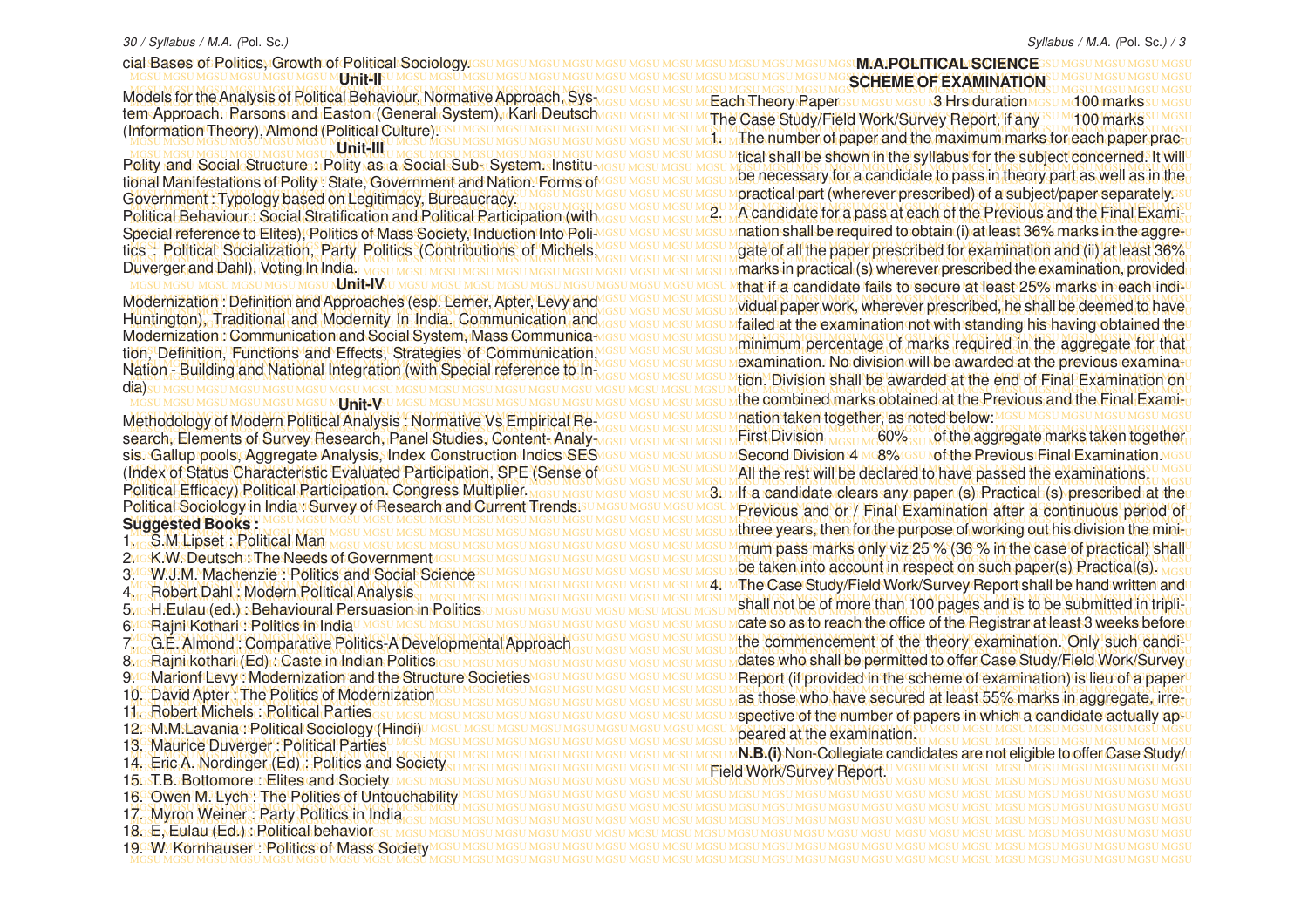MGSU MGSU MGSU MGSU MGSU MGSU MGSU MGSU MGSU MGSU MGSU MGSU MGSU MGSU MGSU MGSU MGSU MGSU MGSU MGSU MGSU MGSU MGSU MGSU MGSU MGSU MGSU MGSU MGSU MGSU MGSU MGSU MGSU MGSU MGSU MGSU MGSU MGSU MGSU MGSU MGSU MGSU MGSU MGSU MGSU MGSU MGSU MGSU MGSU MGSU MGSU MGSU MGSU MGSU MGSU MGSU MGSU MGSU MGSU MGSU MGSU MGSU MGSU MGSU **Group C - Indian Government and Politics** mgst(i)rgsF**ederalism and |Union<sub>1</sub>,State Relations in India<sub>MGSU MGSU MGSU Mgsu Mgsu Mgs<b>Duration;;; 3 Hours**) mgsu mgsu mgsu mgsu mgsu mgsu **Max. Marks : 1,100**</sub> MGSU MGSU MGSU MGSU MGSU MGSU MGSU MGSU MGSU MGSU MGSU MGSU MGSU MGSU MGSU MGSU MGSU MGSU MGSU MGSU MGSU MGSU MGSU MGSU MGSU MGSU MGSU MGSU MGSU MGSU MGSU MGSU **Note :** The question paper shall contain three sections. Section-A MGSUMGSUMGSUMGSUM**MLA (ROLLTICAL SCIENCE** MGSUMGSUMGSUMGSI and carry 100 marks. Out of nine papers, there shall be seven compulsory and two optional papers. The Optional paper shall be divided into class shall offer four papers and in the final five papers as per following schedule. **M.A. PREVIOUS - 2020 MGSLCompulsory Papers IGSL** Paper I <sup>GSU MG</sup> Western Political Theory (From Plato to Marx **Paper II STIMG Comparative Political Institutions** GSU MGSU MC Paper III su Methter<mark>national Politics</mark> ungsu Mesu Mesu Mes<br>Paper IV<sup>su Mes</sup> Pléory and Practice of Public Administr <sup>IG</sup> Theory and Practice of Public Administration MGSU M**M.A.GINAL 2021** MGSU MGSU **Compulsory Papers** GSU MGSU MC Paper V<sup>SU MG</sup> Modern and Contemporary Political Theory **Paper VI III Accident Government and Politics MGSU MGSU MGSU** Optional Papers : VII & VIII GSU MGSU MGSU MGSU MGSU MGSU **Group A - Political Theory MGSILM** (i) GSAncient Indian Political Thought MGSU MGSU MGST (ii) Modern Indian Social and Political Thought (iii) Gandhian Political Thought **Group B - International politics Theory and Practice of Diplomacy** (i) <sub>GS</sub>Federalism and Union-State Relations in India Uii)GSState Politics in India MGSU MGSU MGSU MGSU MGSU (iii) Political Parties and Electoral Politics in India **Group D - Political Analysis** L(j) GSP olitical Analysis GSU MGSU MGSU MGSU MG (ii)<sup>G</sup> Research Methodology (iii) Political Sociology **Paper IX** MGSL(iii) GsCase StudyMGSL

MGSU MGSU MGSU MGSU MGSU MGSU MGSU MGSU MGSU MGSU MGSU MGSU MGSU MGSU MGSU MGSU MGSU MGSU MGSU MGSU MGSU MGSU MGSU MGSU MGSU MGSU MGSU MGSU MGSU MGSU MGSU MGSU In Political Science. MGSU MGSU MGSU MGSU MGSU MGSU MGSU MGSU MGSU MGSU MGSU MGSU MGSU MGSU MGSU MGSU MGSU MGSU MGSU MGSU MGSU MGSU MGSU MGSU MGSU MGSU MGSU MGSU MGSU MGSU MGSU MGSU There shall be nine papers. Each paper will be of three hours duration MGSU MGSU MGSU MGSU MGSU MGSU MGSU MGSU MGSU MGSU MGSU MGSU MGSU MGSU MGSU MGSU MGSU MGSU MGSU MGSU MGSU MGSU MGSU MGSU MGSU MGSU MGSU MGSU MGSU MGSU MGSU MGSU MGSU MGSU MGSU MGSU MGSU MGSU MGSU MGSU MGSU MGSU MGSU MGSU MGSU MGSU MGSU MGSU MGSU MGSU MGSU MGSU MGSU MGSU MGSU MGSU MGSU MGSU MGSU MGSU MGSU MGSU MGSU MGSU Formulation of Research Problem : Research Design, Experimental Resory and two optional papers. The Optional paper shall be divided intosu <u>MGSU MGSU MGS</u>earch Design, Concept and Hypothesis, Selection of Universe Sources<br>groups: The candidates may select any two papers from any of group MGSU MGSU MGSU MGSU MGSU MGSU MGSU MGSU MGSU MGSU MGSU MGSU MGSU MGSU MGSU MGSU MGSU MGSU MGSU MGSU MGSU MGSU MGSU MGSU MGSU MGSU MGSU MGSU MGSU MGSU MGSU MGSU groups. The candidates may select any two papers from any of groups in MGSU MGSU MGSU MGSU MGSU MGSU MGSU MGSU MGSU MGSU MGSU MGSU MGSU MGSU MGSU MGSU MGSU MGSU MGSU MGSU MGSU MGSU MGSU MGSU MGSU MGSU MGSU MGSU MGSU MGSU MGSU MGSU MGSU MGSU MGSU MGSU MGSU MGSU MGSU MGSU MGSU MGSU MGSU MGSU MGSU MGSU MGSU MGSU MGSU MGSU MGSU MGSU MGSU MGSU MGSU MGSU MGSU MGSU MGSU MGSU MGSU MGSU MGSU MGSU the final class only. Six hour per week per paper is compulsory for M.A. (previous) and M.A. (Final) classes. The candidate appearing in previous<sub>GSU MGSU MGSU</sub> Mg Techniques of Data Collection, Observation, Questionnaire and Schedclass shall offer four papers and in the final five papers as per following<sup>esu MGSU MGSU MGSU MGS</sup>Ules, Use of Life Histories and Projective Techniques, Interviews, Con-MGSU MGSU MGSU MGSU MGSU MGSU MGSU MGSU MGSU MGSU MGSU MGSU MGSU MGSU MGSU MGSU MGSU MGSU MGSU MGSU MGSU MGSU MGSU MGSU MGSU MGSU MGSU MGSU MGSU MGSU MGSU MGSU MGSU MGSU MGSU MGSU MGSU MGSU MGSU MGSU MGSU MGSU MGSU MGSU MGSU MGSU MGSU MGSU MGSU MGSU MGSU MGSU MGSU MGSU MGSU MGSU MGSU MGSU MGSU MGSU MGSU MGSU MGSU MGSU tent Analysis, Various Forms of Studies- Panel, Case, Area. MGSU MGSU MGSU MGSU MGSU MGSU MGSU MGSU MGSU MGSU MGSU MGSU MGSU MGSU MGSU MGSU MGSU MGSU MGSU MGSU MGSU MGSU MGSU MGSU MGSU MGSU MGSU MGSU MGSU MGSU MGSU MGSU **Unit-V** MGSU MGSU MGSU MGSU <mark>MGSU **Compulsory Papers**t:</mark>SU MGSU MGSU MGSU MGSU MGSU MGSU MGS**U MGSMeasurement Techniques, Scaling and Index Construction. Policonetrics,** MGSL Paper I GSU MGS Western Political Theory (From Plato to Marx) MGSU MGSU MGSU MGSU MGS Concept of Property Space Coding and Tabulation, Data Analysis. Re-MGSU MGSU MGSU MGSU MGSU MGSU MGSU MGSU MGSU MGSU MGSU MGSU MGSU MGSU MGSU MGSU MGSU MGSU MGSU MGSU MGSU MGSU MGSU MGSU MGSU MGSU MGSU MGSU MGSU MGSU MGSU MGSU MGSU MGSU MGSU MGSU MGSU MGSU MGSU MGSU MGSU MGSU MGSU MGSU MGSU MGSU MGSU MGSU MGSU MGSU MGSU MGSU MGSU MGSU MGSU MGSU MGSU MGSU MGSU MGSU MGSU MGSU MGSU MGSU port Writing, Political - Analysis, Policy Analysis. MGSU MGSU MGSU MGSU MGSU MGSU MGSU MGSU MGSU MGSU MGSU MGSU MGSU MGSU MGSU MGSU MGSU MGSU MGSU MGSU MGSU MGSU MGSU MGSU MGSU MGSU MGSU MGSU MGSU MGSU MGSU MGSU **Suggested Books :** MGSL Paper IV<sup>CUMG</sup> Theory and Practice of Public Administration UMGSU MGSU MGSU MGSU MGGU MGGU MG Hatt,P.K. : Methods and Social Research MGSU MGSU MGSU MGSU MGSU MGSU MGSU MGSU MGSU MGSU MGSU MGSU MGSU MGSU MGSU MGSU MGSU MGSU MGSU MGSU MGSU MGSU MGSU MGSU MGSU MGSU MGSU MGSU MGSU MGSU MGSU MGSU MGSU MGSU MGSU MGSU MGSU MGSU MGSU MGSU MGSU MGSU MGSU MGSU MGSU MGSU MGSU MGSU MGSU MGSU MGSU MGSU MGSU MGSU MGSU MGSU MGSU MGSU MGSU MGSU MGSU MGSU MGSU MGSU MGSU MGSU 2. Ghosh, B.N. : Scientific Methods and Social Research mgsu mgsu mgsu mgsu m**Ml.Al/FINAL 2021** mgsu mgsu mgsu mgsu mgsu mgsu mgs<mark>u mgsa maMeehan,(ElJ/ngTheoTheory and Methods of Political Research</mark> mgsu MGSU MGSU MGSU MGSU MGSU MGSU MGSU MGSU MGSU MGSU MGSU MGSU MGSU MGSU MGSU MGSU MGSU MGSU MGSU MGSU MGSU MGSU MGSU MGSU MGSU MGSU MGSU MGSU MGSU MGSU MGSU MGSU There shall be five papers each of three hours duration carrying 100 mark MGSU MGSU MGSU MGSU MGSU MGSU MGSU MGSU MGSU MGSU MGSU MGSU MGSU MGSU MGSU MGSU MGSU MGSU MGSU MGSU MGSU MGSU MGSU MGSU MGSU MGSU MGSU MGSU MGSU MGSU MGSU MGSU each out of which Paper V, VI and IX will be compulsory and Paper VIIIssu MGSUNGSUNGS WEB N. Trivedi : Research Methodology (Hindi & English) SUNGSUNGSU MGSU MGSU MGSU MGSU MGSU MGSU MGSU MGSU MGSU MGSU MGSU MGSU MGSU MGSU MGSU MGSU MGSU MGSU MGSU MGSU MGSU MGSU MGSU MGSU MGSU MGSU MGSU MGSU MGSU MGSU MGSU MGSU and VIII will be optional. MGSU MGSU MGSU MGSU MGSU MGSU MGSU MGSU MGSU MGSU MGSU MGSU MGSU MGSU MGSU MGSU MGSU MGSU MGSU MGSU MGSU MGSU MGSU MGSU MGSU MGSU MGSU MGSU MGSU MGSU MGSU MGSU 7. Young, Rowland : Approaches To the Study of Politics MGSU MGSU MGSU MGSU MGSU MGSU MGSU MGSU MGSU MGSU MGSU MGSU MGSU MGSU MGSU MGSU MGSU MGSU MGSU MGSU MGSU MGSU MGSU MGSU MGSU MGSU MGSU MGSU MGSU MGSU MGSU MGSU Verma, S.L. : Rajniti Vigyan Me Anusandhan-Pravidhi MGSU MGSU MGSU MGSU MGSU MGSU MGSU MGSU MGSU MGSU MGSU MGSU MGSU MGSU MGSU MGSU MGSU MGSU MGSU MGSU MGSU MGSU MGSU MGSU MGSU MGSU MGSU MGSU MGSU MGSU MGSU MGSU MGSU MGSU MGSU MGSU MGSU MGSU MGSU MGSU MGSU MGSU MGSU MGSU MGSU MGSU MGSU MGSU MGSU MGSU MGSU MGSU MGSU MGSU MGSU MGSU MGSU MGSU MGSU MGSU MGSU MGSU MGSU MGSU 9. ch-,e- tSu % vuqla/kku izfof/k MGSU MGSU MGSU MGSU MGSU MGSU MGSU MGSU MGSU MGSU MGSU MGSU MGSU MGSU MGSU MGSU MGSU MGSU MGSU MGSU MGSU MGSU MGSU MGSU MGSU MGSU MGSU MGSU MGSU MGSU MGSU MGSU 10. ,l-,y- oekZ % jktuhfr foKku esa vuqla/kku MGSU MGSU MGSU MGSU MGSU MGSU MGSU MGSU MGSU MGSU MGSU MGSU MGSU MGSU MGSU MGSU MGSU MGSU MGSU MGSU MGSU MGSU MGSU MGSU MGSU MGSU MGSU MGSU MGSU MGSU MGSU MGSU 11. Jahuda and Others : Research Methods In Social Sciences MGS Any two papers are to be offered from one of the following groups. MGSU MGSU MGSU MGSU MC11. Jahuda and Others: Research Methods In Social Sciences MGSU MGSU MGSU MGSU MGSU MGSU MGSU MGSU MGSU MGSU MGSU MGSU MGSU MGSU MGSU MGSU MGSU MGSU MGSU MGSU MGSU MGSU MGSU MGSU MGSU MGSU MGSU MGSU MGSU MGSU MGSU MGSU 12. Karl Popper : The Logic of Scientific Discovery MGst(i)Ios**Ancient Indian Political Thought**MGsU MGsU MGsU MGsU MGsU MGsU MGsU MGs**13/Kenneth Janda : Data Processing : Application To Political Research** MGSU (ii) S**Modern Indian Social and Political Thought** SSU MGSU MGSU MGSU MGSU MGSU MGSU MG**SU MGJU MGAL ARE ANG MG**<br>Ang ting SModern Indian Social and Political Thought SSU MGSU MGSU MGSU MGSU MGSU MGSU MG**altung : Theor** MGSU MGSU MGSU MGSU MGSU MGSU MGSU MGSU MGSU MGSU MGSU MGSU MGSU MGSU MGSU MGSU MGSU MGSU MGSU MGSU MGSU MGSU MGSU MGSU MGSU MGSU MGSU MGSU MGSU MGSU MGSU MGSU MGSU MGSU MGSU MGSU MGSU MGSU MGSU MGSU MGSU MGSU MGSU MGSU MGSU MGSU MGSU MGSU MGSU MGSU MGSU MGSU MGSU MGSU MGSU MGSU MGSU MGSU MGSU MGSU MGSU MGSU MGSU MGSU 15. Russell L. Ackoff : The Design of Social Research мсsu мсsu мсs**u мсs Group B-e International politics**su мсsu мсsu мсsu мсsu мсsu мсs161cH.W.Smith: Strategies of Social Research+The Methodological Imagi-MGSU MGSU MGSU MGSU MGSU MGSU MGSU MGSU MGSU MGSU MGSU MGSU MGSU MGSU MGSU MGSU MGSU MGSU MGSU MGSU MGSU MGSU MGSU MGSU MGSU MGSU MGSU MGSU MGSU MGSU MGSU MGSU (i) Public International Law MGSU MGSU MGSU MGSU MGSU MGSU MGSU MGSU MGSU MGSU MGSU MGSU MGSU MGSU MGSU MGSU MGSU MGSU MGSU MGSU MGSU MGSU MGSU MGSU MGSU MGSU MGSU MGSU MGSU MGSU MGSU MGSU MGSU MGSU MGSU MGSU MGSU MGSU MGSU MGSU MGSU MGSU MGSU MGSU MGSU MGSU MGSU MGSU MGSU MGSU MGSU MGSU MGSU MGSU MGSU MGSU MGSU MGSU MGSU MGSU MGSU MGSU MGSU MGSU 17. G.Sjoburg and Roger Nelt : A Methodology for Social Research MGSU MGSU MGSU MGSU MGSU MGSU MGSU MGSU MGSU MGSU MGSU MGSU MGSU MGSU MGSU MGSU MGSU MGSU MGSU MGSU MGSU MGSU MGSU MGSU MGSU MGSU MGSU MGSU MGSU MGSU MGSU MGSU (iii) Foreign Policies of U.S.A., Russia, China, India and neighbouring MGSU MGSU MGSU MGSU MGSU MGSU MGSU MGSU MGSU MGSU MGSU MGSU MGSU MGSU MGSU MGSU MGSU MGSU MGSU MGSU MGSU MGSU MGSU MGSU MGSU MGSU MGSU MGSU MGSU MGSU MGSU MGSU countries. **UNITA III**IISU MGSU MGSU MGSU MG **Unit-IV** Techniques of Data Collection, Observation, Questionnaire and Sched-4 MCStoffer, S.A. Social Research To Test Ideas 5. R.N. Trivedi : Research Methodology (Hindi & English) 6. Young P.V. : Science Social Survey & Research  $8^{\rm M}$ nation **Group D- Paper VII & VIII** 

**(iii) Political Sociology**

MGSL(iii) spolitical Parties and Electoral Politics in India MGSU MGSU MGSU MGSU MGSU MGSL MGS hall contain 10 questions, two from each unit of 2 marks each. The MGSU MGSU MGSU MGSU MGSU MGSU MGSU MGSU MGSU MGSU MGSU MGSU MGSU MGSU MGSU MGSU MGSU MGSU MGSU MGSU MGSU MGSU MGSU MGSU MGSU MGSU MGSU MGSU MGSU MGSU MGSU MGSU <u>MGSU MGSU MGSU MGSU N**Group D 5 Political Analysis** 165U MGSU MGSU MGSU MGSU MGSU MGSU MGS**Candidate is required to answer all the questions. The answers should**</u> MGSU MGSU MGSU MGSU MGSU MGSU MGSU MGSU MGSU MGSU MGSU MGSU MGSU MGSU MGSU MGSU MGSU MGSU MGSU MGSU MGSU MGSU MGSU MGSU MGSU MGSU MGSU MGSU MGSU MGSU MGSU MGSU not exceed 50 words. Section-B shall contain 5 questions, one from MGSU MGSU MGSU MGSU MGSU MGSU MGSU MGSU MGSU MGSU MGSU MGSU MGSU MGSU MGSU MGSU MGSU MGSU MGSU MGSU MGSU MGSU MGSU MGSU MGSU MGSU MGSU MGSU MGSU MGSU MGSU MGSU each unit with internal choice. Each question shall be of 7 marks. The MGSU MGSU MGSU MGSU MGSU MGSU MGSU MGSU MGSU MGSU MGSU MGSU MGSU MGSU MGSU MGSU MGSU MGSU MGSU MGSU MGSU MGSU MGSU MGSU MGSU MGSU MGSU MGSU MGSU MGSU MGSU MGSU MGSU MGSU MGSU MGSU MGSU MGSU MGSU MGSU MGSU MGSU MGSU MGSU MGSU MGSU MGSU MGSU MGSU MGSU MGSU MGSU MGSU MGSU MGSU MGSU MGSU MGSU MGSU MGSU MGSU MGSU MGSU MGSU answers should not exceed 200 words. The candidate is required to MGSU MGSU MGSU MGSU MGSU MGSU MGSU MGSU MGSU MGSU MGSU MGSU MGSU MGSU MGSU MGSU MGSU MGSU MGSU MGSU MGSU MGSU MGSU MGSU MGSU MGSU MGSU MGSU MGSU MGSU MGSU MGSU answer all the questions. Section-C shall contain 5 questions of 15 marks MGSU MGSU MGSU MGSU MGSU N<mark>Paper NX</mark>MGSU MGSU MGSU MGSU MGSU MGSU MGSU MGGU MG**each, one from each unit. The candidate is required to answer any three** MGSU MGSU MGSU MGSU MGSU MGSU MGSU MGSU MGSU MGSU MGSU MGSU MGSU MGSU MGSU MGSU MGSU MGSU MGSU MGSU MGSU MGSU MGSU MGSU MGSU MGSU MGSU MGSU MGSU MGSU MGSU MGSU MGSU MGSU MGSU MGSU MGSU MGSU MGSU MGSU MGSU MGSU MGSU MGSU MGSU MGSU MGSU MGSU MGSU MGSU MGSU MGSU MGSU MGSU MGSU MGSU MGSU MGSU MGSU MGSU MGSU MGSU MGSU MGSU (i) Human Rights and Duties: Theories and Practice **OR** MGSU MGSU MGSU MGSU MGSU MGSU MGSU MGSU MGSU MGSU MGSU MGSU MGSU MGSU MGSU MGSU MGSU MGSU MGSU MGSU MGSU MGSU MGSU MGSU MGSU MGSU MGSU MGSU MGSU MGSU MGSU MGSU **Unit-I** MGSU MGSU MGSU MGSU MGSU MGSU MGSU MGSU MGSU MGSU MGSU MGSU MGSU MGSU MGSU MGSU MGSU MGSU MGSU MGSU MGSU MGSU MGSU MGSU MGSU MGSU MGSU MGSU MGSU MGSU MGSU MGSU Introducing Political Sociology : Political Sociology as Study of the So-MGSU MGSU MGSU MGSU MGSU MGSU MGSU MGSU MGSU MGSU MGSU MGSU MGSU MGSU MGSU MGSU MGSU MGSU MGSU MGSU MGSU MGSU MGSU MGSU MGSU MGSU MGSU MGSU MGSU MGSU MGSU MGSU questions. The answer shall not exceed 500 words.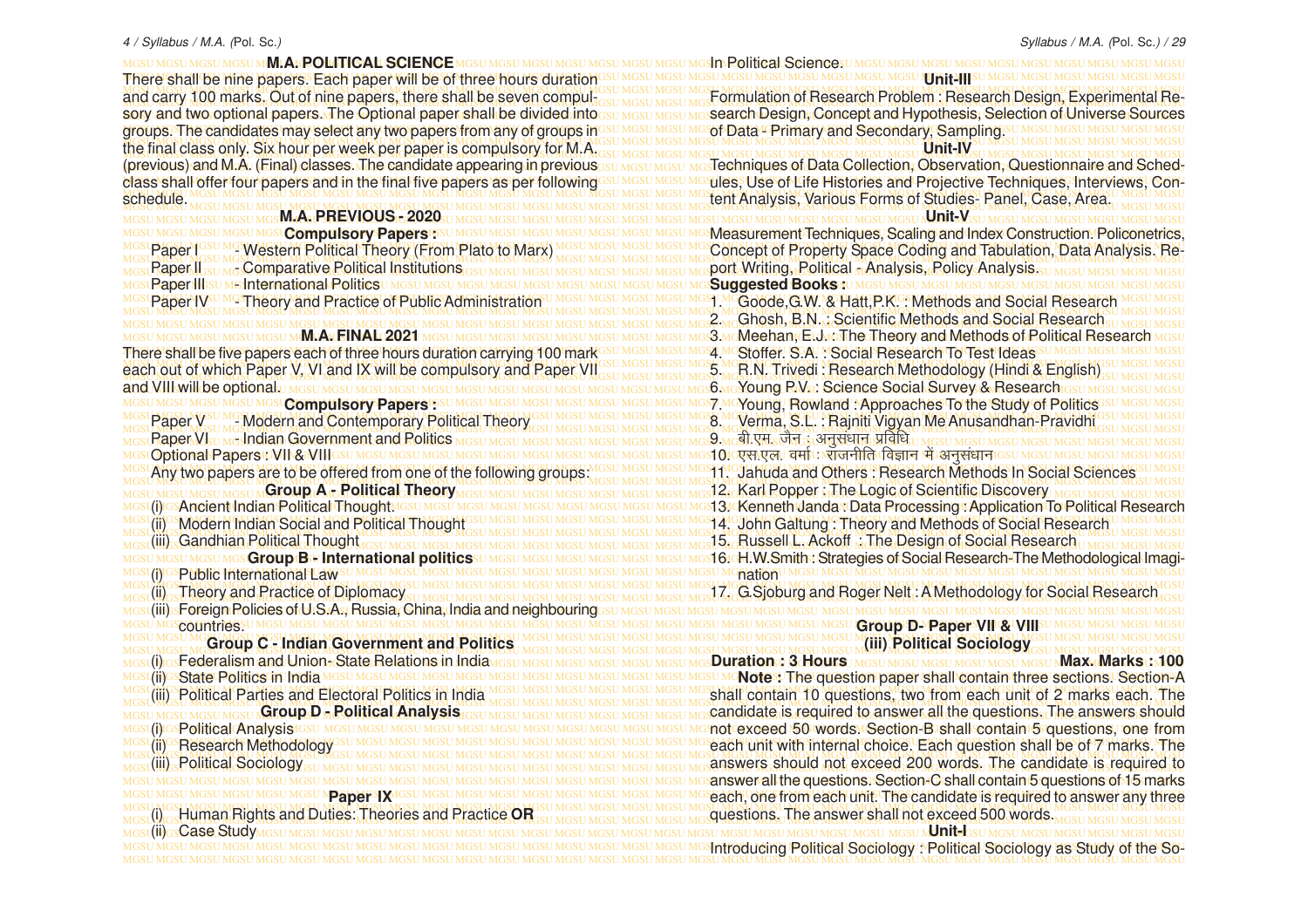MGSU MGSU MGSU MGSU MGSU MGSU MGSU MGSU MGSU MGSU MGSU MGSU MGSU MGSU MGSU MGSU MGSU MGSU MGSU MGSU MGSU MGSU MGSU MGSU MGSU MGSU MGSU MGSU MGSU MGSU MGSU MGSU **M.A. PREVIOUS 2020** MGSU MGSU MGSU MGSU MGSU MGSU MGSU MGSU MGSU MGSU MGSU MGSU MGSU MGSU MGSU MGSU MGSU MGSU MGSU MGSU MGSU MGSU MGSU MGSU MGSU MGSU MGSU MGSU MGSU MGSU MGSU MGSU **PAPER-1 - WESTERN POLITICAL THEOR Y** MGSU MGSU MGSU MGSU MGSU MGSU MGSU MGSU MGSU MGSU MGSU MGSU MGSU MGSU MGSU MGSU MGSU MGSU MGSU MGSU MGSU MGSU MGSU MGSU MGSU MGSU MGSU MGSU MGSU MGSU MGSU MGSU MGSU MGSU MGSU MGSU MGSU MGSU MGSU MGSU MGSU MGSU MGSU MGSU MGSU MGSU MGSU MGSU MGSU MGSU MGSU MGSU MGSU MGSU MGSU MGSU MGSU MGSU MGSU MGSU MGSU MGSU MGSU MGSU **(FROM PLATO TO MARX)** MG**:(b)4cDecision Making and Communication <del>Theo</del>ries: Mgsu Mgsu Mgsu Mgsu Mgsu Mgsu M<b>oluration : 13 Hours**su Mgsu Mgsu Mgsu Mgsu Mgsu Mgsu M**ax. Marks : Mfou** MGSU MGSU MGSU MGSU MGSU MGSU MGSU MGSU MGSU MGSU MGSU MGSU MGSU MGSU MGSU MGSU MGSU MGSU MGSU MGSU MGSU MGSU MGSU MGSU MGSU MGSU MGSU MGSU MGSU MGSU MGSU MGSU **Note :** The question paper shall contain three sections. Section-A MGSU MGSU MGSU MGSU MGSU MGSU MGSU MGSU MGSU MGSU MGSU MGSU MGSU MGSU MGSU MGSU MGSU MGSU MGSU MGSU MGSU MGSU MGSU MGSU MGSU MGSU MGSU MGSU MGSU MGSU MGSU MGSU <sub>MG</sub>(a), Political Social -Economic Approach - Class, Group, Caste su MGSU MGSU MGSU MS**hall contain 10 questions, two from each unit of 2 marks each. The** <u>MG</u>s(b)rcDevelopmental Approach and Modernization.su Mgsu Mgsu Mgsu Mgsu Mgsu Mgsu Mcandidate is required to answer all the questions. The answers should u MGSU MGSU MGSU MGSU MGSU MGSU MGSU MGSU MGSU MGSU MGSU MGSU MGSU MGSU MGSU MGSU MGSU MGSU MGSU MGSU MGSU MGSU MGSU MGSU MGSU MGSU MGSU MGSU MGSU MGSU MGSU MGSU not exceed 50 words. Section-B shall contain 5 questions, one from MGSU MGSU MGSU MGSU MGSU MGSU MGSU MGSU MGSU MGSU MGSU MGSU MGSU MGSU MGSU MGSU MGSU MGSU MGSU MGSU MGSU MGSU MGSU MGSU MGSU MGSU MGSU MGSU MGSU MGSU MGSU MGSU MGSU MGSU MGSU MGSU MGSU MGSU MGSU MGSU MGSU MGSU MGSU MGSU MGSU MGSU MGSU MGSU MGSU MGSU MGSU MGSU MGSU MGSU MGSU MGSU MGSU MGSU MGSU MGSU MGSU MGSU MGSU MGSU each unit with internal choice. Each question shall be of 7 marks. The <u>kro-Bracht Arnold : Political Theory -The Foundation of Twentieth Cen wesu Mesu Mesu Manswers should not-exceed, 200, words. The candidate is required to</u> MGSU MGSU MGSU MGSU MGSU MGSU MGSU MGSU MGSU MGSU MGSU MGSU MGSU MGSU MGSU MGSU MGSU MGSU MGSU MGSU MGSU MGSU MGSU MGSU MGSU MGSU MGSU MGSU MGSU MGSU MGSU MGSU answer all the questions. Section-C shall contain 5 questions of 15 marks Meehan Eugen: Contemporary Political Thought: A Critical Study MGSU MGSU MGSU MCach, one from each unit. The candidate is required to answer any three MGSU MGSU MGSU MGSU MGSU MGSU MGSU MGSU MGSU MGSU MGSU MGSU MGSU MGSU MGSU MGSU MGSU MGSU MGSU MGSU MGSU MGSU MGSU MGSU MGSU MGSU MGSU MGSU MGSU MGSU MGSU MGSU MGSU MGSU MGSU MGSU MGSU MGSU MGSU MGSU MGSU MGSU MGSU MGSU MGSU MGSU MGSU MGSU MGSU MGSU MGSU MGSU MGSU MGSU MGSU MGSU MGSU MGSU MGSU MGSU MGSU MGSU MGSU MGSU questions. The answer shall not exceed 500 words. MGSU MGSU MGSU MGSU MGSU MGSU MGSU MGSU MGSU MGSU MGSU MGSU MGSU MGSU MGSU MGSU MGSU MGSU MGSU MGSU MGSU MGSU MGSU MGSU MGSU MGSU MGSU MGSU MGSU MGSU MGSU MGSU 5. Charlesworth, James : Contemporary Political Analysis MC Germino Dante : Beyond Ideology : The Revival of Political Theory MGSU MGSU MGSU MGSU MGT Creek View of Life and Politics : Socrates, Plato, Aristotle, Post-Aristo-U MGSU MGSU MGSU MGSU MGSU MGSU MGSU MGSU MGSU MGSU MGSU MGSU MGSU MGSU MGSU MGSU MGSU MGSU MGSU MGSU MGSU MGSU MGSU MGSU MGSU MGSU MGSU MGSU MGSU MGSU MGSU MGSU MGSU MGSU MGSU MGSU MGSU MGSU MGSU MGSU MGSU MGSU MGSU MGSU MGSU MGSU MGSU MGSU MGSU MGSU MGSU MGSU MGSU MGSU MGSU MGSU MGSU MGSU MGSU MGSU MGSU MGSU MGSU MGSU 7. R.B.Jain & J.S.Bains : Contemporary Political Theory MGSU MGSU MGSU MGSU MGSU MGSU MGSU MGSU MGSU MGSU MGSU MGSU MGSU MGSU MGSU MGSU MGSU MGSU MGSU MGSU MGSU MGSU MGSU MGSU MGSU MGSU MGSU MGSU MGSU MGSU MGSU MGSU **Unit-II** MGSU MGSU MGSU MGSU MGSU MGSU MGSU MGSU MGSU MGSU MGSU MGSU MGSU MGSU MGSU MGSU MGSU MGSU MGSU MGSU MGSU MGSU MGSU MGSU MGSU MGSU MGSU MGSU MGSU MGSU MGSU MGSU Medieval Political Thought, St. Augustine, St. Thomas Aquinas, Marsilio MGSU MGSU MGSU MGSU MGSU MGSU MGSU MGSU MGSU MGSU MGSU MGSU MGSU MGSU MGSU MGSU MGSU MGSU MGSU MGSU MGSU MGSU MGSU MGSU MGSU MGSU MGSU MGSU MGSU MGSU MGSU MGSU MGSU MGSU MGSU MGSU MGSU MGSU MGSU MGSU MGSU MGSU MGSU MGSU MGSU MGSU MGSU MGSU MGSU MGSU MGSU MGSU MGSU MGSU MGSU MGSU MGSU MGSU MGSU MGSU MGSU MGSU MGSU MGSU 10- lh-ch- xsuk % vk/kqfud jktuhfrd fl)kar MGSU MGSU MGSU MGSU MGSU MGSU MGSU MGSU MGSU MGSU MGSU MGSU MGSU MGSU MGSU MGSU MGSU MGSU MGSU MGSU MGSU MGSU MGSU MGSU MGSU MGSU MGSU MGSU MGSU MGSU MGSU MGSU 11. Robert Dahl : Modern Political Analysis 29B.V.Meehan The Foundations of Political Analysis PEmpirical and MGSU MGSU MGSU MCRenaissance, Reformation and Counter Reformation; Machiavelli, Hobbes, U MGSU MGSU MGSU MGSU MGSU MGSU MGSU MGSU MGSU MGSU MGSU MGSU MGSU MGSU MGSU MGSU MGSU MGSU MGSU MGSU MGSU MGSU MGSU MGSU MGSU MGSU MGSU MGSU MGSU MGSU MGSU MGSU Locke and Rousseau. MGSU MGSU MGSU MGSU MGSU MGSU MGSU MGSU MGSU MGSU MGSU MGSU MGSU MGSU MGSU MGSU MGSU MGSU MGSU MGSU MGSU MGSU MGSU MGSU MGSU MGSU MGSU MGSU MGSU MGSU MGSU MGSU MGSU MGSU MGSU MGSU MGSU MGSU MGSU MGSU MGSU MGSU MGSU MGSU MGSU MGSU MGSU MGSU MGSU MGSU MGSU MGSU MGSU MGSU MGSU MGSU MGSU MGSU MGSU MGSU MGSU MGSU MGSU MGSU 13. E.J.Mochan : Theory & Method of Political Analysis 4়়P.Llasiettၭ&\A∴G.Runciman্ষPhilosophy/Society/ and Politics {5⁄¤s⊍ MGs∪ MGs∪ McUtilitarians / Bentham and U:S.∪Mill;াThe Historical Empiricists ⊡Burke∪ MGSU MGSU MGSU MGSU MGSU MGSU MGSU MGSU MGSU MGSU MGSU MGSU MGSU MGSU MGSU MGSU MGSU MGSU MGSU MGSU MGSU MGSU MGSU MGSU MGSU MGSU MGSU MGSU MGSU MGSU MGSU MGSU MGSU MGSU MGSU MGSU MGSU MGSU MGSU MGSU MGSU MGSU MGSU MGSU MGSU MGSU MGSU MGSU MGSU MGSU MGSU MGSU MGSU MGSU MGSU MGSU MGSU MGSU MGSU MGSU MGSU MGSU MGSU MGSU MGSU MGSU MGSU MGSU MGSU MGSU MGSU MGSU MGSU MGSU MGSU MGSU MGSU MGSU MGSU MGSU MGSU MGSU MGSU MGSU MGSU MGSU MGSU MGSU MGSU MGSU MGSU MGSU MGSU MGSU MGSU MGSU 15. Kerlinger : The Foundations of Behavioural Analysis 6േP.WinchୀThe Idea of A Social Sciences∪ MGS∪ MGS∪ MGS∪ MGS∪ MGS∪ MGS∪ MGS∪ Mddealists /and /Socialists ୍ୋHegel; /Green; Karl Marx ⊧and ˈhis \Scientific∪ MGSU MGSU MGSU MGSU MGSU MGSU MGSU MGSU MGSU MGSU MGSU MGSU MGSU MGSU MGSU MGSU MGSU MGSU MGSU MGSU MGSU MGSU MGSU MGSU MGSU MGSU MGSU MGSU MGSU MGSU MGSU MGSU 17. ,l-,y-oekZ % mPprj vk/kqfud jktuhfrd fl)kar MGSU MGSU MGSU MGSU MGSU MGSU MGSU MGSU MGSU MGSU MGSU MGSU MGSU MGSU MGSU MGSU MGSU MGSU MGSU MGSU MGSU MGSU MGSU MGSU MGSU MGSU MGSU MGSU MGSU MGSU MGSU MGSU MGSU MGSU MGSU MGSU MGSU MGSU MGSU MGSU MGSU MGSU MGSU MGSU MGSU MGSU MGSU MGSU MGSU MGSU MGSU MGSU MGSU MGSU MGSU MGSU MGSU MGSU MGSU MGSU MGSU MGSU MGSU MGSU 18. Thomas A. Sprangens : The Dilemma of Contemporary Political Theory MGSU MGSU MGSU MGSU MGSU MGSU MGSU MGSU MGSU MGSU MGSU MGSU MGSU MGSU MGSU MGSU MGSU MGSU MGSU MGSU MGSU MGSU MGSU MGSU MGSU MGSU MGSU MGSU MGSU MGSU MGSU MGSU : Towards A Post-Behavioural Science of Politics. MGSU MGSU MGSU**GROUP D - PAPER VII & VIII M**GSU MGSU MGSU MGSU MGSU MGSU MG**SU M<del>Q</del>बाइफ** SU MGSU MGSU MGSU NGSU <del>KIGI नीतिक 'सिद्धांत' का 'इतिहास</del> SU MGSU MGSU MGSU MGSU MGSU MGSU MGSU MGSU MGSU MGSU MGSU MGSU MGSU MGSU MGSU MGSU MGSU MGSU MGSU MGSU MGSU MGSU MGSU MGSU MGSU MGSU MGSU MGSU MGSU MGSU MGSU MGSU MGSU MGSU MGSU MGSU MGSU MGSU MGSU MGSU MGSU MGSU MGSU MGSU MGSU MGSU MGSU MGSU MGSU MGSU MGSU MGSU MGSU MGSU MGSU MGSU MGSU MGSU MGSU MGSU MGSU MGSU MGSU MGSU MGSU MGSU **(ii) RESEARCH METHODOLOGY** MGSU MGSU MGSU MGSU MGSU MGSU MGSU MGSU MGSU MGSU MGSU MGSU MGSU MGSU MGSU MGSU MGSU MGSU MGSU MGSU MGSU MGSU MGSU MGSU MGSU MGSU MGSU MGSU MGSU MGSU MGSU MGSU **Duration : 3 Hours Max. Marks:100** MGSU MGSU MGSU MGSU MGSU MGSU MGSU MGSU MGSU MGSU MGSU MGSU MGSU MGSU MGSU MGSU MGSU MGSU MGSU MGSU MGSU MGSU MGSU MGSU MGSU MGSU MGSU MGSU MGSU MGSU MGSU MGSU **Note :** The question paper shall contain three sections. Section-A MGSU MGSU MGSU MGSU MGSU MGSU MGSU MGSU MGSU MGSU MGSU MGSU MGSU MGSU MGSU MGSU MGSU MGSU MGSU MGSU MGSU MGSU MGSU MGSU MGSU MGSU MGSU MGSU MGSU MGSU MGSU MGSU MGSU MGSU MGSU MGSU MGSU MGSU MGSU MGSU MGSU MGSU MGSU MGSU MGSU MGSU MGSU MGSU MGSU MGSU MGSU MGSU MGSU MGSU MGSU MGSU MGSU MGSU MGSU MGSU MGSU MGSU MGSU MGSU shall contain 10 questions, two from each unit of 2 marks each. The candidate is required to answer all the questions. The answers should assumesy mesum कर का बात बेदालकार;su mesummerures राजनीतिक विचारों का इतिहास mesu not exceed 50 words!GSection-Bsshall contain 5 questions, one from issu Mosu Mosu M&D MMichael Fosterദsu Masu Master of Political Thoughtയ Masu Mosu Mosu each unit with internal choice. Each question shall be of 7 marks. The acsumesumesum 9. Mai fi full mesumesumesumesum and the pearl of survey west mesumesumesum MGSU MGSU MGSU MGSU MGSU MGSU MGSU MGSU MGSU MGSU MGSU MGSU MGSU MGSU MGSU MGSU MGSU MGSU MGSU MGSU MGSU MGSU MGSU MGSU MGSU MGSU MGSU MGSU MGSU MGSU MGSU MGSU answers should not exceed 200 words. The candidate is required stowesy Mesy Mesy MO World में सुद्ध Mesy Mesy Mesy Mesy Misy Misy Hild के विवन का इतिहास<sub>GSU</sub> Mesy Mesy Mesy MGSU MGSU MGSU MGSU MGSU MGSU MGSU MGSU MGSU MGSU MGSU MGSU MGSU MGSU MGSU MGSU MGSU MGSU MGSU MGSU MGSU MGSU MGSU MGSU MGSU MGSU MGSU MGSU MGSU MGSU MGSU MGSU answer all the questions. Section-C shall contain 5 questions of 15 marks MGSU MGSU MGSU MGSU MGSU MGSU MGSU MGSU MGSU MGSU MGSU MGSU MGSU MGSU MGSU MGSU MGSU MGSU MGSU MGSU MGSU MGSU MGSU MGSU MGSU MGSU MGSU MGSU MGSU MGSU MGSU MGSU each, one from each unit. The candidate is required to answer any three list in distinguished was under mas way when A History of Political Thought Masu Mesu Mesu Mesu Mesu New York California and Mesu Mesu Mesu Mesu Mesu MGSU MGSU MGSU MGSU MGSU MGSU MGSU MGSU MGSU MGSU MGSU MGSU MGSU MGSU MGSU MGSU MGSU MGSU MGSU MGSU MGSU MGSU MGSU MGSU MGSU MGSU MGSU MGSU MGSU MGSU MGSU MGSU questions. The answer shall not exceed 500 words. MGSU MGSU MGSU MGSU MGSU MGSU MGSU MGSU MGSU MGSU MGSU MGSU MGSU MGSU MGSU MGSU MGSU MGSU MGSU MGSU MGSU MGSU MGSU MGSU MGSU MGSU MGSU MGSU MGSU MGSU MGSU MGSU **Unit-I** MGSU MGSU MGSU MGSU MGSU MGSU MGSU MGSU MGSU MGSU MGSU MGSU MGSU MGSU MGSU MGSU MGSU MGSU MGSU MGSU MGSU MGSU MGSU MGSU MGSU MGSU MGSU MGSU MGSU MGSU MGSU MGSU Meaning, Nature and Role of Research In Political Science. Forms of MGSU MGSU MGSU MGSU MGSU MGSU MGSU MGSU MGSU MGSU MGSU MGSU MGSU MGSU MGSU MGSU MGSU MGSU MGSU MGSU MGSU MGSU MGSU MGSU MGSU MGSU MGSU MGSU MGSU MGSU MGSU MGSU MGSU MGSU MGSU MGSU MGSU MGSU MGSU MGSU MGSU MGSU MGSU MGSU MGSU MGSU MGSU MGSU MGSU MGSU MGSU MGSU MGSU MGSU MGSU MGSU MGSU MGSU MGSU MGSU MGSU MGSU MGSU MGSU Research-Normative, Empirical and Behavioural. MGSU MGSU MGSU MGSU MGSU MGSU MGSU MGSU MGSU MGSU MGSU MGSU MGSU MGSU MGSU MGSU MGSU MGSU MGSU MGSU MGSU MGSU MGSU MGSU MGSU MGSU MGSU MGSU MGSU MGSU MGSU MGSU **Unit-II** MGSU MGSU MGSU MGSU MGSU MGSU MGSU MGSU MGSU MGSU MGSU MGSU MGSU MGSU MGSU MGSU MGSU MGSU MGSU MGSU MGSU MGSU MGSU MGSU MGSU MGSU MGSU MGSU MGSU MGSU MGSU MGSU Inter-Disciplinary Research. The Scientific Method and Theory BuildingMGSU MGSU MGSU MGSU MGSU MGSU MGSU MGSU MGSU MGSU MGSU MGSU MGSU MGSU MGSU MGSU MGSU MGSU MGSU MGSU MGSU MGSU MGSU MGSU MGSU MGSU MGSU MGSU MGSU MGSU MGSU MGSU <u>SSU MGSU MGSU MGSU MGSU MGSU **UNIT-I**AGSU MGSU MGSU MGSU M</u> telian Schools: Epicureans and Stoics. of Padua, The Church and the State. **Unit-III Unit-IV** and Hume. **Unit-V** Socialism. **Suggested Books :** iku M**Sabine** u Mgsu Mgsu Mgsu M<mark>kistory of Political Theory</mark><br>२. Mसेबाइम SU Mgsu Mgsu Mgsu Mgsu स्त्रा नीतिक 'सिद्धांत' का 'इतिहास . 2. Metal fra UMGSU MGSU MGSU Nराजनीतिक 'सिद्धांत' का 'इतिहास<br>BU MOLO (GSU MGSU MGSU MGSU MGSU MGSU) NGC <mark>I Ideas and Ideolog</mark><br>.3. M.Q., Sibley <sub>UMGSU MGSU MGSU P</sub>Olitical Ideas and Ideolog Political Ideas and Ideology 4u M**John Plamenatz**su Mgsu Man and <mark>Societys: (Two Volumes)</mark> Mg<br>5.UMपी डी शर्मा MGSU MGSU MGSU Mgsu Mgरवास्य राजनीतिक विचारों का डतिहासMG **पाश्चात्य राजनीतिक विचारों का इतिहा**स su Mesumasu Mga Mga Mga Mga katalog ang katalog at ang katalog at ang katalog at ang katalog at ang katalog at  $\overline{\text{R}}$ हरिदत्त वेदालकार $_{\text{SUMSU}}$   $_{\text{MGSU}}$   $_{\text{MGSU}}$  पाश्चात्य राजनीतिक विचारों का इतिहास 8. M<mark>Michael Foster</mark> GSU MGSU Mg<mark>su Master of Political Thought</mark><br>9. Marth final Mgsu Mgsu Mgsu Mgsu राजनीतिक चिन्तन की रूपरेखा 9. <u>wai पी गांवा MGSU MGSU MGSU MGSU MG</u>SU MGSU MGGU MGGU MGGU MGGU MGGU TIRTIR को : रूपरेखा 10. . जो. मी. सूद्र Mosu Mosu Mosu Mosu MSSU Nराजनीतिक , त्रितन , का , इतिहास<br>11. MSubrata Mukheriee MGSU MGSU MGSU MGSU MGSU MGSU MGSU M **GN. Subrata Mukheriee** & Sushila Ramasway UMGSUMA History of Political Though 12. E. Barker SUMOSUMOSUMOSUMPlato and his Predecessors 13. L. Dickinson : Greek view of life 14. Dante, Germino<sup>su MGSU MGSU</sup> Beyond Ideology: The Revival Political Theory **15MSheldon Wolin** GSU MGSU MGSU N**Politics and Vision 16. Eric Voedelin MGSU MGSU MGSU NOrder and History, Vol.II** MGSU MGSU MGSU MGSU MGSU MGSU M**Jnit-IV** 1MGSFrameworks of Political Analysis GS (a) Empirical and Behavioural Approach. MG(b) to Decision Making and Communication Theories.<br>MGSU MGSU MGSU MGSU MGSU MUTHILAKU MGSU MGSU MGSU **MEINILAVSU** 1 (a) Political Social -Economic Approach - Class, Group, Caste (b) Developmental Approach and Modernization. SUMGSUMGSU **Suggested Books U MGSU MGSU MGSU MGSU MGSU MGSU MG** 1. Bavices M.R. Vaughan L.A.: Models of Political System 2. Bracht Arnold : Political Theory - The Foundation of Twentieth Century Political Thought 3. Meehan Eugen : Contemporary Political Thought : A Critical Study 4. Young, Rowland : Approaches to the Study of Politics 6<sup>MG</sup> Germino Dante : Beyond Ideology : The Revival of Political Theor 8MGRandey G.D. c. Moolya Mimansa GSUM 9. <u>पुरावरामा</u> एक विद्यालय के अनुसंधान 12. B.J. Meehan : The Foundations of Political Analysis . Empirical **Normative** 14. P.Llasiett & A..G.Runciman : Philosophy Society and Politics (5 Vols) 16GP WinchGThe Idea of A Social Science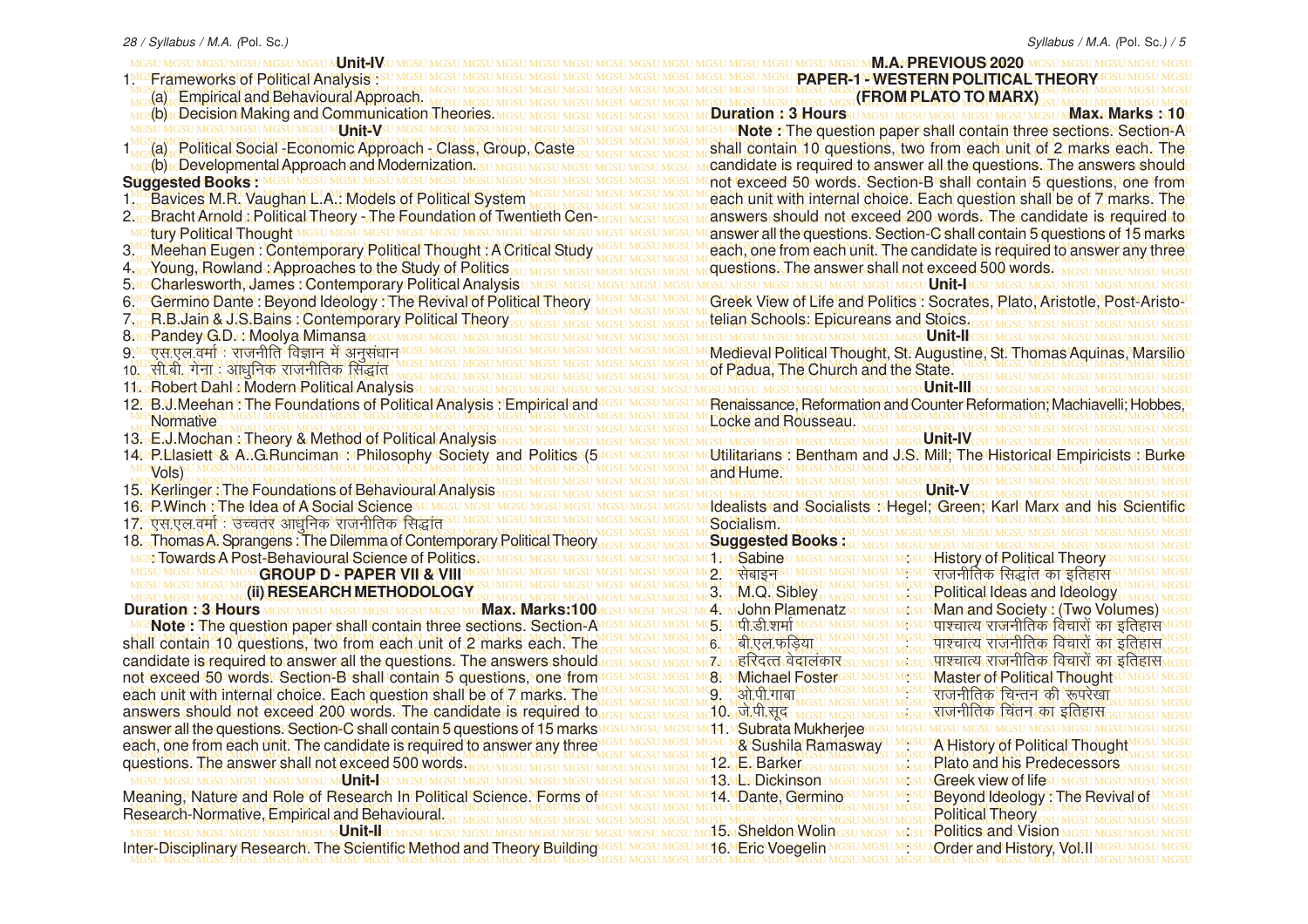MGSU MGSU MGSU MGSU MGSU <mark>MGS(Rlato &Aristotle)</mark>GSU MGSU MGSU MGSU MGSU MGSU MGS**I Kaushik** Ur**election Indindia:sdi's:Social Bases**igsu Mgsu Mgsu Mgsu 17. W.A. Dunning UMGSUMGSI, MGS History of Political Theory (3 volumes) GSUMGSUMGSUMGSI Kochanek: The Congress Party of India!: The Dynamics of One MGSU MGSU MGSU MGSU MGSU MGSU MGSU MGSU MGSU MGSU MGSU MGSU MGSU MGSU MGSU MGSU MGSU MGSU MGSU MGSU MGSU MGSU MGSU MGSU MGSU MGSU MGSU MGSU MGSU MGSU MGSU MGSU MGSU MGSU MGSU MGSU MGSU MGSU MGSU MGSU MGSU MGSU MGSU MGSU MGSU MGSU MGSU MGSU MGSU MGSU MGSU MGSU MGSU MGSU MGSU MGSU MGSU MGSU MGSU MGSU MGSU MGSU MGSU MGSU MGSU MGSU MGSU MGSU MGSU MGSU MGSU MGSU MGSU MGSU MGSU MGSU MGSU MGSU MGSU MGSU MGSU MGSU MGSU MGSU MGSU MGSU MGSU MGSU MGSU MGSU MGSU MGSU MGSU MGSU MGSU MGSU 18. S. L. Shakdher : The Law and Practice of Elections In India MGSU MGSU MGSU MGSU MGSU MGSU MGSU MGSU MGSU MGSU MGSU MGSU MGSU MGSU MGSU MGSU MGSU MGSU MGSU MGSU MGSU MGSU MGSU MGSU MGSU MGSU MGSU MGSU MGSU MGSU MGSU MGSU **PAPER II - COMPARATIVE POLITICAL INSTITUTIONS** MGSU MGSU MGSU MGSU MGSU MGSU MGSU MGSU MGSU MGSU MGSU MGSU MGSU MGSU MGSU MGSU MGSU MGSU MGSU MGSU MGSU MGSU MGSU MGSU MGSU MGSU MGSU MGSU MGSU MGSU MGSU MGSU MGSU MGSU MGSU MGSU MGSU MGSU MGSU MGSU MGSU MGSU MGSU MGSU MGSU MGSU MGSU MGSU MGSU MGSU MGSU MGSU MGSU MGSU MGSU MGSU MGSU MGSU MGSU MGSU MGSU MGSU MGSU MGSU 20. Rajni Kothari : Politics In India MGSU MGSU MGSU MGSU MGSU MGSU MGSU MGSU MGSU MGSU MGSU MGSU MGSU MGSU MGSU MGSU MGSU MGSU MGSU MGSU MGSU MGSU MGSU MGSU MGSU MGSU MGSU MGSU MGSU MGSU MGSU MGSU **Note :** The question paper shall contain three sections. Section-A MGSU MGSU MGSU MGSU MGSU MGSU MGSU MGSU MGSU MGSU MGSU MGSU MGSU MGSU MGSU MGSU MGSU MGSU MGSU MGSU MGSU MGSU MGSU MGSU MGSU MGSU MGSU MGSU MGSU MGSU MGSU MGSU shall contain 10 questions, two from each unit of 2 marks each. The MGSU MGSU MGSU MGSU MGSU MGSU MGSU MGSU MGSU MGSU MGSU MGSU MGSU MGSU MGSU MGSU MGSU MGSU MGSU MGSU MGSU MGSU MGSU MGSU MGSU MGSU MGSU MGSU MGSU MGSU MGSU MGSU candidate is required to answer all the questions. The answers should GSU MGSU MGSU MCSU MCSU MCSU MCSU MCCO. Park and Tinker : Leadership and Political Initiations In MGSU MGSU MGSU MGSU MGSU MGSU MGSU MGSU MGSU MGSU MGSU MGSU MGSU MGSU MGSU MGSU MGSU MGSU MGSU MGSU MGSU MGSU MGSU MGSU MGSU MGSU MGSU MGSU MGSU MGSU MGSU MGSU not exceed 50 words. Section-B shall contain 5 questions, one from each unit with internal choice.∿Each question shall be of Z marksৌheോ മദേധമാധമായ മാള4ുവ\$.W.Kogekar and Richard L. Park േReports On The Indian General MGSU MGSU MGSU MGSU MGSU MGSU MGSU MGSU MGSU MGSU MGSU MGSU MGSU MGSU MGSU MGSU MGSU MGSU MGSU MGSU MGSU MGSU MGSU MGSU MGSU MGSU MGSU MGSU MGSU MGSU MGSU MGSU answers should not exceed 200 words. The candidate is required to MGSU MGSU MGSU MGSU MGSU MGSU MGSU MGSU MGSU MGSU MGSU MGSU MGSU MGSU MGSU MGSU MGSU MGSU MGSU MGSU MGSU MGSU MGSU MGSU MGSU MGSU MGSU MGSU MGSU MGSU MGSU MGSU MGSU MGSU MGSU MGSU MGSU MGSU MGSU MGSU MGSU MGSU MGSU MGSU MGSU MGSU MGSU MGSU MGSU MGSU MGSU MGSU MGSU MGSU MGSU MGSU MGSU MGSU MGSU MGSU MGSU MGSU MGSU MGSU answer all the questions. Section-C shall contain 5 questions of 15 marks MGSU MGSU MGSU MGSU MGSU MGSU MGSU MGSU MGSU MGSU MGSU MGSU MGSU MGSU MGSU MGSU MGSU MGSU MGSU MGSU MGSU MGSU MGSU MGSU MGSU MGSU MGSU MGSU MGSU MGSU MGSU MGSU each, one from each unit. The candidate is required to answer any three MGSU MGSU MGSU MGSU MGSU MGSU MGSU MGSU MGSU MGSU MGSU MGSU MGSU MGSU MGSU MGSU MGSU MGSU MGSU MGSU MGSU MGSU MGSU MGSU MGSU MGSU MGSU MGSU MGSU MGSU MGSU MGSU questions. The answer shall not exceed 500 words. MGSU MGSU MGSU MGSU MGSU MGSU MGSU MGSU MGSU MGSU MGSU MGSU MGSU MGSU MGSU MGSU MGSU MGSU MGSU MGSU MGSU MGSU MGSU MGSU MGSU MGSU MGSU MGSU MGSU MGSU MGSU MGSU MGSU MGSU MGSU MGSU MGSU MGSU MGSU MGSU MGSU MGSU MGSU MGSU MGSU MGSU MGSU MGSU MGSU MGSU MGSU MGSU MGSU MGSU MGSU MGSU MGSU MGSU MGSU MGSU MGSU MGSU MGSU MGSU 28. S. Bhatnagar and Pradeep Kumar : Regional Political Parties In MGSU MGSU MGSU MGSU MGSU MGSU MGSU MGSU MGSU MGSU MGSU MGSU MGSU MGSU MGSU MGSU MGSU MGSU MGSU MGSU MGSU MGSU MGSU MGSU MGSU MGSU MGSU MGSU MGSU MGSU MGSU MGSU Nature and Scope of Comparative Politics : Traditional and Modern Perspectives, Comparative Method, Evolution of Comparative Politics with SUMGSU MGSU MGS29. Ajay K. Mehra, D.D. Khanna and Gert W Kueck(Ed) : MPolitical MGSU MGSU MGSU MGSU MGSU MGSU MGSU MGSU MGSU MGSU MGSU MGSU MGSU MGSU MGSU MGSU MGSU MGSU MGSU MGSU MGSU MGSU MGSU MGSU MGSU MGSU MGSU MGSU MGSU MGSU MGSU MGSU discussion of Major Landmarks. MGSU MGSU MGSU MGSU MGSU MGSU MGSU MGSU MGSU MGSU MGSU MGSU MGSU MGSU MGSU MGSU MGSU MGSU MGSU MGSU MGSU MGSU MGSU MGSU MGSU MGSU MGSU MGSU MGSU MGSU MGSU MGSU MGSU MGSU MGSU MGSU MGSU MGSU MGSU MGSU MGSU MGSU MGSU MGSU MGSU MGSU MGSU MGSU MGSU MGSU MGSU MGSU MGSU MGSU MGSU MGSU MGSU MGSU MGSU MGSU MGSU MGSU MGSU MGSU 30. Paul's Wallace and Ramashroy (Ed) : India's 1999 Elections and MGSU MGSU MGSU MGSU MGSU MGSU MGSU MGSU MGSU MGSU MGSU MGSU MGSU MGSU MGSU MGSU MGSU MGSU MGSU MGSU MGSU MGSU MGSU MGSU MGSU MGSU MGSU MGSU MGSU MGSU MGSU MGSU Major Approaches in Comparative Politics; Behavioural framework; Marx-MGSU MGSU MGSU MGSU MGSU MGSU MGSU MGSU MGSU MGSU MGSU MGSU MGSU MGSU MGSU MGSU MGSU MGSU MGSU MGSU MGSU MGSU MGSU MGSU MGSU MGSU MGSU MGSU MGSU MGSU MGSU MGSU ist-Leninist framework; Political Modernization and Political Development: We Messurges Music Music Music Music Music Paper VII & VIII whisp Music Music Music Music Music Music Music Music Music Music Music Music Music Mus MGSU MGSU MGSU MGSU MGSU MGSU MGSU MGSU MGSU MGSU MGSU MGSU MGSU MGSU MGSU MGSU MGSU MGSU MGSU MGSU MGSU MGSU MGSU MGSU MGSU MGSU MGSU MGSU MGSU MGSU MGSU MGSU Political Culture and Political Socialisation Approach. MGSU MGSU MGSU MGSU MGSU MGSU MGSU MGSU MGSU MGSU MGSU MGSU MGSU MGSU MGSU MGSU MGSU MGSU MGSU MGSU MGSU MGSU MGSU MGSU MGSU MGSU MGSU MGSU MGSU MGSU MGSU MGSU **Duration : 3 Hours Max. Marks:100** Forms of Government; Leading Classification of Governments (both Tra-GSU MGSU MGSU MGSU MCNote: The question paper shall contain three sections. Section-A MGSU MGSU MGSU MGSU MGSU MGSU MGSU MGSU MGSU MGSU MGSU MGSU MGSU MGSU MGSU MGSU MGSU MGSU MGSU MGSU MGSU MGSU MGSU MGSU MGSU MGSU MGSU MGSU MGSU MGSU MGSU MGSU ditional and Modern) and their Evolution; Constitutionalism; Democracy<sub>GSU MGSU MGSU MGS</sub>hall contain 10 questions, two from each unit of 2 marks each. The and Dictatorship-Parliamentary and Presidential; Federal and Unitary SU MGSU MGSU MG candidate is required to answer all the questions. The answers should types of Government and their theory and practice ISSUMSUMSUMSUMSUMSUMSUMSUMSUM Chot exceed 50 words. Section-B shall contain 5 questions, one from MGSU MGSU MGSU MGSU MGSU MGSU MGSU MGSU MGSU MGSU MGSU MGSU MGSU MGSU MGSU MGSU MGSU MGSU MGSU MGSU MGSU MGSU MGSU MGSU MGSU MGSU MGSU MGSU MGSU MGSU MGSU MGSU MGSU MGSU MGSU MGSU MGSU MGSU MGSU MGSU MGSU MGSU MGSU MGSU MGSU MGSU MGSU MGSU MGSU MGSU MGSU MGSU MGSU MGSU MGSU MGSU MGSU MGSU MGSU MGSU MGSU MGSU MGSU MGSU each unit with internal choice. Each question shall be of 7 marks. The Organs of Governments Their functions with special reference to Judicialesu Mesu Mesu Mesanswers: should inot lexceed: 200 words. The lcandidate is required: to Review; Theory and Practice of Separation of Powers; Party System, GSUMGSUMGSUMG answer all the questions. Section-C shall contain 5 questions of 15 marks MGSU MGSU MGSU MGSU MGSU MGSU MGSU MGSU MGSU MGSU MGSU MGSU MGSU MGSU MGSU MGSU MGSU MGSU MGSU MGSU MGSU MGSU MGSU MGSU MGSU MGSU MGSU MGSU MGSU MGSU MGSU MGSU MGSU MGSU MGSU MGSU MGSU MGSU MGSU MGSU MGSU MGSU MGSU MGSU MGSU MGSU MGSU MGSU MGSU MGSU MGSU MGSU MGSU MGSU MGSU MGSU MGSU MGSU MGSU MGSU MGSU MGSU MGSU MGSU each, one from each unit. The candidate is required to answer any three MGSU MGSU MGSU MGSU MGSU MGSU MGSU MGSU MGSU MGSU MGSU MGSU MGSU MGSU MGSU MGSU MGSU MGSU MGSU MGSU MGSU MGSU MGSU MGSU MGSU MGSU MGSU MGSU MGSU MGSU MGSU MGSU **Unit-V** MGSU MGSU MGSU MGSU MGSU MGSU MGSU MGSU MGSU MGSU MGSU MGSU MGSU MGSU MGSU MGSU MGSU MGSU MGSU MGSU MGSU MGSU MGSU MGSU MGSU MGSU MGSU MGSU MGSU MGSU MGSU MGSU Theories of Representation: Electoral Systems and Voting Behaviour; MGSU MGSU MGSU MGSU MGSU MGSU MGSU MGSU MGSU MGSU MGSU MGSU MGSU MGSU MGSU MGSU MGSU MGSU MGSU MGSU MGSU MGSU MGSU MGSU MGSU MGSU MGSU MGSU MGSU MGSU MGSU MGSU MGSU MGSU MGSU MGSU MGSU MGSU MGSU MGSU MGSU MGSU MGSU MGSU MGSU MGSU MGSU MGSU MGSU MGSU MGSU MGSU MGSU MGSU MGSU MGSU MGSU MGSU MGSU MGSU MGSU MGSU MGSU MGSU Policy Making; Bureaucracy - Types and role; Political Elite and Elitist MGSU MGSU MGSU MGSU MGSU MGSU MGSU MGSU MGSU MGSU MGSU MGSU MGSU MGSU MGSU MGSU MGSU MGSU MGSU MGSU MGSU MGSU MGSU MGSU MGSU MGSU MGSU MGSU MGSU MGSU MGSU MGSU (a) Nature and Need of Political Analysis. MGSU MGSU MGSU MGSU MGSU MGSU MGSU MGSU MGSU MGSU MGSU MGSU MGSU MGSU MGSU MGSU MGSU MGSU MGSU MGSU MGSU MGSU MGSU MGSU MGSU MGSU MGSU MGSU MGSU MGSU MGSU MGSU (b) Scientific Inquiry In Social Science. MGSU MGSU MGSU MGSU MGSU MGSU MGSU MGSU MGSU MGSU MGSU MGSU MGSU MGSU MGSU MGSU MGSU MGSU MGSU MGSU MGSU MGSU MGSU MGSU MGSU MGSU MGSU MGSU MGSU MGSU MGSU MGSU 1. S.E. Finer : Comparative Government MGSU MGSU MGSU MGSU MGSU MGSU MGSU MGSU MGSU MGSU MGSU MGSU MGSU MGSU MGSU MGSU MGSU MGSU MGSU MGSU MGSU MGSU MGSU MGSU MGSU MGSU MGSU MGSU MGSU MGSU MGSU MGSU  $2$ <sub>OSL</sub>G.J. Friedrich<sub>su MGSU MGSL</sub> Constitutional Government and Democracy<sub>GSU MGSU MGSU MGSU MG</sub>(a) <sub>M</sub>Parameters of Social Science and Political Philosophy.<sub>SU MGSU</sub> 3GsU Herman Finersu MGsu Mgsu **Theory and Practice of Modern Government** Gsu Mgsu Mgsu Mgsu Mg**(b) MPolitical Vocabulary For Interpretation - Hermeneuties.** Gsu Mgsu MGSU MGSU MGSU MGSU MGSU MGSU MGSU MGSU MGSU MGSU MGSU MGSU MGSU MGSU MGSU MGSU MGSU MGSU MGSU MGSU MGSU MGSU MGSU MGSU MGSU MGSU MGSU MGSU MGSU MGSU MGSU MGSU 2. Nature of Political Analysis : MGSU MGSU MGSU MGSU MGSU MGSU MGSU MGSU MGSU MGSU MGSU MGSU MGSU MGSU MGSU MGSU MGSU MGSU MGSU MGSU MGSU MGSU MGSU MGSU MGSU MGSU MGSU MGSU MGSU MGSU MGSU MGSU 5<sub>GSI</sub> सी.बी.गंजा <sub>SU MGSU MGSU MGSI <del>पुलचात्मक राजनीतिक सरथाप Mgsu Mgsu Mgsu Mgsu Mgsu Mgsu Mgau Mgau Mgau Mgau **Mga Bystems Approach, Almonds**</sub></del> MGSU MGSU MGSU MGSU MGSU MGSU MGSU MGSU MGSU MGSU MGSU MGSU MGSU MGSU MGSU MGSU MGSU MGSU MGSU MGSU MGSU MGSU MGSU MGSU MGSU MGSU MGSU MGSU MGSU MGSU MGSU MGSU MGSU MGSU MGSU MGSU MGSU MGSU MGSU MGSU MGSU MGSU MGSU MGSU MGSU MGSU MGSU MGSU MGSU MGSU MGSU MGSU MGSU MGSU MGSU MGSU MGSU MGSU MGSU MGSU MGSU MGSU MGSU MGSU 7. James Charlsworth : Contemporary Political Analysis MGSU MGSU MGSU MGSU MGSU MGSU MGSU MGSU MGSU MGSU MGSU MGSU MGSU MGSU MGSU MGSU MGSU MGSU MGSU MGSU MGSU MGSU MGSU MGSU MGSU MGSU MGSU MGSU MGSU MGSU MGSU MGSU MGSU MGSU MGSU MGSU MGSU MGSU MGSU MGSU MGSU MGSU MGSU MGSU MGSU MGSU MGSU MGSU MGSU MGSU MGSU MGSU MGSU MGSU MGSU MGSU MGSU MGSU MGSU MGSU MGSU MGSU MGSU MGSU 1 (b) Fact-Value Dichotomy and Scientific Method. MGSU MGSU MGSU MGSU MGSU MGSU MGSU MGSU MGSU MGSU MGSU MGSU MGSU MGSU MGSU MGSU MGSU MGSU MGSU MGSU MGSU MGSU MGSU MGSU MGSU MGSU MGSU MGSU MGSU MGSU MGSU MGSU (c) Operationalisation of Political Variables. MGSU MGSU MGSU MGSU MGSU MGSU MGSU MGSU MGSU MGSU MGSU MGSU MGSU MGSU MGSU MGSU MGSU MGSU MGSU MGSU MGSU MGSU MGSU MGSU MGSU MGSU MGSU MGSU MGSU MGSU MGSU MGSU (d) Shift Towards Policy Analysis and Applied Politics.**S (Plato & Aristotle)** GSU MGSU MGSU MGSU 17. W.A. DURhing **History of Political Theory (3 volume** 18. C. C. Maxey : Political Philosophies **Duration : 3 Hours** Counterwork May May May May Marks:100 candidate is required to answer all the questions. The answers should **Unit-I** spectives; Comparative Method; Evolution of Comparative Politics with **Unit-II** MGSU MGSU MGSU MGSU MGSU MGSU MQSI**MI CHU** MGSU MGSU MGSU MGSU and Dictatorship-Parliamentary and Presidential; Federal and Unitary types of Government and their theory and practice. **Unit-IV** Organs of Government: Their functions with special reference to Judicial Review; Theory and Practice of Separation of Powers; Party System, Pressure Groups and Public Opinion. Theory of Democracy. **Suggested Books :** 2. C.J. Friedrich sumes units: Constitutional Government and Democracy<br>3. Substitutional School Mess Mess Theory and Practice of Modern Government 3. Herman Finersu MGSU MGSUTheory and Practice of Modern Governmen<br>3. Allen Baju MGSU MGSU MGSUMOdern Government Politics U MGSU MGSU 4. Allen Ball MGSU MGSU MGSU Modern Government Politics  $5.$   $\frac{1}{3}$ ,  $\frac{1}{3}$ ,  $\frac{1}{10}$ ,  $\frac{1}{10}$ ,  $\frac{1}{10}$ ,  $\frac{1}{10}$ ,  $\frac{1}{10}$ ,  $\frac{1}{10}$ ,  $\frac{1}{10}$ ,  $\frac{1}{10}$ ,  $\frac{1}{10}$ ,  $\frac{1}{10}$ ,  $\frac{1}{10}$ ,  $\frac{1}{10}$ ,  $\frac{1}{10}$ ,  $\frac{1}{10}$ ,  $\frac{1}{10}$ ,  $\frac{1}{10}$ , **6GSUजोसी जोहरी** MGSU MGS 8. Almond and Powell **Broad Comparative Politics : A Developmental Approach** MGSU MGSU MGSU MGSU MO 9GSUar क्यों में उमरियम UMGSU MGSUराजनीति के निये सदर्भ

MGSU MGSU MGSU MGSU MGSU MGSU MGSU MGSU MGSU MGSU MGSU MGSU MGSU MGSU MGSU MGSU MGSU MGSU MGSU MGSU MGSU MGSU MGSU MGSU MGSU MGSU MGSU MGSU MGSU MGSU MGSU MGSU 10. Jean Blondel : An Introduction to Comparative Government Party Democracy 19. V. Grover (Ed) : Election and Politics In India 21. ck. P. Sinha : The Left In India su 22. V.M. Sirskar : Political Behaviour In India India 24. S.V. Kogekar and Richard L. Park : Reports On The Indian General **Elections** 24. Rajni Kothari : Caste In Indian Politics **26. Subhas C. Kashyap: Politics of Defection** 27. Ramdas G. Bhjaktal (Ed) : Political Alternatives India Parties and Party Systems 20<sup>th</sup> Century Politics<sup>su MGSU</sup> MGSU MGSU MGSU MGSU MGSU **Group D - Paper VII & VIII (i) Political Analysis Note :** The question paper shall contain three sections. Section-A shall contain 10 questions, two from each unit of 2 marks each. The questions. The answer shall not exceed 500 words. U MGSU MGSU MGSU MGSU MGSU M**JAI M**G **Scope of Political Analysis: Unit-II Functional Approach. LUMITALIST**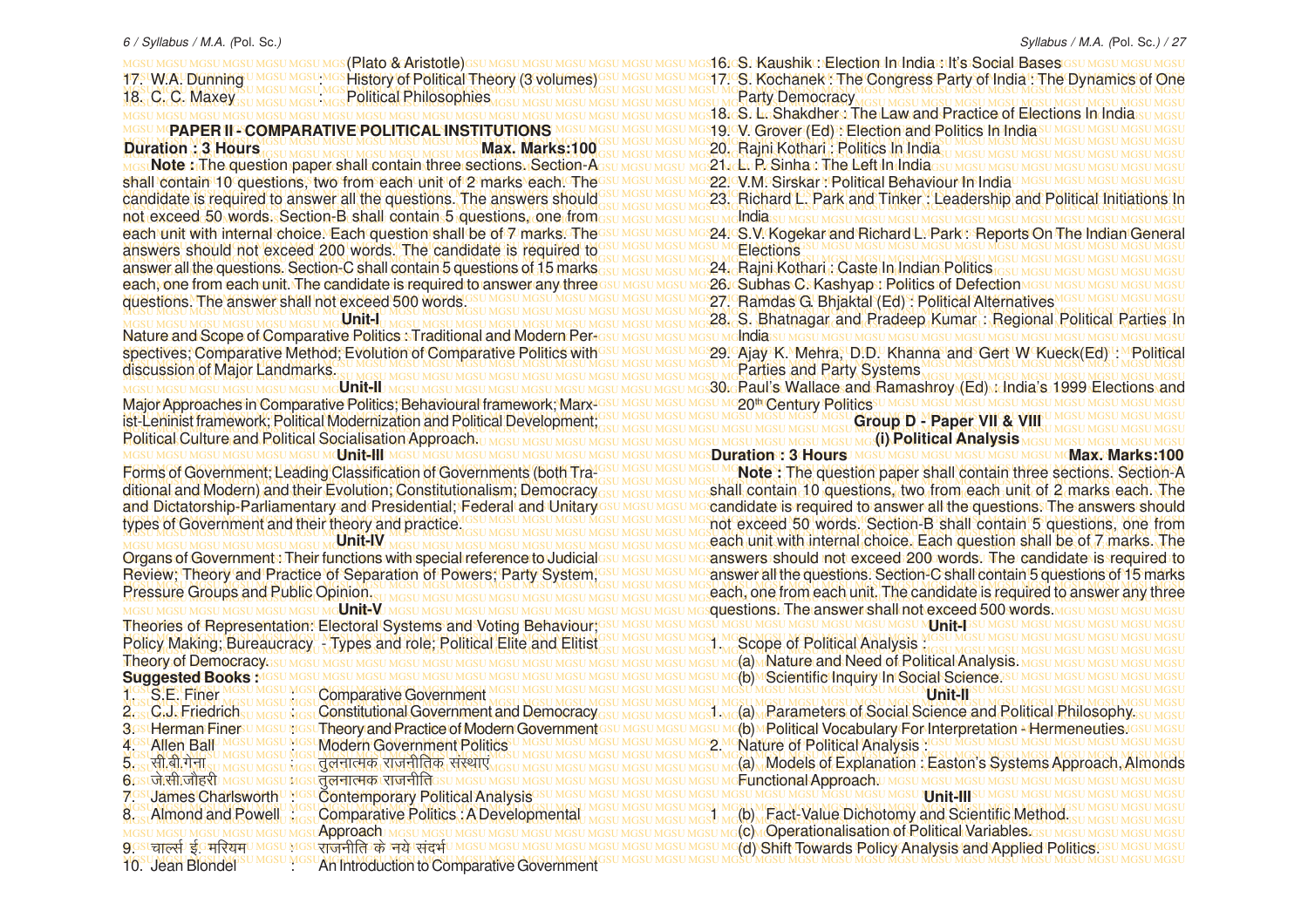reference to the study of One Party Dominant System; Classification of assumes umest most most most massumes um Modern Constitution sumes umes um sumes um MGSU MGSU MGSU MGSU MGSU MGSU MGSU MGSU MGSU MGSU MGSU MGSU MGSU MGSU MGSU MGSU MGSU MGSU MGSU MGSU MGSU MGSU MGSU MGSU MGSU MGSU MGSU MGSU MGSU MGSU MGSU MGSU Political Parties-National Political Parties: Their origin, Programme, MGSU MGSU MGSU MGSU MGSU MGSU MGSU MGSU MGSU MGSU MGSU MGSU MGSU MGSU MGSU MGSU MGSU MGSU MGSU MGSU MGSU MGSU MGSU MGSU MGSU MGSU MGSU MGSU MGSU MGSU MGSU MGSU Organisation and support base; Salient Features of the Party System in got MGSU MGSU MGSU MOSU MORD Pavid Apter<sub>su</sub> MGSU MGSU MGSU MGSU MGGU **Comparative Politics : A Reader**u Mgsu Mgsu MGSU MGSU MGSU MGSU MGSU MGSU MGSU MGSU MGSU MGSU MGSU MGSU MGSU MGSU MGSU MGSU MGSU MGSU MGSU MGSU MGSU MGSU MGSU MGSU MGSU MGSU MGSU MGSU MGSU MGSU MGSU MGSU India; Emerging bipolar party system. MGSU MGSU MGSU MGSU MGSU MGSU MGSU MGSU MGSU MGSU MGSU MGSU MGSU MGSU MGSU MGSU MGSU MGSU MGSU MGSU MGSU MGSU MGSU MGSU MGSU MGSU MGSU MGSU MGSU MGSU MGSU MGSU 14. Almond & Powell : Comparative Politics - System, Policy MGSU MGSU MGSU MGSU MGSU MGSU MGSU MGSU MGSU MGSU MGSU MGSU MGSU MGSU MGSU MGSU MGSU MGSU MGSU MGSU MGSU MGSU MGSU MGSU MGSU MGSU MGSU MGSU MGSU MGSU MGSU MGSU MGSU MGSU MGSU MGSU MGSU MGSU MGSU MGSU MGSU MGSU MGSU MGSU MGSU MGSU MGSU MGSU MGSU MGSU MGSU MGSU MGSU MGSU MGSU MGSU MGSU MGSU MGSU MGSU MGSU MGSU MGSU MGSU Regional Political Parties: Their origin, Programme, Organisation and **Unit-II**

support-base: Patterns of interaction between National and Regional கைய മദ്ധേ മദ്ധേ പിടി സിന്ദിമായ മദ്ധേ പങ്കിൽ അവസ്ഥാന മുഖ്**പാല് മദ്ധേ മദ്ധേ മദ്ധേ മദ്ധേ മദ്ധേ മദ്ധ**േ മദ്ധേ മദ്ധേ മദ്ധേ മദ്ധേ മദ്ധേ മദ്ധേ മദ്ധേ മദ്ധേ മദ്ധേ Political Parties, Pre-poll and After-poll Alliances<sup>su Mgsu Mgsu Mgsu Mgsu Mgsu Mgt</sup> Mgtada<sup>gu</sup> Mgsu Mgsu Mgn-western Theories of Development Mgsu MGSU MGSU MGSU MGSU MGSU MGSU MGSU MGSU MGSU MGSU MGSU MGSU MGSU MGSU MGSU MGSU MGSU MGSU MGSU MGSU MGSU MGSU MGSU MGSU MGSU MGSU MGSU MGSU MGSU MGSU MGSU MGSU MGSU MGSU MGSU MGSU MGSU MGSU MGSU MGSU MGSU MGSU MGSU MGSU MGSU MGSU MGSU MGSU MGSU MGSU MGSU MGSU MGSU MGSU MGSU MGSU MGSU MGSU MGSU MGSU MGSU MGSU MGSU MGSU **Unit-III**

Pressure Groups in Indian Politics: Historical background; Types of Pres <sub>MGSU MGSU MGSU MGSU MGSU MGSU M</sub>RAPER III., INTERNATIONAL POLITICS, MGSU MGSU MGSU MGSU MGSU ARSU ARSU ARSU MGSU MGSU ARSU ARSU MGSU MGSU MGSU ARSU ure Groups in India. Maior Pressure groups with special referencestovesu mesu mesu me**Duration : 3 Hrs.** Mesu mesu mesu mesu mesu mesu **Max. Marks : 100** u sure Groups in India. Major Pressure groups with special reference to Rights and Environmental movements, groups; Salient Features of the Indian Model of Pressure groups. Public opinion in India, The Role of Media in its formation and expression.

#### **Unit-IV**

MGSU MGSU MGSU MGSU MGSU MGSU MGSU MGSU MGSU MGSU MGSU MGSU MGSU MGSU MGSU MGSU MGSU MGSU MGSU MGSU MGSU MGSU MGSU MGSU MGSU MGSU MGSU MGSU MGSU MGSU MGSU MGSU lems of Election Commission in conducting Free and Fair Election. Electoral System in India since 1950; The Election Commission of India: Powers, Functions and Emerging role; Electoral Politics and Lok Sabha the Process of politicisation; Anti-Defection law: A critical Study; Prob-**Unit-V**

Defects and Reforms of the Electoral Process: Tarkunde Goswami and Indrajit Gupta Reports. Code of Conduct for Free and Fair Election; Determinants of Voting Behaviour.

#### MGSU MGSU MGSU MGSU MGSU MGSU MGSU MGSU MGSU MGSU MGSU MGSU MGSU MGSU MGSU MGSU MGSU MGSU MGSU MGSU MGSU MGSU MGSU MGSU MGSU MGSU MGSU MGSU MGSU MGSU MGSU MGSU **Unit-II Suggested Books<sup>U MGSU MG</sub>**</sup>

- 1. A. Bajpayee : Indian Eloctoral System : An Analytical Study
- 2. A.K. Bhagat : Elections and Electoral Reforms In India
- 3**MG**:Burger & Opposition in A Dominant Party System
- 4<sup>MG</sup>B. Arora : Political Parties and Party System : The Emergence of IGSU MGSU MGSU MOn International Politics. War as an Instrument of National Policy. U MGSU New Coalitions
- 5. B. Sengupta : CPI-M : Promises, Prospects and Problems 6MGB. Sengupta GOMMUNISM In India Politics SUM GSU MGSU
- 
- MGSU MGSU MGSU MGSU MGSU MGSU MGSU MGSU MGSU MGSU MGSU MGSU MGSU MGSU MGSU MGSU MGSU MGSU MGSU MGSU MGSU MGSU MGSU MGSU MGSU MGSU MGSU MGSU MGSU MGSU MGSU MGSU **Unit-IV** Politics in India ungsu MGSU MGSU MGSU MGSU MGSU MGSU
- 8MGH MHartman MPolitical Parties In India GSU MGSU M
- 9. N.D. Palmer : Elections and Political Development : The South Asian **Experience**
- 10GMMWeiner : Party Building In A New Nations The Indian National **Congress**
- 11. M. Weiner : Party Politics In India
- 
- MGSU MGSU MGSU MGSU MGSU MGSU MGSU MGSU MGSU MGSU MGSU MGSU MGSU MGSU MGSU MGSU MGSU MGSU MGSU MGSU MGSU MGSU MGSU MGSU MGSU MGSU MGSU MGSU MGSU MGSU MGSU MGSU 13. P. Brass : Factional Politics In A Indian State : The Congress Party MGSU MGSU MGSU MGSU MGSU MGSU MGSU MGSU MGSU MGSU MGSU MGSU MGSU MGSU MGSU MGSU MGSU MGSU MGSU MGSU MGSU MGSU MGSU MGSU MGSU MGSU MGSU MGSU MGSU MGSU MGSU MGSU
- MGSU MGSU MGSU MGSU MGSU MGSU MGSU MGSU MGSU MGSU MGSU MGSU MGSU MGSU MGSU MGSU MGSU MGSU MGSU MGSU MGSU MGSU MGSU MGSU MGSU MGSU MGSU MGSU MGSU MGSU MGSU MGSU In Uttar Pradesh
- MGSU MGSU MGSU MGSU MGSU MGSU MGSU MGSU MGSU MGSU MGSU MGSU MGSU MGSU MGSU MGSU MGSU MGSU MGSU MGSU MGSU MGSU MGSU MGSU MGSU MGSU MGSU MGSU MGSU MGSU MGSU MGSU view
- MGSU MGSU MGSU MGSU MGSU MGSU MGSU MGSU MGSU MGSU MGSU MGSU MGSU MGSU MGSU MGSU MGSU MGSU MGSU MGSU MGSU MGSU MGSU MGSU MGSU MGSU MGSU MGSU MGSU MGSU MGSU MGSU 15. Rajni Kothari : Party System and Election Studies

11. C.F. Strong : Modern Constitution 12. H. Eckstein & David Apter *MGSUMGSUM* Comparative Politics . A Reader **13. MK: CMWheare MGSU MGSU MGederal Government** SU MGSU MGSI and Process, 1978 15. Palombara: **EUT MGSU MGSU MPolitics within Nations** 16. MWarda U MGSU MGSU MCNOM-Western Theories of Development

## **PAPER III - INTERNATIONAL POLITICS**

Trade Unions, Chamber of commerce, Agrarian Interest Groups, Human IGSU MGSU MGSU MOte: The question paper shall contain three sections. Section-A MGSU MGSU MGSU MGSU MGSU MGSU MGSU MGSU MGSU MGSU MGSU MGSU MGSU MGSU MGSU MGSU MGSU MGSU MGSU MGSU MGSU MGSU MGSU MGSU MGSU MGSU MGSU MGSU MGSU MGSU MGSU MGSU <u>lights and Environmental movements, groups; Salient Features of the assumes unishall contain, 10 questions, two from each unit of 2 marks each. The </u> ndian Model of Pressure groups. Public opinion in India, The Role of പ്രാധ പരാധ പരാധ പരാപ്രി at equired to answer all the questions. The answers should Media in its formation and expression. Subsequently assumes that was the second that was the second 50 words. Section-B shall contain 5 questions, one from MGSU MGSU MGSU MGSU MGSU MGSU MGSU MGSU MGSU MGSU MGSU MGSU MGSU MGSU MGSU MGSU MGSU MGSU MGSU MGSU MGSU MGSU MGSU MGSU MGSU MGSU MGSU MGSU MGSU MGSU MGSU MGSU MGSU MGSU MGSU MGSU MGSU MGSU MGSU MGSU MGSU MGSU MGSU MGSU MGSU MGSU MGSU MGSU MGSU MGSU MGSU MGSU MGSU MGSU MGSU MGSU MGSU MGSU MGSU MGSU MGSU MGSU MGSU MGSU each unit with internal choice. Each question shall be of 7 marks. The llectoral System in India since 1950; The Election Commission of India <u>MGSU MGSU MGSU M</u>ABION Manswers Ishould Inot sexceed 200 I**words. The candidate is required to**u Powers, Functions and Emerging role; Electoral Politics and Lok Sabha<sup>MGSU MGSU MGSU M</sup>answer all the questions. Section-C shall contain 5 questions of 15 marks<sup>u</sup> Elections, Electoral Politics and Vidhan Sabha Elections; Elections and *ICSU MGSU MGSU MGSU MGSU MGSU MGSU MG* 2006 from each unit. The candidate is required to answer any three  $\frac{1}{2}$ lections, Electoral Politics and Vidhan Sabha Elections; Elections and use Masu Masu Meach, one from each unit. The candidate is required to answer any three. MGSU MGSU MGSU MGSU MGSU MGSU MGSU MGSU MGSU MGSU MGSU MGSU MGSU MGSU MGSU MGSU MGSU MGSU MGSU MGSU MGSU MGSU MGSU MGSU MGSU MGSU MGSU MGSU MGSU MGSU MGSU MGSU questions. The answer shall not exceed 500 words. **Note :** The question paper shall contain three sections. Section-A .<br>SU MGSU MGSU MGSU MGSU MGSU MGSU M**GATLI** IGSU MGSU MGSU MGSU

MGSU MGSU MGSU MGSU MGSU MGSU MGSU MGSU MGSU MGSU MGSU MGSU MGSU MGSU MGSU MGSU MGSU MGSU MGSU MGSU MGSU MGSU MGSU MGSU MGSU MGSU MGSU MGSU MGSU MGSU MGSU MGSU MGSU MGSU MGSU MGSU MGSU MGSU MGSU MGSU MGSU MGSU MGSU MGSU MGSU MGSU MGSU MGSU MGSU MGSU MGSU MGSU MGSU MGSU MGSU MGSU MGSU MGSU MGSU MGSU MGSU MGSU MGSU MGSU Theories of International Politics : Approaches to the Study of the Scilefects and Reforms of the Electoral Process: Tarkunde Goswami and desu Mesu Mesu Mence of International Politics : Survey of Old and New Developments u ndrajit Gupta Reports. Code of Conduct for Free and Fair Election, De MGSU MGSU MGSU MU**nternational Politics as a Struggle for Power : Concept of National Power, U** MGSU MGSU MGSU MGSU MGSU MGSU MGSU MGSU MGSU MGSU MGSU MGSU MGSU MGSU MGSU MGSU MGSU MGSU MGSU MGSU MGSU MGSU MGSU MGSU MGSU MGSU MGSU MGSU MGSU MGSU MGSU MGSU MGSU MGSU MGSU MGSU MGSU MGSU MGSU MGSU MGSU MGSU MGSU MGSU MGSU MGSU MGSU MGSU MGSU MGSU MGSU MGSU MGSU MGSU MGSU MGSU MGSU MGSU MGSU MGSU MGSU MGSU MGSU MGSU Essence and Elements of National Power; Evolution of National Power and International Community.

MGA. Bajpayee Sindian Eloctoral System : An Analytical Study MGSUMGSUMGSUMGLUM (Instrument for the Promotion of National Interest : Diplomacy, Propa<sup>10</sup> MGSU MGSU MGSU MGSU MGSU MGSU MGSU MGSU MGSU MGSU MGSU MGSU MGSU MGSU MGSU MGSU MGSU MGSU MGSU MGSU MGSU MGSU MGSU MGSU MGSU MGSU MGSU MGSU MGSU MGSU MGSU MGSU  $\mathcal{L}_{\rm tot}$ A.K. Bhagat : Elections and Electoral Reforms In India $_{\rm U}$  Masu Masu Masu Masu Masu Masu Maganda and Political Warfare; Economic Instruments of National Policy  $\mathcal{L}_{\rm tot}$ <u>Mo:BurgerM</u>Opposition in A Dominant:Party System:su Mosu Mosu Mosu Mosu Mosu Mosu Mc**Imperialism; Colonialism; Neo Colonialism and Racialism, Their impact**u MGSU MGSU MGSU MGSU MGSU MGSU MGSU MGSU MGSU MGSU MGSU MGSU MGSU MGSU MGSU MGSU MGSU MGSU MGSU MGSU MGSU MGSU MGSU MGSU MGSU MGSU MGSU MGSU MGSU MGSU MGSU MGSU on International Politics. War as an Instrument of National Policy.

#### MGSU MGSU MGSU MGSU MGSU MGSU MGSU MGSU MGSU MGSU MGSU MGSU MGSU MGSU MGSU MGSU MGSU MGSU MGSU MGSU MGSU MGSU MGSU MGSU MGSU MGSU MGSU MGSU MGSU MGSU MGSU MGSU <u>മര</u>BaSenguptar.CRI-MaPromises, Brospects and Problems sumesumesumesumest matemitation of National Power Balance of Power; Collective Security and u MGB. Sengupta : Communism In India Politics isu MGSU MGSU MGSU MGSU MGSU MGSU MGSU MC**Pacific Settlement of International Disputes; International Law; Disarma<sup>ru</sup>** MGSU MGSU MGSU MGSU MGSU MGSU MGSU MGSU MGSU MGSU MGSU MGSU MGSU MGSU MGSU MGSU MGSU MGSU MGSU MGSU MGSU MGSU MGSU MGSU MGSU MGSU MGSU MGSU MGSU MGSU MGSU MGSU MGSU MGSU MGSU MGSU MGSU MGSU MGSU MGSU MGSU MGSU MGSU MGSU MGSU MGSU MGSU MGSU MGSU MGSU MGSU MGSU MGSU MGSU MGSU MGSU MGSU MGSU MGSU MGSU MGSU MGSU MGSU MGSU 7. C. Fuller and C. Jafferlot (Ed) : The BJP and The Compulsions of **Unit-III** ment; International Morality and World Opinion.

MGSU MGSU MGSU MGSU MGSU MGSU MGSU MGSU MGSU MGSU MGSU MGSU MGSU MGSU MGSU MGSU MGSU MGSU MGSU MGSU MGSU MGSU MGSU MGSU MGSU MGSU MGSU MGSU MGSU MGSU MGSU MGSU Major issues in Contemporary International Politics : Resurgence of Asia, MGN.D. Palmer: Elections and Political Development: The South Asian MGSU MGSU MGSU MGA frica and Latin America; U.S. Hegemony, Disintegration of U.S.S.R. as MGSU MGSU MGSU MGSU MGSU MGSU MGSU MGSU MGSU MGSU MGSU MGSU MGSU MGSU MGSU MGSU MGSU MGSU MGSU MGSU MGSU MGSU MGSU MGSU MGSU MGSU MGSU MGSU MGSU MGSU MGSU MGSU mgsExperience <sub>MGSU MGSU MGSU MGSU MGSU MGSU MGSU Mgsu Mgsu Mgsu Mgsu Mgsu mg<mark>Super;Power; India and her Neighbours; India's Nuclear Policy.</mark> <sub>Mgsu Mgsu Mgsu</sub></sub> MGSU MGSU MGSU MGSU MGSU MGSU MGSU MGSU MGSU MGSU MGSU MGSU MGSU MGSU MGSU MGSU MGSU MGSU MGSU MGSU MGSU MGSU MGSU MGSU MGSU MGSU MGSU MGSU MGSU MGSU MGSU MGSU **Unit-V** MGSU MGSU MGSU MGSU MGSU MGSU MGSU MGSU MGSU MGSU MGSU MGSU MGSU MGSU MGSU MGSU MGSU MGSU MGSU MGSU MGSU MGSU MGSU MGSU MGSU MGSU MGSU MGSU MGSU MGSU MGSU MGSU Rebuilding & Reorganization of Europe; The Concept of Non-Alignment-MGSU MGSU MGSU MGSU MGSU MGSU MGSU MGSU MGSU MGSU MGSU MGSU MGSU MGSU MGSU MGSU MGSU MGSU MGSU MGSU MGSU MGSU MGSU MGSU MGSU MGSU MGSU MGSU MGSU MGSU MGSU MGSU 1. M. Weiner, Party Politics In India su mosul mosul mosul mosul mosul mosul mosul mosul mosul mosul mosul mosul mosul mosul mosul mosul mosul mosul mosul mosul mosul mosul mosul mosul mosul mosul mosul mosul mosul mosul m MGSU MGSU MGSU MGSU MGSU MGSU MGSU MGSU MGSU MGSU MGSU MGSU MGSU MGSU MGSU MGSU MGSU MGSU MGSU MGSU MGSU MGSU MGSU MGSU MGSU MGSU MGSU MGSU MGSU MGSU MGSU MGSU 12. P. Brass : Caste, Faction and Party In India Politics Rights and Terrorism. **Suggested Books :**

# 1. Hans J. Morgenthau <sub>ssu</sub> Mesu Apolitics among Nations<br>Ssu Mesu Mesu Mesu Mesu Mesu Mesu **NScientific Books Agen**d

MGSU MGSU MGSU MGSU MGSU MGSU MGSU MGSU MGSU MGSU MGSU MGSU MGSU MGSU MGSU MGSU MGSU MGSU MGSU MGSU MGSU MGSU MGSU MGSU MGSU MGSU MGSU MGSU MGSU MGSU MGSU MGSU 14. Rajni Kothari : The Congress System Revisited : A Decennial Re-(Scientific Books Agency, Calcutta) <sup>1</sup> Palmer and Perkins GSU MGSU Maternational Politics<sup>G</sup> Scientific Books Agency, Calcutt a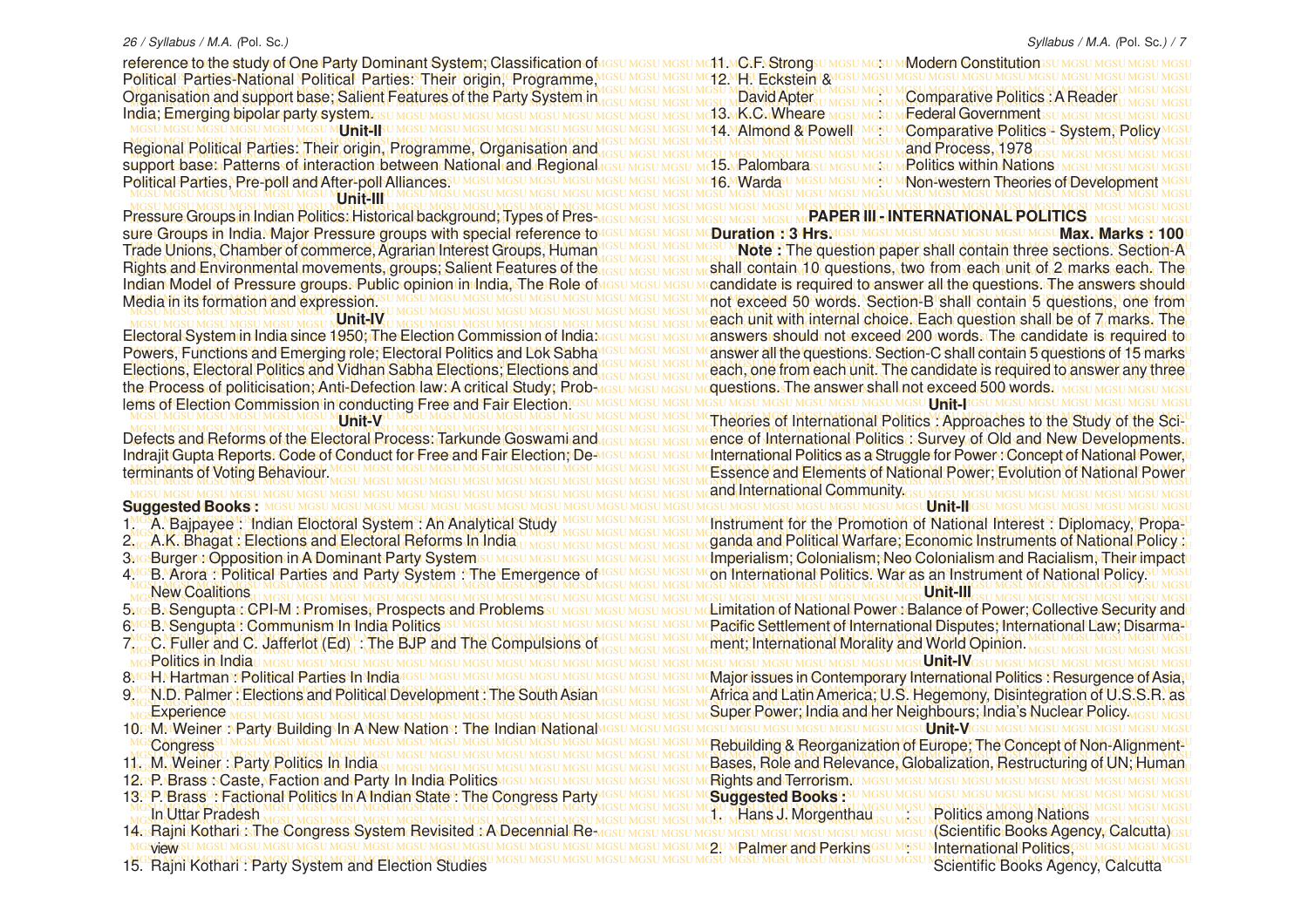| <b>3GstSproutrand Sprouts</b>                    | <b>Foundation of International Politics</b><br>(Hindi and English) | Electoral politics and Political Developments in Rajasthan. Role of Op-<br>position in Rajasthan Vidhan Sabha; Pattern of leadership in States. |
|--------------------------------------------------|--------------------------------------------------------------------|-------------------------------------------------------------------------------------------------------------------------------------------------|
| 4. Mahendra Kumar                                | <b>Theoretical Aspects of International</b>                        | Unit-V                                                                                                                                          |
|                                                  | Politics: (Hindi & English) MGSUM                                  | Determinants of State Politics; Major Pressure Groups in India with spe-                                                                        |
| 5GSLall एल फडिया                                 | अंतर्राष्ट्रीय राजनीति <sup>।</sup>                                | cial reference to Trade Unions and Chambers of Commerce; Public Opinion                                                                         |
| $6 - 9$ वी.एन.खन्ना                              | भारत की विदेश नीति                                                 | in India; Role of Caste, Region and language in State Politics.                                                                                 |
| <b>MGst Anam Jaitly</b>                          | International Politics Mirends                                     | <b>Suggested Books:</b>                                                                                                                         |
| 8  पी.डी.शर्मा                                   | and Issues MGSU<br>अंतर्राष्ट्रीय राजनीति (हिन्दी)                 | 1MGB LG Pangariya V State Politics In India<br>2. Hardgrave: The Dravidian Movement                                                             |
| $9$ <sub>GSL</sub> HWRL HOSUM                    | 21वीं शताब्दी में अंतर्राष्ट्रीय सम्बन्ध                           | 3 Mck N. Tewari : State Politics In India                                                                                                       |
| 10 stबीएम जैवsu                                  | अंतर्राष्ट्रीय सम्बन्ध <b>ा</b>                                    | 4 Molqubal Narain (Ed) o State Politics In India.                                                                                               |
| 11 synchaude, Jr.                                | <b>Power and International Relations</b>                           | 5. K.L. Kamal: Spotlight on Rajasthan Politics                                                                                                  |
| 12. John H. Herz                                 | International Politics in the Atomic Age                           | Myron Weiner (Ed): State Politics In India                                                                                                      |
| 18stCtPsSchleicher                               | <b>International Relations</b>                                     |                                                                                                                                                 |
| 14. B. Bhaneja                                   | <b>The Politics of Triangles</b>                                   | <b>The Indian States</b>                                                                                                                        |
| 15. मथुरालाल शर्मा<br><b>M6stArFsKMOrganskin</b> | भारतीय विदेश नीति<br><b>World Roliticssu</b>                       | 8. Paul Brass: Functional Politics In An Indian State<br><b>CRaubWallace and Surendra Chopra (Ed) E Rolitical Dynamics of</b>                   |
| 17 Carg MP                                       | Regionalism in International Politics                              | Punjab (4 Vol)                                                                                                                                  |
| 18. Kissinger                                    | <b>Policy in Nuclear Age</b>                                       | 10. Richard Sission: The Congress Party In Rajasthan: Political Inte-                                                                           |
| 19 <sub>st</sub> Raul T.V. & Hall John Asu:      | International Rolitics                                             | gration and Institution Building In An Indian State                                                                                             |
| 20 <sup>SU</sup> W.P. Andrews                    | India and her Neighbours                                           | I1. Subhas Kashyap. The Politics of Defection A Study of State Poli-                                                                            |
| 21. Quincy Wright                                | The Study of International Relations                               | tics in India                                                                                                                                   |
| 22 <sub>su</sub> T <sub>L</sub> Foulose          | United Nations and Nuclear                                         | 12. Sudha Pai: State Politics - New Dimensions                                                                                                  |
| 23. प्रो. आर. एस. यदिव                           | <b>Proliferation</b> <sup>10</sup><br>भारत की विदेश नीति           | 13.GV.P.Menon The Story of Integration of Indian States<br>14. H.M.Jain: State Governments                                                      |
|                                                  |                                                                    |                                                                                                                                                 |

### **MGSU MGSU MGSUPAPER IV - THEORY AND PRACTICE OF PUBLIC ADMINISTRATION**

MGSU MGSU MGSU MGSU MGSU MGSU MGSU MGSU MGSU MGSU MGSU MGSU MGSU MGSU MGSU MGSU MGSU MGSU MGSU MGSU MGSU MGSU MGSU MGSU MGSU MGSU MGSU MGSU MGSU MGSU MGSU MGSU **Note :** The question paper shall contain three sections. Section-A shall contain 10 questions, two from each unit of 2 marks each. The GSU MGSU MGSU MGSQ. C.M.S.Nambodripad : The National Question In Kerala SU MGSU MGSU MGSU MGSU MGSU MGSU MGSU MGSU MGSU MGSU MGSU MGSU MGSU MGSU MGSU MGSU MGSU MGSU MGSU MGSU MGSU MGSU MGSU MGSU MGSU MGSU MGSU MGSU MGSU MGSU MGSU MGSU MGSU MGSU MGSU MGSU MGSU MGSU MGSU MGSU MGSU MGSU MGSU MGSU MGSU MGSU MGSU MGSU MGSU MGSU MGSU MGSU MGSU MGSU MGSU MGSU MGSU MGSU MGSU MGSU MGSU MGSU MGSU MGSU MGSU MGSU candidate is required to answer all the questions. The answers should MGSU MGSU MGSU MGSU MGSU MGSU MGSU MGSU MGSU MGSU MGSU MGSU MGSU MGSU MGSU MGSU MGSU MGSU MGSU MGSU MGSU MGSU MGSU MGSU MGSU MGSU MGSU MGSU MGSU MGSU MGSU MGSU not exceed 50 words. Section-B shall contain 5 questions, one from MGSU MGSU MGSU MGSU MGSU MGSU MGSU MGSU MGSU MGSU MGSU MGSU MGSU MGSU MGSU MGSU MGSU MGSU MGSU MGSU MGSU MGSU MGSU MGSU MGSU MGSU MGSU MGSU MGSU MGSU MGSU MGSU each unit with internal choice. Each question shall be of 7 marks. The MGSU MGSU MGSU MGSU MGSU MGSU MGSU MGSU MGSU MGSU MGSU MGSU MGSU MGSU MGSU MGSU MGSU MGSU MGSU MGSU MGSU MGSU MGSU MGSU MGSU MGSU MGSU MGSU MGSU MGSU MGSU MGSU MGSU MGSU MGSU MGSU MGSU MGSU MGSU MGSU MGSU MGSU MGSU MGSU MGSU MGSU MGSU MGSU MGSU MGSU MGSU MGSU MGSU MGSU MGSU MGSU MGSU MGSU MGSU MGSU MGSU MGSU MGSU MGSU answers should not exceed 200 words. The candidate is required to answer all the questions. Section-C shall contain 5 questions of 15 marks<sub>GSU MGSU MGSU MGS</sub>U Ma<mark>sU MGSU MG</mark>SU MGSU MGSU MGSU MGSU MGSU M**GSU MAX-Marks**, 100 each, one from each unit. The candidate is required to answer any threeGSU MGSU MGSU MGSU MO**nte** : The question paper shall contain three sections. Section-A questions. The answer shall not exceed 500 words. SULMOSU MGSU MGSU MGSU MGSU MGSU MGSU MGS hall contain 10 questions, two from each unit of 2 marks each. The MGSU MGSU MGSU MGSU MGSU MGSU MGSU MGSU MGSU MGSU MGSU MGSU MGSU MGSU MGSU MGSU MGSU MGSU MGSU MGSU MGSU MGSU MGSU MGSU MGSU MGSU MGSU MGSU MGSU MGSU MGSU MGSU **Duration : 3 Hrs. Max. Max. Marks : 100** questions. The answer shall not exceed 500 words. MOSU MOSU MOSU MOSU MOSU MOSU MORU MOSU MOSU MOSU MOSU MOSU MOSU MOSU.<br>MGSU MGSU MGSU MGSU MGSU MGSU MG<sup>U</sup>**NIt-I**H MGSU MGSU MGSU MGSU MGSU MGS

Public Administration; Meaning, Scope, Nature; Impact of Information GSU MGSU MGSU MG not exceed 50 words . Section-B shall contain 5 questions, one from Technology on Public Administration, Private and Public Administration; GSU MGSU MGSU MG each unit with internal choice. Each question shall be of 7 marks. The MGSU MGSU MGSU MGSU MGSU MGSU MGSU MGSU MGSU MGSU MGSU MGSU MGSU MGSU MGSU MGSU MGSU MGSU MGSU MGSU MGSU MGSU MGSU MGSU MGSU MGSU MGSU MGSU MGSU MGSU MGSU MGSU Politics and Administration; Public Administration in Modern Democratic<sub>GSU MGSU MGSU MGSU MG</sub> answers should not exceed 200 words. The candidate is required to MGSU MGSU MGSU MGSU MGSU MGSU MGSU MGSU MGSU MGSU MGSU MGSU MGSU MGSU MGSU MGSU MGSU MGSU MGSU MGSU MGSU MGSU MGSU MGSU MGSU MGSU MGSU MGSU MGSU MGSU MGSU MGSU answer all the questions. Section-C shall contain 5 questions of 15 marks Public Administration; Meaning, Scope, Nature, Impact of Information Technology on Public Administration; Private and Public Administration; State; New Public Management.su MGSU MGS<br>MGSU MGSU MGSU MGSU MGSU MGSU MGFI MGSU MGS **Unit-II**

MGSU MGSU MGSU MGSU MGSU MGSU MGSU MGSU MGSU MGSU MGSU MGSU MGSU MGSU MGSU MGSU MGSU MGSU MGSU MGSU MGSU MGSU MGSU MGSU MGSU MGSU MGSU MGSU MGSU MGSU MGSU MGSU Principles of Organization: Line and Staff, Hierarchy, Span of Control, GSU MGSU MGSU MGSU MG**CUSE AND ARRY STATE hot exceed 500 words. MGSU MGSU MGSU MGSU MGSU** MGSU MGSU MGSU MGSU MGSU MGSU MGSU MGSU MGSU MGSU MGSU MGSU MGSU MGSU MGSU MGSU MGSU MGSU MGSU MGSU MGSU MGSU MGSU MGSU MGSU MGSU MGSU MGSU MGSU MGSU MGSU MGSU **Unit-I** trol; Chief Executive : Types, Functions and Role; Modern Theory of SUMSUMSUM Nature of Party System in the Post-I Independent India: with special MGSU MGSU MGSU MGSU MGSU MGSU MGSU MGSU MGSU MGSU MGSU MGSU MGSU MGSU MGSU MGSU MGSU MGSU MGSU MGSU MGSU MGSU MGSU MGSU MGSU MGSU MGSU MGSU MGSU MGSU MGSU MGSU Organisation, Socio-Psychological Approach, Human Relations in Delegation and Decentralisation, Co-ordination, Supervision and Con-

MGSU MGSU MGSU MGSU MGSU MGSU MGSU MGSU MGSU MGSU MGSU MGSU MGSU MGSU MGSU MGSU MGSU MGSU MGSU MGSU MGSU MGSU MGSU MGSU MGSU MGSU MGSU MGSU MGSU MGSU MGSU MGSU 15. A.R.Desai : Social Background of Indian Nationalism MGSU MGSU MGSU MGSU MGSU MGSU MGSU MGSU MGSU MGSU MGSU MGSU MGSU MGSU MGSU MGSU MGSU MGSU MGSU MGSU MGSU MGSU MGSU MGSU MGSU MGSU MGSU MGSU MGSU MGSU MGSU MGSU 16. gjh'k pUnz % Hkkjr esa jkT;ksa dh jktuhfr MGSU MGSU MGSU MGSU MGSU MGSU MGSU MGSU MGSU MGSU MGSU MGSU MGSU MGSU MGSU MGSU MGSU MGSU MGSU MGSU MGSU MGSU MGSU MGSU MGSU MGSU MGSU MGSU MGSU MGSU MGSU MGSU 17. C.H.Philips (Ed) : Politics and Society In India MGSU MGSU MGSU MGSU MGSU MGSU MGSU MGSU MGSU MGSU MGSU MGSU MGSU MGSU MGSU MGSU MGSU MGSU MGSU MGSU MGSU MGSU MGSU MGSU MGSU MGSU MGSU MGSU MGSU MGSU MGSU MGSU MGSU MGSU MGSU MGSU MGSU MGSU MGSU MGSU MGSU MGSU MGSU MGSU MGSU MGSU MGSU MGSU MGSU MGSU MGSU MGSU MGSU MGSU MGSU MGSU MGSU MGSU MGSU MGSU MGSU MGSU MGSU MGSU 18. Ramkrishan Nair : How The Communists Came To Power In Kerala position in Rajasthan Vidhan Sabha; Pattern of leadership in States. Determinants of State Politics; Major Pressure Groups in India with special reference to Trade Unions and Chambers of Commerce; Public Opinion 2**olitics In**<br>20 MGSU 9.<u>wcRaul Wallace and Surendra Chopra (Ed) : Political Dynamics of</u> tical Intetate Poli-19. M. A.Jhangian : Jana Sangh and Swatantra *Issumesu* MGS 20. E.M.S.Nambodripad : The National Question In Kerala 21. L.P.Sinha : The Left In India

#### **GSU MGSU MGSU Group C MPaper VII & VIIIFU MGSU MG (iii) Political Parties and Electoral politics in India Duration : 3 Hours** (MGSUMGSUMGSUMGSUMGSUMM**ax. Marks : 100**

MGSU MGSU MGSU MGSU MGSU MGSU MGSU MGSU MGSU MGSU MGSU MGSU MGSU MGSU MGSU MGSU MGSU MGSU MGSU MGSU MGSU MGSU MGSU MGSU MGSU MGSU MGSU MGSU MGSU MGSU MGSU MGSU candidate is required to answer all the questions. The answers should MGSU MGSU MGSU MGSU MGSU MG<mark>Unit-II</mark>U MGSU MGSU MGSU MGSU MGSU MGSU MGSU MGGU MG**each, one from each unit. The candidate is required to answer any three Note :** The question paper shall contain three sections. Section-A answers should not exceed 200 words. The candidate is required to questions. The answer shall not exceed 500 words. Nature of Party System in the Post-Independent India: with special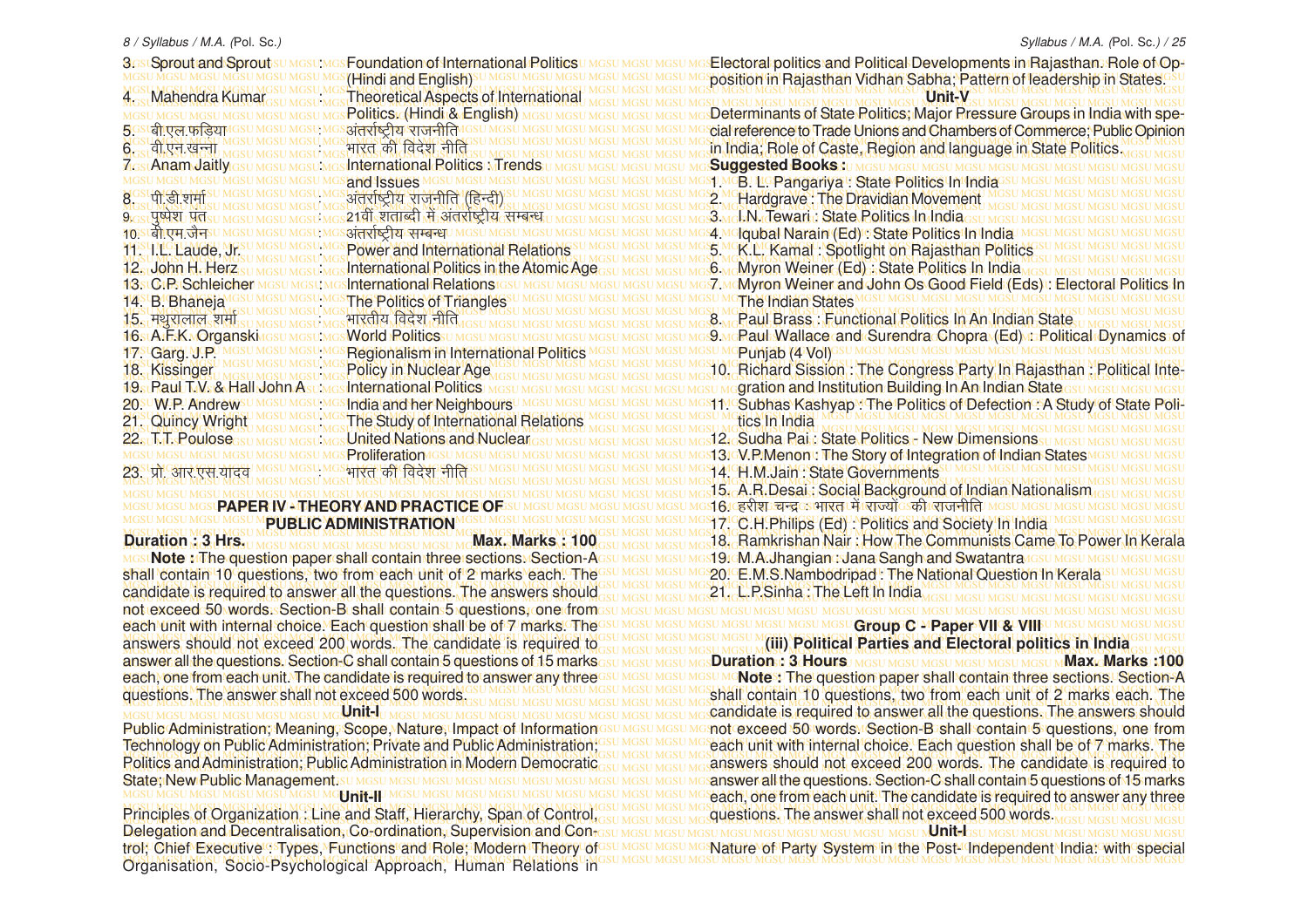MGSU MGSU MGSU MGSU MGSU MGSU MGSU MGSU MGSU MGSU MGSU MGSU MGSU MGSU MGSU MGSU MGSU MGSU MGSU MGSU MGSU MGSU MGSU MGSU MGSU MGSU MGSU MGSU MGSU MGSU MGSU MGSU 24. Sati Sahni (Ed) : Centre State Relations MGSU MGSU MGSU MGSU MGSU MGSU MGSU MGSU MGSU MGSU MGSU MGSU MGSU MGSU MGSU MGSU MGSU MGSU MGSU MGSU MGSU MGSU MGSU MGSU MGSU MGSU MGSU MGSU MGSU MGSU MGSU MGSU 25. R.C.S. Sarkar : Union State Relations In India not, exceed, 50, words. Gection<del>. B</del>.shall contain. 5. questions, one from assumes undstanded masum controllicy, which was undstanded masumes undstanded masumes under masumes under masumes under masumes under masumes under MGSU MGSU MGSU MGSU MGSU MGSU MGSU MGSU MGSU MGSU MGSU MGSU MGSU MGSU MGSU MGSU MGSU MGSU MGSU MGSU MGSU MGSU MGSU MGSU MGSU MGSU MGSU MGSU MGSU MGSU MGSU MGSU each unit with internal choice. Each question shall be of 7 marks. The MGSU MGSU MGSU MGSU MGSU MGSU MGSU MGSU MGSU MGSU MGSU MGSU MGSU MGSU MGSU MGSU MGSU MGSU MGSU MGSU MGSU MGSU MGSU MGSU MGSU MGSU MGSU MGSU MGSU MGSU MGSU MGSU answers should not exceed 200 words. The candidate is required to MGSU MGSU MGSU MGSU MGSU MGSU MGSU MGSU MGSU MGSU MGSU MGSU MGSU MGSU MGSU MGSU MGSU MGSU MGSU MGSU MGSU MGSU MGSU MGSU MGSU MGSU MGSU MGSU MGSU MGSU MGSU MGSU answer all the questions. Section-C shall contain 5 questions of 15 marks MGSU MGSU MGSU MGSU MGSU MGSU MGSU MGSU MGSU MGSU MGSU MGSU MGSU MGSU MGSU MGSU MGSU MGSU MGSU MGSU MGSU MGSU MGSU MGSU MGSU MGSU MGSU MGSU MGSU MGSU MGSU MGSU each, one from each unit. The candidate is required to answer any three MGSU MGSU MGSU MGSU MGSU MGSU MGSU MGSU MGSU MGSU MGSU MGSU MGSU MGSU MGSU MGSU MGSU MGSU MGSU MGSU MGSU MGSU MGSU MGSU MGSU MGSU MGSU MGSU MGSU MGSU MGSU MGSU MGSU MGSU MGSU MGSU MGSU MGSU MGSU MGSU MGSU MGSU MGSU MGSU MGSU MGSU MGSU MGSU MGSU MGSU MGSU MGSU MGSU MGSU MGSU MGSU MGSU MGSU MGSU MGSU MGSU MGSU MGSU MGSU questions. The answer shall not exceed 500 words. MGSU MGSU MGSU MGSU MGSU MGSU MGSU MGSU MGSU MGSU MGSU MGSU MGSU MGSU MGSU MGSU MGSU MGSU MGSU MGSU MGSU MGSU MGSU MGSU MGSU MGSU MGSU MGSU MGSU MGSU MGSU MGSU 4. Piffiner and Sherwood : Public Administration BackgroundേTrends in the growth of Nationalism and Democracy $\sin$ Mദേଧ Mesu Mesu MGU MPiffiner & Persthus Mesu Mesu Madministrative Organization∪ Mesu Mesu Mesu MGSU MGSU MGSU MGSU MGSU MGSU MGSU MGSU MGSU MGSU MGSU MGSU MGSU MGSU MGSU MGSU MGSU MGSU MGSU MGSU MGSU MGSU MGSU MGSU MGSU MGSU MGSU MGSU MGSU MGSU MGSU MGSU British India and Princely states; integration of Princely States and Emer-MGSU MGSU MGSU MGSU MGSU MGSU MGSU MGSU MGSU MGSU MGSU MGSU MGSU MGSU MGSU MGSU MGSU MGSU MGSU MGSU MGSU MGSU MGSU MGSU MGSU MGSU MGSU MGSU MGSU MGSU MGSU MGSU gence of Modern Rajasthan, Princes in Rajasthan Politics; Linguistic **and Masthan Masthan Masthan Masthan Masthan Masthan Masthan Masthan Masthan Masthan Masthan Masthan Masthan Masthan Masthan Masthan Masthan Masthan Mast** MGSU MGSU MGSU MGSU MGSU MGSU MGSU MGSU MGSU MGSU MGSU MGSU MGSU MGSU MGSU MGSU MGSU MGSU MGSU MGSU MGSU MGSU MGSU MGSU MGSU MGSU MGSU MGSU MGSU MGSU MGSU MGSU States Structure - Organization and aftermath. MGSU MGSU MGSU MGSU MGSU M**Unit-II**FU MGSU MGSU MGSU MGSU MGSU MGSU MGSU MG<mark>SU MGSU Mganggu mga Summers Mgsu MThe Process of Management</mark> Mgsu Mgsu MGSU MGSU MGSU MGSU MGSU MGSU MGSU MGSU MGSU MGSU MGSU MGSU MGSU MGSU MGSU MGSU MGSU MGSU MGSU MGSU MGSU MGSU MGSU MGSU MGSU MGSU MGSU MGSU MGSU MGSU MGSU MGSU Constitutional Framework, Governance of States: office of the Governor MGSU MGSU MGSU MGSU MGSU M**Richard and Neilender<sub>U MGSU</sub> Reading in Management** MGSU MGSU MGSU 23. Sarda Rath MFederalism Today 26. L.M. Singhwi (Ed) : Union State Relations In India 27. S.A.H. Haqqi (Ed) : Union State Relations In India 28. Tarun Chandra Bose : Indian Federalism; Problems and Issues 29. H.K. Paranjape : Centre State Relations In Planning MGSU MGSU 30. J.R. Siwach : Politics of President's Rule In India; office of The 31. M.C. Setalvad : Union and State Relations Under The Indi tution 32. Lawrance Saez : Federalism Without A Centre **Group C - Paper VII & VIII (ii) State Politics in India Duration : 3 Hours Max. Max. Max. Marks:1000 Max. Marks:1000 Max. Marks:1** shall contain 10 questions. Two from each unit of 2 marks each. The candidate is required to answer all the questions. The answers should **Unit-I Unit-II**

Mode of Appointment, Rowers and functions; Role of Governor in State result assumes that On Bernard Casu mesumesum Runction of the Executive esumesumesum politics and Constitutional position. The office of the Chief minister-pow MGSU MGSU MGSU MCH1.MPigors and Mayers IGSU MGSU NThe Public Personnel Administration SU MGSU MGSU MGSU MGSU MGSU MGSU MGSU MGSU MGSU MGSU MGSU MGSU MGSU MGSU MGSU MGSU MGSU MGSU MGSU MGSU MGSU MGSU MGSU MGSU MGSU MGSU MGSU MGSU MGSU MGSU MGSU MGSU ers and functions and emerging role in state politics, The Council of MSSU MGSU MGSU MCSU MCSU MCSU MCSU MCSU MCSU MCSU Judicial Control of Administrative MGSU MGSU MGSU MGSU MGSU MGSU MGSU MGSU MGSU MGSU MGSU MGSU MGSU MGSU MGSU MGSU MGSU MGSU MGSU MGSU MGSU MGSU MGSU MGSU MGSU MGSU MGSU MGSU MGSU MGSU MGSU MGSU MGSU Ministers in State Politics; The State legislature- Its organization, func-MGSU MGSU MGSU MGSU MGSU MGSU MGSU MGSU MGSU MGSU MGSU MGSU MGSU MGSU MGSU MGSU MGSU MGSU MGSU MGSU MGSU MGSU MGSU MGSU MGSU MGSU MGSU MGSU MGSU MGSU MGSU MGSU tions and emerging role in State Politics. **Unit-III**

MGSU MGSU MGSU MGSU MGSU MGSU MGSU MGSU MGSU MGSU MGSU MGSU MGSU MGSU MGSU MGSU MGSU MGSU MGSU MGSU MGSU MGSU MGSU MGSU MGSU MGSU MGSU MGSU MGSU MGSU MGSU MGSU MGSU MGSU MGSU MGSU MGSU MGSU MGSU MGSU MGSU MGSU MGSU MGSU MGSU MGSU MGSU MGSU MGSU MGSU MGSU MGSU MGSU MGSU MGSU MGSU MGSU MGSU MGSU MGSU MGSU MGSU MGSU MGSU Defections and State politics in India with special reference to the study MGSU MGSU MGSU MGSU MGSU MGSU MGSU MGSU MGSU MGSU MGSU MGSU MGSU MGSU MGSU MGSU MGSU MGSU MGSU MGSU MGSU MGSU MGSU MGSU MGSU MGSU MGSU MGSU MGSU MGSU MGSU MGSU of the Politics of defections in Haryana, Rajasthan and Bihar. Coalition MGSU MGSU MGSU MGSU MGSU MGSU MGSU MGSU MGSU MGSU MGSU MGSU MGSU MGSU MGSU MGSU MGSU MGSU MGSU MGSU MGSU MGSU MGSU MGSU MGSU MGSU MGSU MGSU MGSU MGSU MGSU MGSU Politics in the Indian States with reference to the study of the working of MGSU MGSU MGSU MGSU MGSU MGSU MGSU MGSU MGSU MGSU MGSU MGSU MGSU MGSU MGSU MGSU MGSU MGSU MGSU MGSU MGSU MGSU MGSU MGSU MGSU MGSU MGSU MGSU MGSU MGSU MGSU MGSU MGSU MGSU MGSU MGSU MGSU MGSU MGSU MGSU MGSU MGSU MGSU MGSU MGSU MGSU MGSU MGSU MGSU MGSU MGSU MGSU MGSU MGSU MGSU MGSU MGSU MGSU MGSU MGSU MGSU MGSU MGSU MGSU coalition government in Kerala, West Bengal and Uttar Pradesh. MGSU MGSU MGSU MGSU MGSU MGSU MGSU MGSU MGSU MGSU MGSU MGSU MGSU MGSU MGSU MGSU MGSU MGSU MGSU MGSU MGSU MGSU MGSU MGSU MGSU MGSU MGSU MGSU MGSU MGSU MGSU MGSU Role of regional political parties in India with reference to the study of the MGSU MGSU MGSU MGSU MGSU MGSU MGSU MGSU MGSU MGSU MGSU MGSU MGSU MGSU MGSU MGSU MGSU MGSU MGSU MGSU MGSU MGSU MGSU MGSU MGSU MGSU MGSU MGSU MGSU MGSU MGSU MGSU Akali Dal, the Telugu Desham and AIADMK.

MGSU MGSU MGSU MGSU MGSU MGSU MGSU MGSU MGSU MGSU MGSU MGSU MGSU MGSU MGSU MGSU MGSU MGSU MGSU MGSU MGSU MGSU MGSU MGSU MGSU MGSU MGSU MGSU MGSU MGSU MGSU MGSU PoliticabRarties and general elections: The pattern of party alliances <u>MGSU MGSU MGSU MGS</u>Paper Ms**: Modern and Contemporary Political Theory** su Masu gains and short fall in general elections; Political Parties in Rajasthan, MGSU MGSU MGSU MO**uration : 3 Hours**sumGsumGsumGsumGsumGsumGsu**mGsumGsumGsumGsumGsumGsumGsumGsum** MGSU MGSU MGSU MGSU MGSU MGSU MGSU MGSU MGSU MGSU MGSU MGSU MGSU MGSU MGSU MGSU MGSU MGSU MGSU MGSU MGSU MGSU MGSU MGSU MGSU MGSU MGSU MGSU MGSU MGSU MGSU MGSU **Unit-IV**

#### Syllabus / M.A. (Pol. Sc.) / 9

MGSU MGSU MGSU MGSU MGSU MGSU MGSU MGSU MGSU MGSU MGSU MGSU MGSU MGSU MGSU MGSU MGSU MGSU MGSU MGSU MGSU MGSU MGSU MGSU MGSU MGSU MGSU MGSU MGSU MGSU MGSU MGSU Organisation, Administrative Leadership, Decision Making Theory, Na-MGSU MGSU MGSU MGSU MGSU MGSU MGSU MGSU MGSU MGSU MGSU MGSU MGSU MGSU MGSU MGSU MGSU MGSU MGSU MGSU MGSU MGSU MGSU MGSU MGSU MGSU MGSU MGSU MGSU MGSU MGSU MGSU 6റല.M:Singhwi (Ed) പിന്ന State Relations In India:u Mosu Mosu Mosu Mosu Mosu Montrol over Administration പegislative, Judicial and Popular Controlsu 7. S.A.H. Haqqi (Ed) : Union State Relations In India UMGSU MGSU MGSU MGSU MGSU MGSU MU**mplications and Limitations of these Controls in a Democratic Frame<sup>10</sup>** MGSU MGSU MGSU MGSU MGSU MGSU MGSU MGSU MGSU MGSU MGSU MGSU MGSU MGSU MGSU MGSU MGSU MGSU MGSU MGSU MGSU MGSU MGSU MGSU MGSU MGSU MGSU MGSU MGSU MGSU MGSU MGSU 8. Tarun Chandra Bose : Indian Federalism; Problems and Issues and Masumasum Masumatum Mustum Corporations : Organisation, Patterns and Management, 9ց H.K.։Paranjape : Centre State Relations In Planning լ<sub>asu MGSU MGSU MGSU MGSU M</sub>Rroblems of Control։ Accountability and Autonomy, Parliamentary Com-ս 0⊡J.R⊡Siwach⊻Politics of President's Rule¶n¶ndia; office of The Gov™s⊍ Mosu Mosu Monittees and Public Corporations, Independent Regulatory Commission.∪ MGSU MGSU MGSU MGSU MGSU MGSU MGSU MGSU MGSU MGSU MGSU MGSU MGSU MGSU MGSU MGSU MGSU MGSU MGSU MGSU MGSU MGSU MGSU MGSU MGSU MGSU MGSU MGSU MGSU MGSU MGSU MGSU ernor : A Critical Study 1950-1973 MGSU MGSU MGSU MGSU MGSU MGSU MGSU MGSU MGSU MGSU MGSU MGSU MGSU MGSU MGSU MGSU MGSU MGSU MGSU MGSU MGSU MGSU MGSU MGSU MGSU MGSU MGSU MGSU MGSU MGSU MGSU MGSU 1. M.C. Setalvad : Union and State Relations Under The Indian Consti<sub>MGSU MGSU MGSU M</sub>Rersonnel Administration : Role of Civil Service in Developing Societies, u MGSU MGSU MGSU MGSU MGSU MGSU MGSU MGSU MGSU MGSU MGSU MGSU MGSU MGSU MGSU MGSU MGSU MGSU MGSU MGSU MGSU MGSU MGSU MGSU MGSU MGSU MGSU MGSU MGSU MGSU MGSU MGSU Principles and Problems of Classification, Recruitment, Promotion, Train-MGSU MGSU MGSU MGSU MGSU MGSU MGSU MGSU MGSU MGSU MGSU MGSU MGSU MGSU MGSU MGSU MGSU MGSU MGSU MGSU MGSU MGSU MGSU MGSU MGSU MGSU MGSU MGSU MGSU MGSU MGSU MGSU 2. Lawrance Saez: Federalism Without A Centre Museu Missu Missu Missu Missu Missu Missu Missu Mig. Transfer, Salary Discipline and Morale, Employee-Employer rela-MGSU MGSU MGSU MGSU MGSU MGSU MGSU MGSU MGSU MGSU MGSU MGSU MGSU MGSU MGSU MGSU MGSU MGSU MGSU MGSU MGSU MGSU MGSU MGSU MGSU MGSU MGSU MGSU MGSU MGSU MGSU MGSU tions and Conditions of Service. MGSU MGSU MGSU MGSU MGSU MGSU MGSU MGSU MGSU MGSU MGSU MGSU MGSU MGSU MGSU MGSU MGSU MGSU MGSU MGSU MGSU MGSU MGSU MGSU MGSU MGSU MGSU MGSU MGSU MGSU MGSU MGSU **Unit-V** MGSU MGSU MGSU MGSU MGSU MGSU MGSU MGSU MGSU MGSU MGSU MGSU MGSU MGSU MGSU MGSU MGSU MGSU MGSU MGSU MGSU MGSU MGSU MGSU MGSU MGSU MGSU MGSU MGSU MGSU MGSU MGSU Financial Administration : Budget Formulation and Execution of the Bud-MGSU MGSU MGSU MGSU MGSU MGSU MGSU MGSU MGSU MGSU MGSU MGSU MGSU MGSU MGSU MGSU MGSU MGSU MGSU MGSU MGSU MGSU MGSU MGSU MGSU MGSU MGSU MGSU MGSU MGSU MGSU MGSU MGSU MGSU MGSU MGSU MGSU MGSU MGSU MGSU MGSU MGSU MGSU MGSU MGSU MGSU MGSU MGSU MGSU MGSU MGSU MGSU MGSU MGSU MGSU MGSU MGSU MGSU MGSU MGSU MGSU MGSU MGSU MGSU get, Parliamentary Control over Finance, Public Accounts and Estimate MGSU MGSU MGSU MGSU MGSU MGSU MGSU MGSU MGSU MGSU MGSU MGSU MGSU MGSU MGSU MGSU MGSU MGSU MGSU MGSU MGSU MGSU MGSU MGSU MGSU MGSU MGSU MGSU MGSU MGSU MGSU MGSU **Note :** The question paper shall contain three sections. Section-A hall contain 10 questions, two from each unit of 2 marks each. The ISSU MGSU MGSU MCAdministrative Reforms : Nature of Administrative Reforms, Role of O'&U MGSU MGSU MGSU MGSU MGSU MGSU MGSU MGSU MGSU MGSU MGSU MGSU MGSU MGSU MGSU MGSU MGSU MGSU MGSU MGSU MGSU MGSU MGSU MGSU MGSU MGSU MGSU MGSU MGSU MGSU MGSU MGSU andidate is required to answer all the questions. The answers should use may have move with. Strategy of Reforms in Administration, Bureaucracy and Continuity of MGSU MGSU MGSU MGSU MGSU MGSU MGSU MGSU MGSU MGSU MGSU MGSU MGSU MGSU MGSU MGSU MGSU MGSU MGSU MGSU MGSU MGSU MGSU MGSU MGSU MGSU MGSU MGSU MGSU MGSU MGSU MGSU ture of Authority, Communication. **Unit-III Unit-IV Committees, Role of Accounts and Audity MGSU MGSU MGSU MGSU MGSU** Reforms Policy. **Suggested Books Administrative Behaviour** 2. Simon and March Masu Missue Modern Organization 3. MSimon, Smithburg MGSU MGSU NPublic Administration

& Thompson

**Administration** 

The Span of Control GSU

5. Piffiner & Persthus : Administrative Organization **S.r.Maheshwar** is a missulated and concept in Public S.r.Maheshware is also missual of the Concept in Public S.

7. Ziaudin Khan : The S 9. Richard and Neilender . Reading in Management 10. Bernard Cosu MGSU MGSU MGSU Function of the Executive 13. Kulkarni, W.M. Ingsu Mosu Mosu N**Social Administration** 

055. MDr. D.K. Mishrassu Mgsu Mgsu N**Samajik Prashashan** <mark>ाह Man एल फुलिया</mark> MGSU MGSU MGSU Man पूर्वासन

MGSU MGSU MGSU MGSU MGSU MGSU MGSU MGSU MGSU MGSU MGSU MGSU MGSU MGSU MGSU MGSU MGSU MGSU MGSU MGSU MGSU MGSU MGSU MGSU MGSU MGSU MGSU MGSU MGSU MGSU MGSU MGSU 14. Panandikar, V.A.P. : Personnel System for Development 11. MPigors and Mayers IGSU MGSU IT he Public Personnel Administration 12. Markose, A.T. MGSU MGSU MGSU Judicial Control of Administrative Methods in India **Administration** 17 MH-SL XIII MGULMGULMGULMGULMALA YANKI DA RIGIO Q 18- voLFkh ,oa egs'ojh % yksd iz'kklu ds fl)kar

MGSU MGSU MGSU MGSU MGSU MGSU MGSU MGSU MGSU MGSU MGSU MGSU MGSU MGSU MGSU MGSU MGSU MGSU MGSU MGSU MGSU MGSU MGSU MGSU MGSU MGSU MGSU MGSU MGSU MGSU MGSU MGSU **M.A. FINAL EXAMINATION, 2021 Paper V : Modern and Contemporary Political Theory Duration : 3 Hours'** UMGSU MGSU MGSU MGSU MGSU MGSU MAX. Marks : 100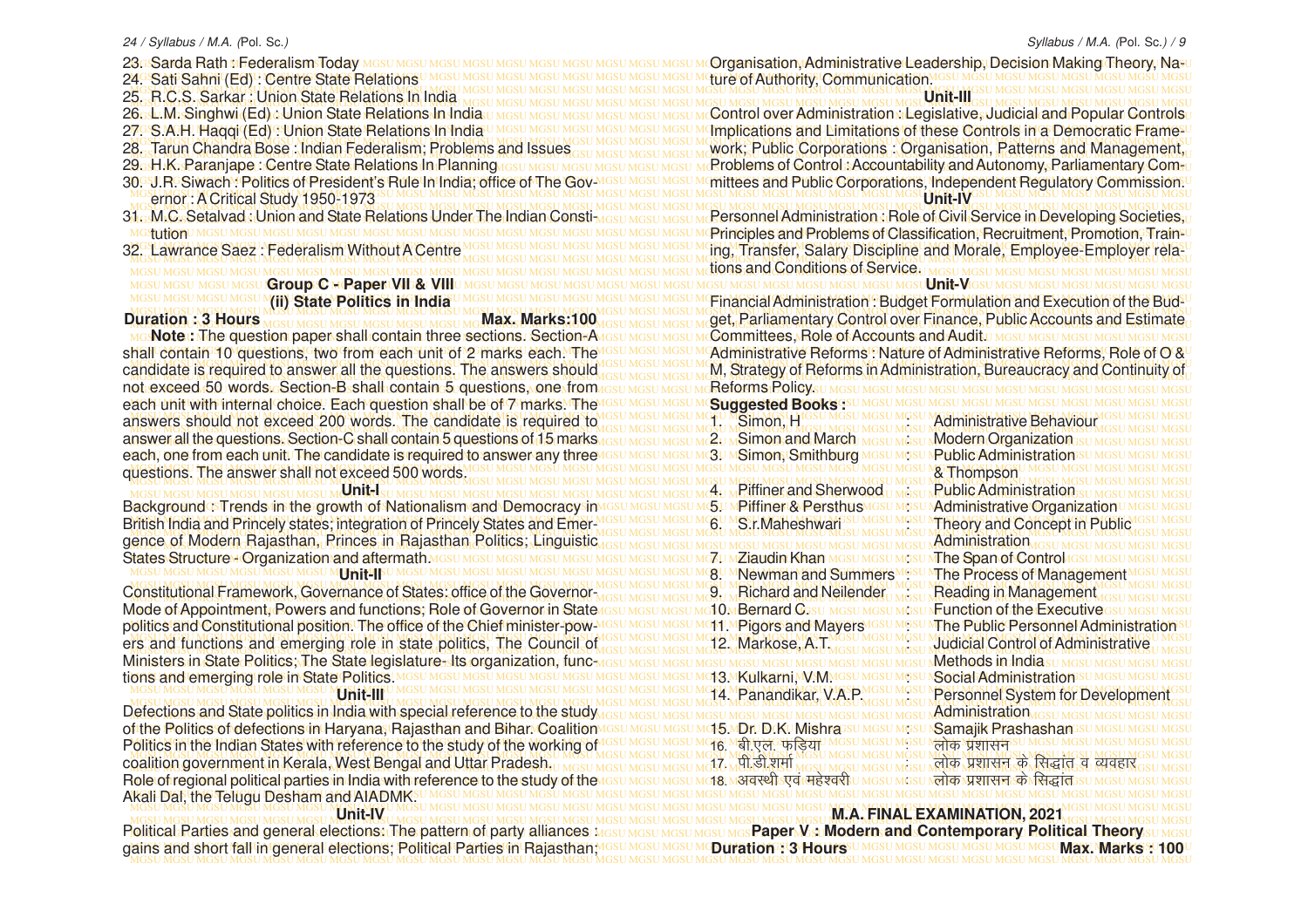MGSU MGSU MGSU MGSU MGSU MGSU MGSU MGSU MGSU MGSU MGSU MGSU MGSU MGSU MGSU MGSU MGSU MGSU MGSU MGSU MGSU MGSU MGSU MGSU MGSU MGSU MGSU MGSU MGSU MGSU MGSU MGSU **Note :** The question paper shall contain three sections. Section-A MGSU MGSU MGSU MGSU MGSU MGSU MGSU MGSU MGSU MGSU MGSU MGSU MGSU MGSU MGSU MGSU MGSU MGSU MGSU MGSU MGSU MGSU MGSU MGSU MGSU MGSU MGSU MGSU MGSU MGSU MGSU MGSU shall contain 10 questions, two from each unit of 2 marks each. The MGSU MGSU MGSU MGSU MGSU MGSU MGSU MGSU MGSU MGSU MGSU MGSU MGSU MGSU MGSU MGSU MGSU MGSU MGSU MGSU MGSU MGSU MGSU MGSU MGSU MGSU MGSU MGSU MGSU MGSU MGSU MGSU MGSU MGSU MGSU MGSU MGSU MGSU MGSU MGSU MGSU MGSU MGSU MGSU MGSU MGSU MGSU MGSU MGSU MGSU MGSU MGSU MGSU MGSU MGSU MGSU MGSU MGSU MGSU MGSU MGSU MGSU MGSU MGSU candidate is required to answer all the questions. The answers should MGSU MGSU MGSU MGSU MGSU MGSU MGSU MGSU MGSU MGSU MGSU MGSU MGSU MGSU MGSU MGSU MGSU MGSU MGSU MGSU MGSU MGSU MGSU MGSU MGSU MGSU MGSU MGSU MGSU MGSU MGSU MGSU not exceed 50 words. Section-B shall contain 5 questions, one from MGSU MGSU MGSU MGSU MGSU MGSU MGSU MGSU MGSU MGSU MGSU MGSU MGSU MGSU MGSU MGSU MGSU MGSU MGSU MGSU MGSU MGSU MGSU MGSU MGSU MGSU MGSU MGSU MGSU MGSU MGSU MGSU each unit with internal choice. Each question shall be of 7 marks. The MGSU MGSU MGSU MGSU MGSU MGSU MGSU MGSU MGSU MGSU MGSU MGSU MGSU MGSU MGSU MGSU MGSU MGSU MGSU MGSU MGSU MGSU MGSU MGSU MGSU MGSU MGSU MGSU MGSU MGSU MGSU MGSU answers should not exceed 200 words. The candidate is required to as unasumasum and world woonstitutional cost in Extra-Constitutional and the second sumset masumasum services and the constitutional cost in the second sums MGSU MGSU MGSU MGSU MGSU MGSU MGSU MGSU MGSU MGSU MGSU MGSU MGSU MGSU MGSU MGSU MGSU MGSU MGSU MGSU MGSU MGSU MGSU MGSU MGSU MGSU MGSU MGSU MGSU MGSU MGSU MGSU answer all the questions. Section-C shall contain 5 questions of 15 marks each, one from each unit. The candidate is required to answer any three SU MGSU MGSU MOSMajor Tension-Areas emerged in the Union-States Relation as Well as MGSU MGSU MGSU MGSU MGSU MGSU MGSU MGSU MGSU MGSU MGSU MGSU MGSU MGSU MGSU MGSU MGSU MGSU MGSU MGSU MGSU MGSU MGSU MGSU MGSU MGSU MGSU MGSU MGSU MGSU MGSU MGSU questions. The answer shall not exceed 500 words. MGSU MGSU MGSU MGSU MGSU MGSU MGSU MGSU MGSU MGSU MGSU MGSU MGSU MGSU MGSU MGSU MGSU MGSU MGSU MGSU MGSU MGSU MGSU MGSU MGSU MGSU MGSU MGSU MGSU MGSU MGSU MGSU MGSU MGSU MGSU MGSU MGSU MGSU MGSU MGSU MGSU MGSU MGSU MGSU MGSU MGSU MGSU MGSU MGSU MGSU MGSU MGSU MGSU MGSU MGSU MGSU MGSU MGSU MGSU MGSU MGSU MGSU MGSU MGSU (i) Institutional with special reference to Government and Bureaucracy, Nature and Significance\of PoliticalTheory MShift from Traditional tosu Mesu Mesu Mes(ii)4GFunctional with special reference to law and order, Inter-State Boundary MGSU MGSU MGSU MGSU MGSU MGSU MGSU MGSU MGSU MGSU MGSU MGSU MGSU MGSU MGSU MGSU MGSU MGSU MGSU MGSU MGSU MGSU MGSU MGSU MGSU MGSU MGSU MGSU MGSU MGSU MGSU MGSU Modern, Behaviouralism in Political theory : Meaning, Nature, Role per-MGSU MGSU MGSU MGSU MGSU MGSU MGSU MGSU MGSU MGSU MGSU MGSU MGSU MGSU MGSU MGSU MGSU MGSU MGSU MGSU MGSU MGSU MGSU MGSU MGSU MGSU MGSU MGSU MGSU MGSU MGSU MGSU taining to limitations. Post-Behaviuoralism; Development of Political Sci<sub>tosu Mosu Mosu Mosumo</sub> (iii) Financial Issues and planning. <sub>U Mosu</sub> Masu Mosu Mosumosu Mosumosu Mosumosu Mosumosu Mosumosu Mosumosu Mosumosu Mosumo MGSU MGSU MGSU MGSU MGSU MGSU MGSU MGSU MGSU MGSU MGSU MGSU MGSU MGSU MGSU MGSU MGSU MGSU MGSU MGSU MGSU MGSU MGSU MGSU MGSU MGSU MGSU MGSU MGSU MGSU MGSU MGSU ence, Decline of Political Theory, Nature of Revival of Political Theory. MGCUMGCUMGCUMGCUMGCUMG**Unit-II**UMGCUMGCUMGCUMGCUMGCUMGCUMGCUMGCUMGCUMG**Demands for greater Autonomy for states: Nature and bases of the Au-**MGSU MGSU MGSU MGSU MGSU MGSU MGSU MGSU MGSU MGSU MGSU MGSU MGSU MGSU MGSU MGSU MGSU MGSU MGSU MGSU MGSU MGSU MGSU MGSU MGSU MGSU MGSU MGSU MGSU MGSU MGSU MGSU System Theory (Easton); Structural-Functional Theory (Almond-Coleman); <sub>GSU MGSU MGSU MGSU MG</sub> tonomy; Exposition of the demand in the proposals approved in different MGSU MGSU MGSU MGSU MGSU MGSU MGSU MGSU MGSU MGSU MGSU MGSU MGSU MGSU MGSU MGSU MGSU MGSU MGSU MGSU MGSU MGSU MGSU MGSU MGSU MGSU MGSU MGSU MGSU MGSU MGSU MGSU Group Theory, Distributive Approach (Lasswell), Communication (Deutsh) **Unit-I Unit-II** and Decision-Making (Simon and Snyder).

**Unit-III**

MGSU MGSU MGSU MGSU MGSU MGSU MGSU MGSU MGSU MGSU MGSU MGSU MGSU MGSU MGSU MGSU MGSU MGSU MGSU MGSU MGSU MGSU MGSU MGSU MGSU MGSU MGSU MGSU MGSU MGSU MGSU MGSU State Relations. MGSU MGSU MGSU MGSU MGSU MGSU MGSU MGSU MGSU MGSU MGSU MGSU MGSU MGSU MGSU MGSU MGSU MGSU MGSU MGSU MGSU MGSU MGSU MGSU MGSU MGSU MGSU MGSU MGSU MGSU MGSU MGSU Camus, Hannah Arendt; Existentialists : J.P. Sartre, Liberals, Rawls; MGSU MGSU MGSU MGSU MGSU MGSU MGSU MGSU MGSU MGSU MGSU MGSU MGSU MGSU MGSU MGSU MGSU MGSU MGSU MGSU MGSU MGSU MGSU MGSU MGSU MGSU MGSU MGSU MGSU MGSU MGSU MGSU MGSU MGSU MGSU MGSU MGSU MGSU MGSU MGSU MGSU MGSU MGSU MGSU MGSU MGSU MGSU MGSU MGSU MGSU MGSU MGSU MGSU MGSU MGSU MGSU MGSU MGSU MGSU MGSU MGSU MGSU MGSU MGSU 1. Ashok Chanda : Federalism In lndia : A Study of Union-State Rela-Main Streams of Contemporary Political Thought: Oakshott, Albert Marxists : Habermas.

MGSU MGSU MGSU MGSU MGSU MGSU MG**U MTL-IV**T **Unit-V** nance and Environmentalism.

#### **Suggested Books :**

- MGSU MGSU MGSU MGSU MGSU MGSU MGSU MGSU MGSU MGSU MGSU MGSU MGSU MGSU MGSU MGSU MGSU MGSU MGSU MGSU MGSU MGSU MGSU MGSU MGSU MGSU MGSU MGSU MGSU MGSU MGSU MGSU 1. Gould and Thursby (Ed.) : Contemporary Political Thought Holt, MGSU MGSU MGSU MGSU MGSU MGSU MGSU MGSU MGSU MGSU MGSU MGSU MGSU MGSU MGSU MGSU MGSU MGSU MGSU MGSU MGSU MGSU MGSU MGSU MGSU MGSU MGSU MGSU MGSU MGSU MGSU MGSU 8. S.P. Ayyar and Usha Mehta (Ed) : Essays On Indian Federalism Richart and Winston, Inc.
- 2. James C. Charlesworth (Ed): Contemporary Political Analysis,Free Columbia Mesumes and Subhash kashyap (Ed): Union State Relations In India Mesumesu Press, New York, 1967
- 3.58 Eugene J. Meehan : Contemporary Political Thought A Critical Study, GSU MGSU MGSU MGS11.4 Chandra Pal : State Autonomy In Indian Federalism Emerging Trends MGSU MGSU MGSU MGSU MGSU MGSU MGSU MGSU MGSU MGSU MGSU MGSU MGSU MGSU MGSU MGSU MGSU MGSU MGSU MGSU MGSU MGSU MGSU MGSU MGSU MGSU MGSU MGSU MGSU MGSU MGSU MGSU 3. Eugene J. Meehan : Contemporary Political Thought A Critical Study, Dorsey Press, 1967
- 4. H.C.Sharma : Adhunik Rajnitik Siddhant (Hindi)
- 5. S.S. S.L. S. Verma : Adhunik Rajnitik Siddhant (Hindi)
- 6. S.L. Verma : Adhunik Rajnitik Chintan (Hindi)
- 7<sub>081</sub>सी.बी.गेना : आधुनिक राजनीतिक चिन्तून
- 8<mark>. GSLएस.पी. वर्माण आधुनिकऽराजनीतिकऽचिन्त</mark>न
- <u>9' उपस्पल वर्मा "उच्चतर आधुनिक राजनीतिक सिद्धांत</u>
- <u>10- जे.सी.जोहरी : समकालीन राजनीतिक सिद्धांत</u>
- 11. Arnold Brecht : Political Theory : Foundations of Twentieth Century
- MGSU MGSU MGSU MGSU MGSU MGSU MGSU MGSU MGSU MGSU MGSU MGSU MGSU MGSU MGSU MGSU MGSU MGSU MGSU MGSU MGSU MGSU MGSU MGSU MGSU MGSU MGSU MGSU MGSU MGSU MGSU MGSU 12. David Easton : Framework For Political Analysis, Prentice Hall, Inc,
- 
- MGSU MGSU MGSU MGSU MGSU MGSU MGSU MGSU MGSU MGSU MGSU MGSU MGSU MGSU MGSU MGSU MGSU MGSU MGSU MGSU MGSU MGSU MGSU MGSU MGSU MGSU MGSU MGSU MGSU MGSU MGSU MGSU 13. Lasswell and Kaplan : Power and Society : Framework For Po-MGSU MGSU MGSU MGSU MGSU MGSU MGSU MGSU MGSU MGSU MGSU MGSU MGSU MGSU MGSU MGSU MGSU MGSU MGSU MGSU MGSU MGSU MGSU MGSU MGSU MGSU MGSU MGSU MGSU MGSU MGSU MGSU litical Inquiry, Yale University, 1953

and Decision-Making (Simon and Snyder).<sup>su MGSU MGSU MGSU MGSU MGSU MGSU MGSU MGSAN Overview of the Recommendations of the Sarkaria Commission on</sup> MGSU MGSU MGSU MGSU MGSU MGSU MGSU MGSU MGSU MGSU MGSU MGSU MGSU MGSU MGSU MGSU MGSU MGSU MGSU MGSU MGSU MGSU MGSU MGSU MGSU MGSU MGSU MGSU MGSU MGSU MGSU MGSU MGSU MGSU MGSU MGSU MGSU MGSU MGSU MGSU MGSU MGSU MGSU MGSU MGSU MGSU MGSU MGSU MGSU MGSU MGSU MGSU MGSU MGSU MGSU MGSU MGSU MGSU MGSU MGSU MGSU MGSU MGSU MGSU Centre - State Relations; Emerging Trends in the working of Centre - MGSU MGSU MGSU MGSU MGSU MGSU MGSU MGSU MGSU MGSU MGSU MGSU MGSU MGSU MGSU MGSU MGSU MGSU MGSU MGSU MGSU MGSU MGSU MGSU MGSU MGSU MGSU MGSU MGSU MGSU MGSU MGSU tions Concepts of Elite, Power and Authority, Political Modernization, Political⊙s∪ MGs∪ MGs2 McK.R. Bombwall : The Foundations of Indian Federalisms∪ MGs∪ MGsU MGSU MGSU MGSU MGSU MGSU MGSU MGSU MGSU MGSU MGSU MGSU MGSU MGSU MGSU MGSU MGSU MGSU MGSU MGSU MGSU MGSU MGSU MGSU MGSU MGSU MGSU MGSU MGSU MGSU MGSU MGSU MGSU Development, Political Socialization and Political Culture. W MGSU MGSU MGSU MGSU MGSU MGSU MGSU MG**CU MGD MGSU MG**<br>Development, Political Socialization and Political Culture. W MGSU MGSU MGSU MGSU MGSU MGSU MG**CU MGD MG**S MGSU MGSU MGSU MGSU MGSU MGSU MGSU MGSU MGSU MGSU MGSU MGSU MGSU MGSU MGSU MGSU MGSU MGSU MGSU MGSU MGSU MGSU MGSU MGSU MGSU MGSU MGSU MGSU MGSU MGSU MGSU MGSU 4. Amal Ray : Federal Politics and Government MGSU MGSU MGSU MGSU MGSU MGSU MGSU MGSU MGSU MGSU MGSU MGSU MGSU MGSU MGSU MGSU MGSU MGSU MGSU MGSU MGSU MGSU MGSU MGSU MGSU MGSU MGSU MGSU MGSU MGSU MGSU MGSU Globalization, Human Rights, Social Capital, Civil Society, Good Gover-MGSU MGSU MGSU MGSU MGSU MGSU MGSU MGSU MGSU MGSU MGSU MGSU MGSU MGSU MGSU MGSU MGSU MGSU MGSU MGSU MGSU MGSU MGSU MGSU MGSU MGSU MGSU MGSU MGSU MGSU MGSU MGSU 6. Anirudh Prasad : Centre and State Powers Under Indian Federalism MGSU MGSU MGSU MGSU MGSU MGSU MGSU MGSU MGSU MGSU MGSU MGSU MGSU MGSU MGSU MGSU MGSU MGSU MGSU MGSU MGSU MGSU MGSU MGSU MGSU MGSU MGSU MGSU MGSU MGSU MGSU MGSU MGSU MGSU MGSU MGSU MGSU MGSU MGSU MGSU MGSU MGSU MGSU MGSU MGSU MGSU MGSU MGSU MGSU MGSU MGSU MGSU MGSU MGSU MGSU MGSU MGSU MGSU MGSU MGSU MGSU MGSU MGSU MGSU 7. Amal Ray : Inter Governmental Relations In India : A Study of Indian MGSU MGSU MGSU MGSU MGSU MGSU MGSU MGSU MGSU MGSU MGSU MGSU MGSU MGSU MGSU MGSU MGSU MGSU MGSU MGSU MGSU MGSU MGSU MGSU MGSU MGSU MGSU MGSU MGSU MGSU MGSU MGSU MGSU MGSU MGSU MGSU MGSU MGSU MGSU MGSU MGSU MGSU MGSU MGSU MGSU MGSU MGSU MGSU MGSU MGSU MGSU MGSU MGSU MGSU MGSU MGSU MGSU MGSU MGSU MGSU MGSU MGSU MGSU MGSU 10. Chandra Pal : Centre-State Relations and Co-Operative Federalism MGSU MGSU MGSU MGSU MGSU MGSU MGSU MGSU MGSU MGSU MGSU MGSU MGSU MGSU MGSU MGSU MGSU MGSU MGSU MGSU MGSU MGSU MGSU MGSU MGSU MGSU MGSU MGSU MGSU MGSU MGSU MGSU 12. S.N. Jain and Others (Ed) : The Union and The States MGSU MGSU MGSU MGSU MGSU MGSU MGSU MGSU MGSU MGSU MGSU MGSU MGSU MGSU MGSU MGSU MGSU MGSU MGSU MGSU MGSU MGSU MGSU MGSU MGSU MGSU MGSU MGSU MGSU MGSU MGSU MGSU 13. N.G. Noorani (Ed) : Centre-State Relations In India 5GSLS/LSNerma KAdhunik Rajnitik Siddhant (Hindi)/GSU MGSU MGSU MGSU MGSU MGSU MGSI 44Gप्रभुदत्त शर्माण ओयोजना में किन्द्र स्राज्य सम्बन्ध प्रशासन के परिप्रेक्ष्य में MGSU MGSU MGSU MGSU MGSU MGSU MGSU MGSU MGSU MGSU MGSU MGSU MGSU MGSU MGSU MGSU MGSU MGSU MGSU MGSU MGSU MGSU MGSU MGSU MGSU MGSU MGSU MGSU MGSU MGSU MGSU MGSU MGSU 15. Pradeep Kumar : Studies In Indian Federalism MGSU MGSU MGSU MGSU MGSU MGSU MGSU MGSU MGSU MGSU MGSU MGSU MGSU MGSU MGSU MGSU MGSU MGSU MGSU MGSU MGSU MGSU MGSU MGSU MGSU MGSU MGSU MGSU MGSU MGSU MGSU MGSU <u>7.0s सी.बी.गेनाडा आधुनिक राजनीतिक विल्तन्त MGSU MGSU MGSU MGSU MGSU MGSU MGSU MGSI Marcus F. Franda i. West Bengal and The Federalizing Process In</u> MGSU MGSU MGSU MGSU MGSU MGSU MGSU MGSU MGSU MGSU MGSU MGSU MGSU MGSU MGSU MGSU MGSU MGSU MGSU MGSU MGSU MGSU MGSU MGSU MGSU MGSU MGSU MGSU MGSU MGSU MGSU MGSU India MGSU MGSU MGSU MGSU MGSU MGSU MGSU MGSU MGSU MGSU MGSU MGSU MGSU MGSU MGSU MGSU MGSU MGSU MGSU MGSU MGSU MGSU MGSU MGSU MGSU MGSU MGSU MGSU MGSU MGSU MGSU MGSU 17. ckcwyky QfM+;k rFkk Jhiky tSu % Hkkjrh; la?k O;oLFkk MGSU MGSU MGSU MGSU MGSU MGSU MGSU MGSU MGSU MGSU MGSU MGSU MGSU MGSU MGSU MGSU MGSU MGSU MGSU MGSU MGSU MGSU MGSU MGSU MGSU MGSU MGSU MGSU MGSU MGSU MGSU MGSU MGSU MGSU MGSU MGSU MGSU MGSU MGSU MGSU MGSU MGSU MGSU MGSU MGSU MGSU MGSU MGSU MGSU MGSU MGSU MGSU MGSU MGSU MGSU MGSU MGSU MGSU MGSU MGSU MGSU MGSU MGSU MGSU 18. K.R. Bombwall (Ed) : National Power and State Autonomy 6**(d) MNDA-Government (1999-6 Feb. 2004)** J MGSU MGSU MGSU MGSU MGSI (e) UPA-Government (May 2004-2014) (f) NDA-Government (May, 2014 onwards) ISU MGSU MGSU MGSU MGSU <mark>Unit-IV</mark> st Major Determinants of Indian Federalism: (i) Constitutional (ii) Extra-Constitutional-  $(a)$  Social  $s_U(b)$  Economic and  $(c)$  Political  $q_{\rm SSUMG}$ Major Tension-Areas emerged in the Union-States Relation as Well as the States. (ii) Functional with special reference to law and order, Inter-State Boundary and water disputes, and s (iii) Financial Issues and planning. **Unit-V** tonomy; Exposition of the demand in the proposals approved in different **Committees and Conferences.** UMGSUMGSUMGSUMGSUMGSUMGSU **Suggested Books :** 2. MCK. R. Bombwall : The Foundations of Indian Federalism 3. K. Santhanam : Union - State Relations In India 5.McAmal Ray : Tension Areas In Federal System Fedralism 9. Subhash kashyap (Ed) : Union - State Relations In India

14s:Arnold Brechtu Political Theoryம Foundations of Twentieth Centuryssu Mosu Mosu Mos19roA.H.Birchs.Federalism, Finance and Social Legislation In Canada, MGSU MGSU MGSU MGSU MGSU MGSU MGSU MGSU MGSU MGSU MGSU MGSU MGSU MGSU MGSU MGSU MGSU MGSU MGSU MGSU MGSU MGSU MGSU MGSU MGSU MGSU MGSU MGSU MGSU MGSU MGSU MGSU Political Thought, Princeton University Press,1959 MGSU MGSU MGSU MGSU MGSU MGSU MGSU MGSU MGSU MGSU MGSU MGSU MGSU MGSU MGSU MGSU MGSU MGSU MGSU MGSU MGSU MGSU MGSU MGSU MGSU MGSU MGSU MGSU MGSU MGSU MGSU MGSU Australia and The United States 20. Mira Bakhru : Dynamics of Federal Bargaining

MGSU MGSU MGSU MGSU MGSU MGSU MGSU MGSU MGSU MGSU MGSU MGSU MGSU MGSU MGSU MGSU MGSU MGSU MGSU MGSU MGSU MGSU MGSU MGSU MGSU MGSU MGSU MGSU MGSU MGSU MGSU MGSU 1965 s21 r K. C Mheare : Federal Government u MGSU MGSU MGSU MG 22. M. Venkatarangaiya and M. Shiviah : Indian Federalism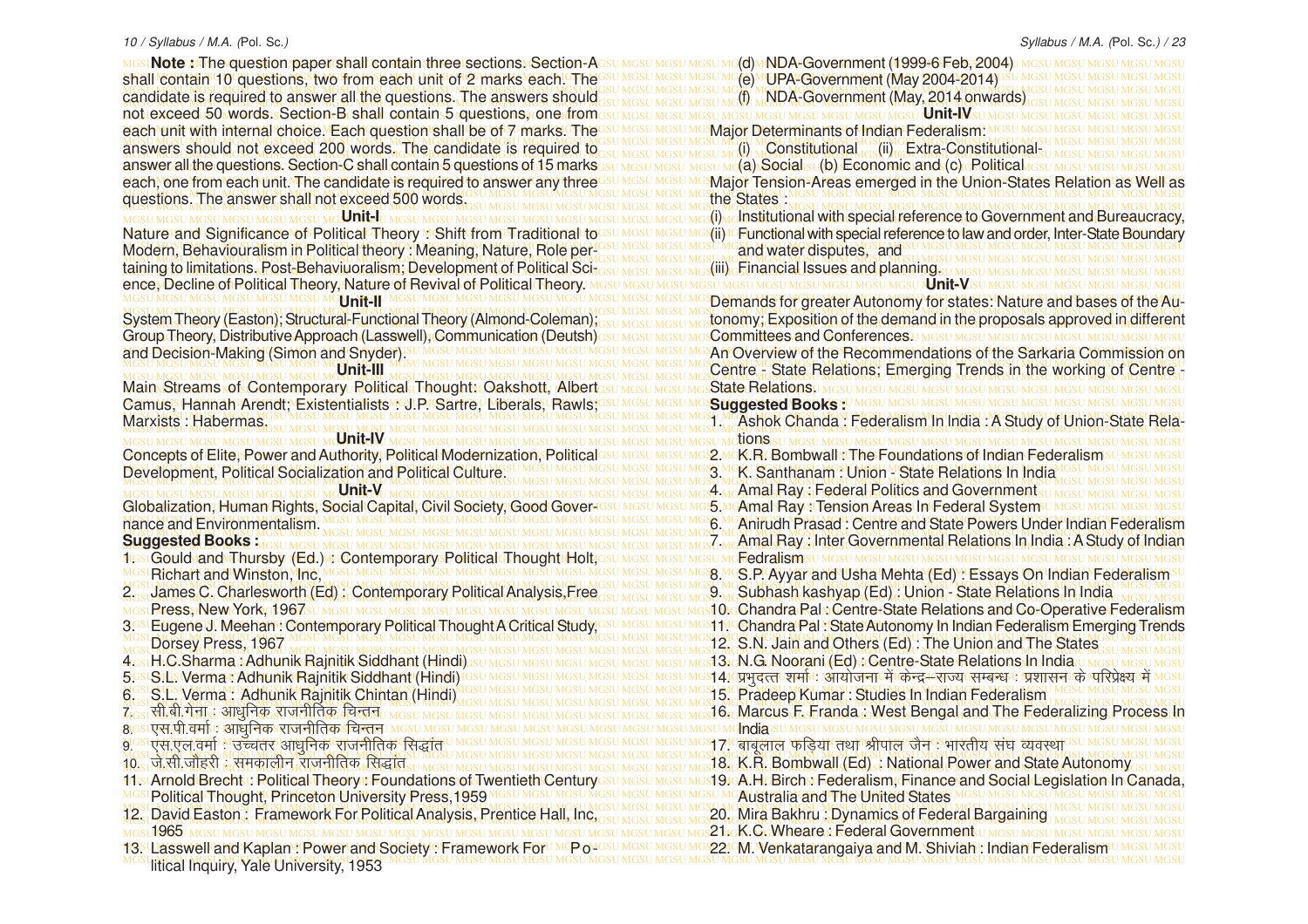MGSU MGSU MGSU MGSU MGSU MGSU MGSU MGSU MGSU MGSU MGSU MGSU MGSU MGSU MGSU MGSU MGSU MGSU MGSU MGSU MGSU MGSU MGSU MGSU MGSU MGSU MGSU MGSU MGSU MGSU MGSU MGSU 14. Austin Ranney (Ed.) : Essays In The Behavioral Study of Politics, MGSU MGSU MGSU MGSU MGSU MGSU MGSU MGSU MGSU MGSU MGSU MGSU MGSU MGSU MGSU MGSU MGSU MGSU MGSU MGSU MGSU MGSU MGSU MGSU MGSU MGSU MGSU MGSU MGSU MGSU MGSU MGSU 17. Warner Levi : Modern China's Foreign Policy MGSU MGSU MGSU MGSU MGSU MGSU MGSU MGSU MGSU MGSU MGSU MGSU MGSU MGSU MGSU MGSU MGSU MGSU MGSU MGSU MGSU MGSU MGSU MGSU MGSU MGSU MGSU MGSU MGSU MGSU MGSU MGSU MGSU MGSU MGSU MGSU MGSU MGSU MGSU MGSU MGSU MGSU MGSU MGSU MGSU MGSU MGSU MGSU MGSU MGSU MGSU MGSU MGSU MGSU MGSU MGSU MGSU MGSU MGSU MGSU MGSU MGSU MGSU MGSU 15. Almond and Powell : Comparative Politics - A Developmental Ap-MGSU MGSU MGSU MGSU MGSU MGSU MGSU MGSU MGSU MGSU MGSU MGSU MGSU MGSU MGSU MGSU MGSU MGSU MGSU MGSU MGSU MGSU MGSU MGSU MGSU MGSU MGSU MGSU MGSU MGSU MGSU MGSU proach, Little Brown and Co., Boston, 1966 MGSU MGSU MGSU MGSU MGSU MGSU MGSU MGSU MGSU MGSU MGSU MGSU MGSU MGSU MGSU MGSU MGSU MGSU MGSU MGSU MGSU MGSU MGSU MGSU MGSU MGSU MGSU MGSU MGSU MGSU MGSU MGSU 16. Samuel P. Huntington : Political Order In Changing Societies, New MGSU MGSU MGSU MGSU MGSU MGSU MGSU MGSU MGSU MGSU MGSU MGSU MGSU MGSU MGSU MGSU MGSU MGSU MGSU MGSU MGSU MGSU MGSU MGSU MGSU MGSU MGSU MGSU MGSU MGSU MGSU MGSU 3. Asian Survey 4. Journal of Asian Studies MGSU MGSU MGSU MGSU MGSU MGSU MGSU MGSU MGSU MGSU MGSU MGSU MGSU MGSU MGSU MGSU MGSU MGSU MGSU MGSU MGSU MGSU MGSU MGSU MGSU MGSU MGSU MGSU MGSU MGSU MGSU MGSU MGSU MGSU MGSU MGSU MGSU MGSU MGSU MGSU MGSU MGSU MGSU MGSU MGSU MGSU MGSU MGSU MGSU MGSU MGSU MGSU MGSU MGSU MGSU MGSU MGSU MGSU MGSU MGSU MGSU MGSU MGSU MGSU 17. David Easton : The Political System : An Enquiry Into The State of MGSU MGSU MGSU MGSU MGSU MGSU MGSU MGSU MGSU MGSU MGSU MGSU MGSU MGSU MGSU MGSU MGSU MGSU MGSU MGSU MGSU MGSU MGSU MGSU MGSU MGSU MGSU MGSU MGSU MGSU MGSU MGSU Political Science, Alfred A. Knoph Inc., 1953 MGSU MGSU MGSU MGSU MGSU MGSU MGSU MGSU MGSU MGSU MGSU MGSU MGSU MGSU MGSU MGSU MGSU MGSU MGSU MGSU MGSU MGSU MGSU MGSU MGSU MGSU MGSU MGSU MGSU MGSU MGSU MGSU MGSU MO(i) Federalism and Union-State Relations in India 350 MGSU MGSU MGSU MGSU MGSU MC 20 Cermino Dante : Beyond Ideology : Revival of Political Theory, Harper MGSU MGSU MGSU MGSU MGSU MGSU MGSU MGSU MGSU MGSU MGSU MGSU MGSU MGSU MGSU MGSU MGSU MGSU MGSU MGSU MGSU MGSU MGSU MGSU MGSU MGSU MGSU MGSU MGSU MGSU MGSU MGSU **Duration : 3 Hours Max. Marks :100** <mark>MG:Note :: The question paper shall contain three sections. Section</mark>PAMGs∪ MGs∪ MG\$9.MS:LI.Verma⊙Advanced Modern Political Theory∪ MGs∪ Mss∪ MGs∪ MGs∪ MGs∪ MGSU MGSU MGSU MGSU MGSU MGSU MGSU MGSU MGSU MGSU MGSU MGSU MGSU MGSU MGSU MGSU MGSU MGSU MGSU MGSU MGSU MGSU MGSU MGSU MGSU MGSU MGSU MGSU MGSU MGSU MGSU MGSU shall contain 10 questions, two from each unit of 2 marks each. The MGSU MGSU MGSU MGSU MGSU MGSU MGSU MGSU MGSU MGSU MGSU MGSU MGSU MGSU MGSU MGSU MGSU MGSU MGSU MGSU MGSU MGSU MGSU MGSU MGSU MGSU MGSU MGSU MGSU MGSU MGSU MGSU candidate is required to answer all the questions. The answers should result mesulings in 21 MSamuel Huntington.: Who Are We asu mesulings uncsulings in mesulings in the mesulings in the mesulings in the mesulings in the m MGSU MGSU MGSU MGSU MGSU MGSU MGSU MGSU MGSU MGSU MGSU MGSU MGSU MGSU MGSU MGSU MGSU MGSU MGSU MGSU MGSU MGSU MGSU MGSU MGSU MGSU MGSU MGSU MGSU MGSU MGSU MGSU not exceed 50 words. Section-B shall contain 5 questions, one from each unit with internal choice. Each question shall be of 7 marks. The IGSU MGSU MGSU MC3L Cobban : The Decline of Political Theory SU MGSU MGSU MGSU MGCU MCCU COLL MGSU MGSU MGSU MGSU MGSU MGSU MGSU MGSU MGSU MGSU MGSU MGSU MGSU MGSU MGSU MGSU MGSU MGSU MGSU MGSU MGSU MGSU MGSU MGSU MGSU MGSU MGSU MGSU MGSU MGSU MGSU MGSU answers should not exceed 200 words. The candidate is required to result mean Meson Mark **Eriedrich : An Introduction to Political Science**su Meso Meson Meson Meson answer all the questions. Section-C shall contain 5 questions of 15 marks result assumes to me 25 mb.S. Rathore Mn Defense of Political Theory resulted to mestimes under most each, one from each unit. The candidate is required to answer any three IGSU MGSU MGSU M 26. P.S. Bhati : The Normative Tradition in Political Theory GSU MGSU MGSU MGSU MGSU MGSU MGSU MGSU MGSU MGSU MGSU MGSU MGSU MGSU MGSU MGSU MGSU MGSU MGSU MGSU MGSU MGSU MGSU MGSU MGSU MGSU MGSU MGSU MGSU MGSU MGSU MGSU MGSU MGSU MGSU 27. Robert Dahl : Modern Political Analysis questions. The answer shall not exceed 500 words wasu Masu Masu Masu Masu Masu Mgsu Mgsu M**27 , Robert Dahl : Modern Political Analysis** asu Masu Masu Masu Masu Masu Mgsu mg MGSU MGSU MGSU MGSU MGSU MGSU MGSU MGSU MGSU MGSU MGSU MGSU MGSU MGSU MGSU MGSU MGSU MGSU MGSU MGSU MGSU MGSU MGSU MGSU MGSU MGSU MGSU MGSU MGSU MGSU MGSU MGSU **Unit-I** MGSU MGSU MGSU MGSU MGSU MGSU MGSU MGSU MGSU MGSU MGSU MGSU MGSU MGSU MGSU MGSU MGSU MGSU MGSU MGSU MGSU MGSU MGSU MGSU MGSU MGSU MGSU MGSU MGSU MGSU MGSU MGSU Federalism in India: Genesis and germination, Evolution; Debates in the MGSU MGSU MGSU MGSU MGSU MGSU MGSU MGSU MGSU MGSU MGSU MGSU MGSU MGSU MGSU MGSU MGSU MGSU MGSU MGSU MGSU MGSU MGSU MGSU MGSU MGSU MGSU MGSU MGSU MGSU MGSU MGSU Constituent Assembly and the Emergence of a Unitarian Federal Model Most Most Most Museum 30. Arnold Brecht: Political Theory: Foundations of Twentieth Century MGSU MGSU MGSU MGSU MGSU MGSU MGSU MGSU MGSU MGSU MGSU MGSU MGSU MGSU MGSU MGSU MGSU MGSU MGSU MGSU MGSU MGSU MGSU MGSU MGSU MGSU MGSU MGSU MGSU MGSU MGSU MGSU Approaches to the Study: (i) Legal-Institutional, (ii) Empirical and (iii) MGSU MGSU MGSU MGSU MGSU MGSU MGSU MGSU MGSU MGSU MGSU MGSU MGSU MGSU MGSU MGSU MGSU MGSU MGSU MGSU MGSU MGSU MGSU MGSU MGSU MGSU MGSU MGSU MGSU MGSU MGSU MGSU 31. Bernard Crick : The American Science of Politics : Its Origin and MGSU MGSU MGSU MGSU MGSU MGSU MGSU MGSU MGSU MGSU MGSU MGSU MGSU MGSU MGSU MGSU MGSU MGSU MGSU MGSU MGSU MGSU MGSU MGSU MGSU MGSU MGSU MGSU MGSU MGSU MGSU MGSU ndian Federalism in Theory: Federal features, unitary features; Patterns Gesu MGSU MGSU MGSU MGSU MGSU MGSU MG<br>and the Lasswell: Politics: Who Gets, What, When and How? Indian Federalism in Theory: Federal features, unitary features; Patterns <sub>ussumesums</sub> 32 . Horold D. Lasswell,: Politics .; Who Gets, What, When and How? su f Indian Federalism: (i) Co-operative Federalism (ii) Bargaining Federal-MGSU MGSU MGSU M**GSA Sameer Dasgupta (Ed.): The Changing Face of Globalization** U MGSU MGSU MGSU MGSU MGSU MGSU MGSU MGSU MGSU MGSU MGSU MGSU MGSU MGSU MGSU MGSU MGSU MGSU MGSU MGSU MGSU MGSU MGSU MGSU MGSU MGSU MGSU MGSU MGSU MGSU MGSU MGSU MGSU 34. Surendra Munshi and Biju Pal Abraham : Good Governance Demo-MGSU MGSU MGSU MGSU MGSU MGSU MGSU MGSU MGSU MGSU MGSU MGSU MGSU MGSU MGSU MGSU MGSU MGSU MGSU MGSU MGSU MGSU MGSU MGSU MGSU MGSU MGSU MGSU MGSU MGSU MGSU MGSU MGSU MGSU MGSU MGSU MGSU MGSU MGSU MGSU MGSU MGSU MGSU MGSU MGSU MGSU MGSU MGSU MGSU MGSU MGSU MGSU MGSU MGSU MGSU MGSU MGSU MGSU MGSU MGSU MGSU MGSU MGSU MGSU Union-State Relations in India: (i) Legislative, (ii) Administrative and (iii) MGSU MGSU MGSU MGSU MGSU MGSU MGSU MGSU MGSU MGSU MGSU MGSU MGSU MGSU MGSU MGSU MGSU MGSU MGSU MGSU MGSU MGSU MGSU MGSU MGSU MGSU MGSU MGSU MGSU MGSU MGSU MGSU 35. N.Jayaram (Ed.) : On Civil Society MGSU MGSU MGSU MGSU MGSU MGSU MGSU MGSU MGSU MGSU MGSU MGSU MGSU MGSU MGSU MGSU MGSU MGSU MGSU MGSU MGSU MGSU MGSU MGSU MGSU MGSU MGSU MGSU MGSU MGSU MGSU MGSU 36. Rajeev Bhargava and Helmut Reifeld (ed.) : Civil Society, Public MGSU MGSU MGSU MGSU MGSU MGSU MGSU MGSU MGSU MGSU MGSU MGSU MGSU MGSU MGSU MGSU MGSU MGSU MGSU MGSU MGSU MGSU MGSU MGSU MGSU MGSU MGSU MGSU MGSU MGSU MGSU MGSU MGSU MGSU MGSU MGSU MGSU MGSU MGSU MGSU MGSU MGSU MGSU MGSU MGSU MGSU MGSU MGSU MGSU MGSU MGSU MGSU MGSU MGSU MGSU MGSU MGSU MGSU MGSU MGSU MGSU MGSU MGSU MGSU Indian Federalism in Practice: Different Phases- MGSU MGSU MGSU MGSU MGSU MGSU MGSU MGSU MGSU MGSU MGSU MGSU MGSU MGSU MGSU MGSU MGSU MGSU MGSU MGSU MGSU MGSU MGSU MGSU MGSU MGSU MGSU MGSU MGSU MGSU MGSU MGSU 37. Colin Farrelly (Ed.) : An Introduction To Contemporary Political Theory MGSU MGSU MGSU MGSU MGSU MGSU MGSU MGSU MGSU MGSU MGSU MGSU MGSU MGSU MGSU MGSU MGSU MGSU MGSU MGSU MGSU MGSU MGSU MGSU MGSU MGSU MGSU MGSU MGSU MGSU MGSU MGSU MGSU MGSU MGSU MGSU MGSU MGSU MGSU MGSU MGSU MGSU MGSU MGSU MGSU MGSU MGSU MGSU MGSU MGSU MGSU MGSU MGSU MGSU MGSU MGSU MGSU MGSU MGSU MGSU MGSU MGSU MGSU MGSU (iii) Constitutional Firmness and Autocracy (1971-1977) V)s Period of euphoria generated by Janta Revolution (1977,1980) <sub>MGSU MGSU MGSU MGSU MG</sub>U m**cDuration : 13 Hours** : u mgsu mgsu mgsu mgsu mgsu **Max. Marks : 100** u A GThe Return of Mrs! Indira Gandhi (1980-1984)∪ MGSU MGSU MGSU MGSU MGSU MGSU MGSU M**Note⊙The question paper shall contain three sections. Section** AU بet a l d) The new dawn of Politics of Accommodation (With reference to SUMGSUMGSUMGSUMGSUMG Contain 10 questions, two from each unit of 2 marks each. The MGSU MGSU MGSU MGSU MGSU MGSU MGSU MGSU MGSU MGSU MGSU MGSU MGSU MGSU MGSU MGSU MGSU MGSU MGSU MGSU MGSU MGSU MGSU MGSU MGSU MGSU MGSU MGSU MGSU MGSU MGSU MGSU <u>мо Punjab, Assam, Mizoram, Jammu & Kashmir and other states) (1984 мози мози мози мсаndidate is required to answer all the questions. The answers should</u> MGSU MGSU MGSU MGSU MGSU MGSU MGSU MGSU MGSU MGSU MGSU MGSU MGSU MGSU MGSU MGSU MGSU MGSU MGSU MGSU MGSU MGSU MGSU MGSU MGSU MGSU MGSU MGSU MGSU MGSU MGSU MGSU not exceed 50 words. Section-B shall contain 5 questions, one from Vii) Experience of Coalition Governments since 1989 to onwards-MGSU MGSU MGSU MGSU MGBO unit with internal choice. Each question shall be of 7 marks. The MGSU MGSU MGSU MGSU MGSU MGSU MGSU MGSU MGSU MGSU MGSU MGSU MGSU MGSU MGSU MGSU MGSU MGSU MGSU MGSU MGSU MGSU MGSU MGSU MGSU MGSU MGSU MGSU MGSU MGSU MGSU MGSU <sub>MG</sub>(a), Government Led by V.P. Singh's United Front (1989 Nov.1990) MGSU MGSU MGSU M**ANSWETS, Should, not exceed, 200, words.** The candidate is required to <u>моз</u>and Chandra Shekhar's Samajwadi Janta Party (Nov. 1990-June 1991)мези мези мези мапswer all the questions. Section-C shall contain 5 questions of 15 marksu MGYb)! Government Led By P.V. Narshimha Rao (1991-1996)!GSUMGSUMGSUMGSUMGSUMGSUMGE The from each unit. The candidate is required to answer any three" MGSU MGSU MGSU MGSU MGSU MGSU MGSU MGSU MGSU MGSU MGSU MGSU MGSU MGSU MGSU MGSU MGSU MGSU MGSU MGSU MGSU MGSU MGSU MGSU MGSU MGSU MGSU MGSU MGSU MGSU MGSU MGSU MGSU MGSU MGSU MGSU MGSU MGSU MGSU MGSU MGSU MGSU MGSU MGSU MGSU MGSU MGSU MGSU MGSU MGSU MGSU MGSU MGSU MGSU MGSU MGSU MGSU MGSU MGSU MGSU MGSU MGSU MGSU MGSU (c) Hung-Governments (1996-26 April, 1999): Led by A.B. Vajpayee MGSU MGSU MGSU MGSU MGSU MGSU MGSU MGSU MGSU MGSU MGSU MGSU MGSU MGSU MGSU MGSU MGSU MGSU MGSU MGSU MGSU MGSU MGSU MGSU MGSU MGSU MGSU MGSU MGSU MGSU MGSU MGSU (13 Days), H.D. Devagouda (10 Months), I.K. Gujral (10 Months), MGSU MGSU MGSU MGSU MGSU MGSU MGSU MGSU MGSU MGSU MGSU MGSU MGSU MGSU MGSU MGSU MGSU MGSU MGSU MGSU MGSU MGSU MGSU MGSU MGSU MGSU MGSU MGSU MGSU MGSU MGSU MGSU Background of the Constituent Assembly : Composition and Working, 16csT.T.cPoutval : Unifier Nuclear Prospect 18. I.C. Kundra : Indian Foreign Policy, 1947-54 **Selected Journals :** 1MGSForeign Affairs SU MGSU MGS2 MGCUrrent History<sup>s</sup> **GSU IGroup C M Paper VIII & VIIIU MGSU MG (i) Federalism and Union-State Relations in India** Constituent Assembly and the Emergence of a Unitarian Federal Model. MIXedMGSU MGSU MGSU MGSU MGSI I MGSI I MG **Unit-II** of Indian Federalism: (i) Co-operative Federalism (ii) Bargaining Federalism and (iii) Unitary Federalism. **Financial Relations**. **Unit-III** (i) G**Centralized Federalism (1952-1967)** MGSU MGS (ii) GCompetitive Dominance (1967-1971) MGSU MGS (iv) Period of euphoria generated by Janta Revolution (1977-1980) (v) GSThe Return of Mrs. Indira Gandhi (1980-1984) U MGSU MGSU MGSU (vi) The new dawn of Politics of Accommodation (With reference to Punjab, Assam, Mizoram, Jammu & Kashmir and other states) (1984- 1989) (vii) Experience of Coalition Governments since 1989 to onwards- (a) Government Led by V.P. Singh's United Front (1989 Nov.1990) and Chandra Shekhar's Samajwadi Janta Party (Nov. 1990-June 1991) (b) Government Led By P.V. Narshimha Rao (1991-1996) A.B.Vajpayee (13 Months).

MGSU MGSU MGSU MGSU MGSU MGSU MGSU MGSU MGSU MGSU MGSU MGSU MGSU MGSU MGSU MGSU MGSU MGSU MGSU MGSU MGSU MGSU MGSU MGSU MGSU MGSU MGSU MGSU MGSU MGSU MGSU MGSU

MGSU MGSU MGSU MGSU MGSU MGSU MGSU MGSU MGSU MGSU MGSU MGSU MGSU MGSU MGSU MGSU MGSU MGSU MGSU MGSU MGSU MGSU MGSU MGSU MGSU MGSU MGSU MGSU MGSU MGSU MGSU MGSU 119620 Haven and London,1961 and Raw Publishers, New York,1969 19. S.L.Verma : Advanced Modern Political Theory 20. Samuel Huntington : Clash of Civilization 21. Samuel Huntington : Who Are We? 22. S.N.Singh : Modern Political Theory SUM 23. Cobban : The Decline of Political Theory 24. Friedrich : An Introduction to Political Science 25. L.S. Rathore Mn Defense of Political Theorwicsul 26. P.S. Bhati : The Normative Tradition in Political Theory 28. S.P. Verma : Modern Political Theory (English) 29. MJ.C. Mohary : Contemporary Political Theory SSU Political Thought **Conditions** cratic Societies and Globalization Sphere and Citizenship **PAPER VI - INDIAN GOVERNMENT AND POLITICS**

questions. The answer shall not exceed 500 words.

3SU MGSU MGSU MGSU MGSU MGSU MGSU **Unit-I**IGSU MGSU MGSU MGSU MGSU MGSU MGS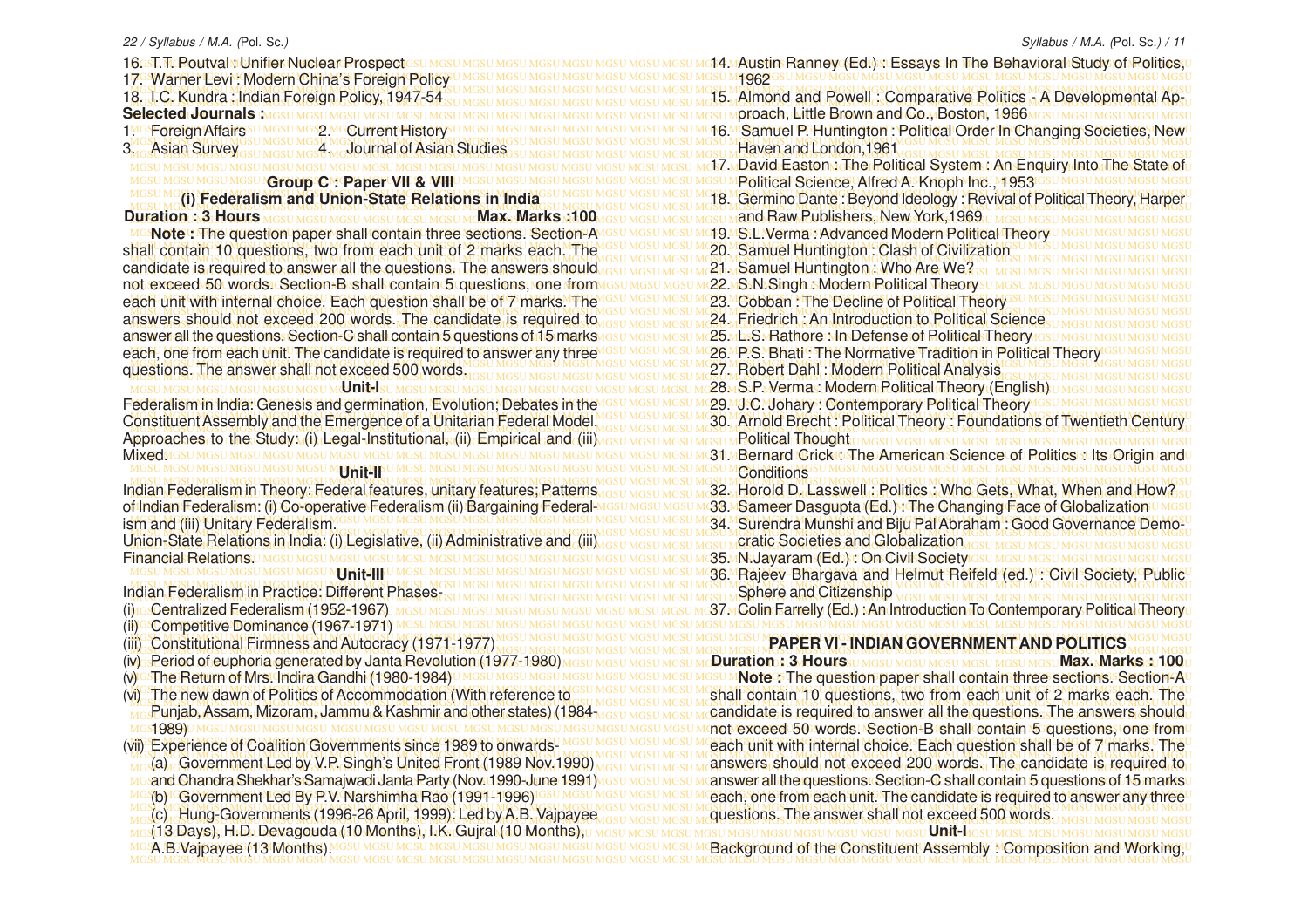Sources of Indian Constitution and its Salient Features; Importance of GSU MGSU MGSU MGSD MG exceed 50 words Section-B shall contain 5 questions, one from Preamble, Fundamental Rights, Duties and Directive Principles of State<sup>GSUMGSUMG</sup>each unit with internal choice. Each question shall be of 7 marks. The MGSU MGSU MGSU MGSU MGSU MGSU MGSU MGSU MGSU MGSU MGSU MGSU MGSU MGSU MGSU MGSU MGSU MGSU MGSU MGSU MGSU MGSU MGSU MGSU MGSU MGSU MGSU MGSU MGSU MGSU MGSU MGSU answers should not exceed 200 words. The candidate is required to MGSU MGSU MGSU MGSU MGSU MGSU MGSU MGSU MGSU MGSU MGSU MGSU MGSU MGSU MGSU MGSU MGSU MGSU MGSU MGSU MGSU MGSU MGSU MGSU MGSU MGSU MGSU MGSU MGSU MGSU MGSU MGSU Policy. MGSU MGSU MGSU MGSU MGSU MGSU MGSU MGSU MGSU MGSU MGSU MGSU MGSU MGSU MGSU MGSU MGSU MGSU MGSU MGSU MGSU MGSU MGSU MGSU MGSU MGSU MGSU MGSU MGSU MGSU MGSU MGSU MGSU MGSU MGSU MGSU MGSU MGSU MGSU MGSU MGSU MGSU MGSU MGSU MGSU MGSU MGSU MGSU MGSU MGSU MGSU MGSU MGSU MGSU MGSU MGSU MGSU MGSU MGSU MGSU MGSU MGSU MGSU MGSU answer all the questions. Section-C shall contain 5 questions of 15 markseach, one from each unit. The candidate is required to answer any three MGSU MGSU MGSU MGSU MGSU MGSU MGSU MGSU MGSU MGSU MGSU MGSU MGSU MGSU MGSU MGSU MGSU MGSU MGSU MGSU MGSU MGSU MGSU MGSU MGSU MGSU MGSU MGSU MGSU MGSU MGSU MGSU Council of Ministers, Parliament and Relationship Patterns between two as under most increased and **council of Ministers, Parliament and Relationship Patterns between two assured and most and the answer shall not exceed 50** MGSU MGSU MGSU MGSU MGSU MGSU MGSU MGSU MGSU MGSU MGSU MGSU MGSU MGSU MGSU MGSU MGSU MGSU MGSU MGSU MGSU MGSU MGSU MGSU MGSU MGSU MGSU MGSU MGSU MGSU MGSU MGSU Chambers; Supreme Court and Judicial Review, Judicial Activism, A Study MGSU MGSU MGSU MGSU MGSU MGSU MGSU MGSU MGSU MGSU MGSU MGSU MGSU MGSU MGSU MGSU MGSU MGSU MGSU MGSU MGSU MGSU MGSU MGSU MGSU MGSU MGSU MGSU MGSU MGSU MGSU MGSU Meaning and Nature of Foreign Policy; Comparative Study of Foreign MGSU MGSU MGSU MGSU MGSU MGSU MGSU MGSU MGSU MGSU MGSU MGSU MGSU MGSU MGSU MGSU MGSU MGSU MGSU MGSU MGSU MGSU MGSU MGSU MGSU MGSU MGSU MGSU MGSU MGSU MGSU MGSU MGSU MGSU MGSU MGSU MGSU MGSU MGSU MGSU MGSU MGSU MGSU MGSU MGSU MGSU MGSU MGSU MGSU MGSU MGSU MGSU MGSU MGSU MGSU MGSU MGSU MGSU MGSU MGSU MGSU MGSU MGSU MGSU Policy, Basic Approaches; Elements and Determents of Foreign Policy. The Nature of Indian Federalism and Union-State Relations, Governor<sub>GSU MGSU MGSU MGS</sub>Ends and Means of Foreign Policy, National Interest and Foreign Policy, and Politics of President's Rule, Regionalism and National Integrationsu MGSU MGSU MGS Poreign Policy in the Context of World Wars, Foreign Aid, Nuclear Prolif-MGSU MGSU MGSU MGSU MGSU MGSU MGSU MGSU MGSU MGSU MGSU MGSU MGSU MGSU MGSU MGSU MGSU MGSU MGSU MGSU MGSU MGSU MGSU MGSU MGSU MGSU MGSU MGSU MGSU MGSU MGSU MGSU with special reference to Politics in Assam, Nagaland and North-East MGSU MGSU MGSU MGSU MGSU MGSU MGSU MGSU MGSU MGSU MGSU MGSU MGSU MGSU MGSU MGSU MGSU MGSU MGSU MGSU MGSU MGSU MGSU MGSU MGSU MGSU MGSU MGSU MGSU MGSU MGSU MGSU MGSU MGSU MGSU MGSU MGSU MGSU MGSU MGSU MGSU MGSU MGSU MGSU MGSU MGSU MGSU MGSU MGSU MGSU MGSU MGSU MGSU MGSU MGSU MGSU MGSU MGSU MGSU MGSU MGSU MGSU MGSU MGSU India; The Special Status of Jammu and Kashmir. MGSU MGSU MGSU MGSU MGSU MGSU MGSU MGSU MGSU MGSU MGSU MGSU MGSU MGSU MGSU MGSU MGSU MGSU MGSU MGSU MGSU MGSU MGSU MGSU MGSU MGSU MGSU MGSU MGSU MGSU MGSU MGSU **Unit-IV** Party System in India, Major National Political Parties : Role and IdeoLIGSUMGUM SAlliances, Foreign aid Liberation, Recent Trends, SUMGSUMGSUMG SALL MGSU MGSU MGSU MGSU MGSU MGSU MGSU MGSU MGSU MGSU MGSU MGSU MGSU MGSU MGSU MGSU MGSU MGSU MGSU MGSU MGSU MGSU MGSU MGSU MGSU MGSU MGSU MGSU MGSU MGSU MGSU MGSU ogy, Regional Political Parties and its linkages with National Political Columnation Messi Messi Messi Messi Messi Messi Messi Messi Messi Messi Messi Messi Messi Messi Messi Messi Messi Messi Messi Messi Messi Messi Messi Parties; Patterns of Coalition Politics, Role of Pressure Groups in Indianesu Mesu Mesu Messian. Foreign Policys: Continuity and Change in Foreign Policy: of MGSU MGSU MGSU MGSU MGSU MGSU MGSU MGSU MGSU MGSU MGSU MGSU MGSU MGSU MGSU MGSU MGSU MGSU MGSU MGSU MGSU MGSU MGSU MGSU MGSU MGSU MGSU MGSU MGSU MGSU MGSU MGSU Politics, Elections and Voting Behaviour, Election Commission and Elec-MGSU MGSU MGSU MGSU MGSU MGSU MGSU MGSU MGSU MGSU MGSU MGSU MGSU MGSU MGSU MGSU MGSU MGSU MGSU MGSU MGSU MGSU MGSU MGSU MGSU MGSU MGSU MGSU MGSU MGSU MGSU MGSU MGSU MGSU MGSU MGSU MGSU MGSU MGSU MGSU MGSU MGSU MGSU MGSU MGSU MGSU MGSU MGSU MGSU MGSU MGSU MGSU MGSU MGSU MGSU MGSU MGSU MGSU MGSU MGSU MGSU MGSU MGSU MGSU Formation and Execution of Russian Foreign Policy. мсsu мсsu мсsu мсsu мсsu мс**su мсUnit-V**и мсsu мсsu мсsu мсsu мсsu мсsu мсsu мсsи мсs**People's Republic of China's Foreign Policy. The Indigenous and Ideo-**Politics of Reservation, Caste, Class, Communalism and Language, GSU MGSU MGSU MG**SOGICO COMPONENtS, The Sino - Russia and Sino - American Relations** -MGSU MGSU MGSU MGSU MGSU MGSU MGSU MGSU MGSU MGSU MGSU MGSU MGSU MGSU MGSU MGSU MGSU MGSU MGSU MGSU MGSU MGSU MGSU MGSU MGSU MGSU MGSU MGSU MGSU MGSU MGSU MGSU MGSU MGSU MGSU MGSU MGSU MGSU MGSU MGSU MGSU MGSU MGSU MGSU MGSU MGSU MGSU MGSU MGSU MGSU MGSU MGSU MGSU MGSU MGSU MGSU MGSU MGSU MGSU MGSU MGSU MGSU MGSU MGSU Causes and Nature, Policy in Asia. Africa and Latin America. MGSU MGSU MGSU MGSU MGSU MGSU MGSU MGSU MGSU MGSU MGSU MGSU MGSU MGSU MGSU MGSU MGSU MGSU MGSU MGSU MGSU MGSU MGSU MGSU MGSU MGSU MGSU MGSU MGSU MGSU MGSU MGSU ence with Democracy and Development - Areas, Performance end Ten-MGSU MGSU MGSU MGSU MGSU MGSU MGSU MGSU MGSU MGSU MGSU MGSU MGSU MGSU MGSU MGSU MGSU MGSU MGSU MGSU MGSU MGSU MGSU MGSU MGSU MGSU MGSU MGSU MGSU MGSU MGSU MGSU India's Foreign Policy: Determinants, Theory and Practice of Non-Align-MGSU MGSU MGSU MGSU MGSU MGSU MGSU MGSU MGSU MGSU MGSU MGSU MGSU MGSU MGSU MGSU MGSU MGSU MGSU MGSU MGSU MGSU MGSU MGSU MGSU MGSU MGSU MGSU MGSU MGSU MGSU MGSU ment; Relations with the West; MGSU MGSU MGSU MGSU MGSU MGSU MGSU MGSU MGSU MGSU MGSU MGSU MGSU MGSU MGSU MGSU MGSU MGSU MGSU MGSU MGSU MGSU MGSU MGSU MGSU MGSU MGSU MGSU MGSU MGSU MGSU MGSU 1<sub>GS</sub> Granville Austin, The Indian Consitution, Cornerstone of a Nation<sub>GSU MGSU MGSU MGSU MGS</sub> Relation with Russia and Israel, India and West Asia, Relations with MGSU MGSU MGSU MGSU MGSU MGSU MGSU MGSU MGSU MGSU MGSU MGSU MGSU MGSU MGSU MGSU MGSU MGSU MGSU MGSU MGSU MGSU MGSU MGSU MGSU MGSU MGSU MGSU MGSU MGSU MGSU MGSU China; Role in United Nations and World Peace. MGSU MGSU MGSU MGSU MGSU MGSU MGSU MGSU MGSU MGSU MGSU MGSU MGSU MGSU MGSU MGSU MGSU MGSU MGSU MGSU MGSU MGSU MGSU MGSU MGSU MGSU MGSU MGSU MGSU MGSU MGSU MGSU 2. W.H. Morris Jones : Government and Politics of India MGSU MGSU MGSU MGSU MGSU MGSU MGSU MGSU MGSU MGSU MGSU MGSU MGSU MGSU MGSU MGSU MGSU MGSU MGSU MGSU MGSU MGSU MGSU MGSU MGSU MGSU MGSU MGSU MGSU MGSU MGSU MGSU 3<sub>GS</sub> Rajani Kothari : Bharat Main Rajniti, Politics In India <sub>35U MGSU MGSU MGSU MGSU MGSU MGSU Mg</sub> India and Neighboring Countries: Relations with Pakistan, Nepal, Sri 4gstK/bstKamaMp**Democratic/Politics:In India**vissu Mgsu Mgsu Mgsu Mgsu Mgsu Mgs**u MgsLanka and Bangladesh; India and SAARC;India and ASEAN**.Mgsu Mgsu MGSU MGSU MGSU MGSU MGSU MGSU MGSU MGSU MGSU MGSU MGSU MGSU MGSU MGSU MGSU MGSU MGSU MGSU MGSU MGSU MGSU MGSU MGSU MGSU MGSU MGSU MGSU MGSU MGSU MGSU MGSU MGSU 5. Iqbal Narain : Indian Government and Politics MGSU MGSU MGSU MGSU MGSU MGSU MGSU MGSU MGSU MGSU MGSU MGSU MGSU MGSU MGSU MGSU MGSU MGSU MGSU MGSU MGSU MGSU MGSU MGSU MGSU MGSU MGSU MGSU MGSU MGSU MGSU MGSU 6. V.R. Mehta: Ideology, Modernisation and Politics In India Su MGSU MGSU MGSU MGSU MGSU MGSI MGSU MGSI MGSU MGSI MGSU MGSI MGSU MGSI MGSU MGSI MGSU MGSI MGSU MGSI MGGU MGGU MGROVID POD : Foreign Policies In A Changing Wor MGSU MGSU MGSU MGSU MGSU MGSU MGSU MGSU MGSU MGSU MGSU MGSU MGSU MGSU MGSU MGSU MGSU MGSU MGSU MGSU MGSU MGSU MGSU MGSU MGSU MGSU MGSU MGSU MGSU MGSU MGSU MGSU 2. Macridis : Readings In Foreign Policies MGSU MGSU MGSU MGSU MGSU MGSU MGSU MGSU MGSU MGSU MGSU MGSU MGSU MGSU MGSU MGSU MGSU MGSU MGSU MGSU MGSU MGSU MGSU MGSU MGSU MGSU MGSU MGSU MGSU MGSU MGSU MGSU 3. W.W. Rostow : The U.S. In The World Arena, Harper,1960 MGSU MGSU MGSU MGSU MGSU MGSU MGSU MGSU MGSU MGSU MGSU MGSU MGSU MGSU MGSU MGSU MGSU MGSU MGSU MGSU MGSU MGSU MGSU MGSU MGSU MGSU MGSU MGSU MGSU MGSU MGSU MGSU MGSU MGSU MGSU MGSU MGSU MGSU MGSU MGSU MGSU MGSU MGSU MGSU MGSU MGSU MGSU MGSU MGSU MGSU MGSU MGSU MGSU MGSU MGSU MGSU MGSU MGSU MGSU MGSU MGSU MGSU MGSU MGSU 4. Dallin Ascender : Soviet Conduct In World Affairs, New York,1960 MGSU MGSU MGSU MGSU MGSU MGSU MGSU MGSU MGSU MGSU MGSU MGSU MGSU MGSU MGSU MGSU MGSU MGSU MGSU MGSU MGSU MGSU MGSU MGSU MGSU MGSU MGSU MGSU MGSU MGSU MGSU MGSU 5. George Kennan : Soviet Foreign Policy Under Lenin and Stalin, Bos-MGSU MGSU MGSU MGSU MGSU MGSU MGSU MGSU MGSU MGSU MGSU MGSU MGSU MGSU MGSU MGSU MGSU MGSU MGSU MGSU MGSU MGSU MGSU MGSU MGSU MGSU MGSU MGSU MGSU MGSU MGSU MGSU ton, 1961 MGSU MGSU MGSU MGSU MGSU MGSU MGSU MGSU MGSU MGSU MGSU MGSU MGSU MGSU MGSU MGSU MGSU MGSU MGSU MGSU MGSU MGSU MGSU MGSU MGSU MGSU MGSU MGSU MGSU MGSU MGSU MGSU 6. V.P. Dutt : Chinese Foreign Policy 1958-63 MGSU MGSU MGSU MGSU MGSU MGSU MGSU MGSU MGSU MGSU MGSU MGSU MGSU MGSU MGSU MGSU MGSU MGSU MGSU MGSU MGSU MGSU MGSU MGSU MGSU MGSU MGSU MGSU MGSU MGSU MGSU MGSU MGSU MGSU MGSU MGSU MGSU MGSU MGSU MGSU MGSU MGSU MGSU MGSU MGSU MGSU MGSU MGSU MGSU MGSU MGSU MGSU MGSU MGSU MGSU MGSU MGSU MGSU MGSU MGSU MGSU MGSU MGSU MGSU 7. K.P.Karuankaran : Indian In World Affair, 1947-50 14st **Upendra Baxis: ThetIndian Supreme Court**icsu Mgsu Mgsu Mgsu Mgsu Mgsu Mgsu Mg**si McK, P:Karuankaran Mndian in World Affair,1949-53**1gsu Mgsu Mgsu Mgsu Mgsu MGSU MGSU MGSU MGSU MGSU MGSU MGSU MGSU MGSU MGSU MGSU MGSU MGSU MGSU MGSU MGSU MGSU MGSU MGSU MGSU MGSU MGSU MGSU MGSU MGSU MGSU MGSU MGSU MGSU MGSU MGSU MGSU 15. J.R. Siwach : Politics of President Rule In India MGSU MGSU MGSU MGSU MGSU MGSU MGSU MGSU MGSU MGSU MGSU MGSU MGSU MGSU MGSU MGSU MGSU MGSU MGSU MGSU MGSU MGSU MGSU MGSU MGSU MGSU MGSU MGSU MGSU MGSU MGSU MGSU MGSU MGSU MGSU MGSU MGSU MGSU MGSU MGSU MGSU MGSU MGSU MGSU MGSU MGSU MGSU MGSU MGSU MGSU MGSU MGSU MGSU MGSU MGSU MGSU MGSU MGSU MGSU MGSU MGSU MGSU MGSU MGSU 16. Rakhahari Chatterjee : Union, Politics and The State MGSU MGSU MGSU MGSU MGSU MGSU MGSU MGSU MGSU MGSU MGSU MGSU MGSU MGSU MGSU MGSU MGSU MGSU MGSU MGSU MGSU MGSU MGSU MGSU MGSU MGSU MGSU MGSU MGSU MGSU MGSU MGSU 17. Ghanshyam Shah : Politics of Scheduled Castes and Scheduled MGSU MGSU MGSU MGSU MGSU MGSU MGSU MGSU MGSU MGSU MGSU MGSU MGSU MGSU MGSU MGSU MGSU MGSU MGSU MGSU MGSU MGSU MGSU MGSU MGSU MGSU MGSU MGSU MGSU MGSU MGSU MGSU 12. Jawaharlal Nehru : Indian Foreign Policy MGSU MGSU MGSU MGSU MGSU MGSU MGSU MGSU MGSU MGSU MGSU MGSU MGSU MGSU MGSU MGSU MGSU MGSU MGSU MGSU MGSU MGSU MGSU MGSU MGSU MGSU MGSU MGSU MGSU MGSU MGSU MGSU MGSU MGSU MGSU MGSU MGSU MGSU MGSU MGSU MGSU MGSU MGSU MGSU MGSU MGSU MGSU MGSU MGSU MGSU MGSU MGSU MGSU MGSU MGSU MGSU MGSU MGSU MGSU MGSU MGSU MGSU MGSU MGSU 13. J.D.B. Miler : The Common Wealth In The World MGSU MGSU MGSU MGSU MGSU MGSU MGSU MGSU MGSU MGSU MGSU MGSU MGSU MGSU MGSU MGSU MGSU MGSU MGSU MGSU MGSU MGSU MGSU MGSU MGSU MGSU MGSU MGSU MGSU MGSU MGSU MGSU 14. H.K. Jacobson (Ed) : America's Foreign Policy 20. A.S. Narang : Indian Political System su MGsu MGsu Mgsu Mgsu Mgsu Mgsu Mgsu Mgsu Mgsu Robinson (Ed) : The Foreign Policy of The Soviet Union U Mgsu MGSU MGSU MGSU MGSU MGSU MGSU MGSU MGSU MGSU MGSU MGSU MGSU MGSU MGSU MGSU MGSU MGSU MGSU MGSU MGSU MGSU MGSU MGSU MGSU MGSU MGSU MGSU MGSU MGSU MGSU MGSU MGSU 21. J.R. Siwach : Office of The Governor Sources of Indian Constitution and its Salient Features; Importance of Preamble, Fundamental Rights, Duties and Directive Principles of State MGSU MGSU MGSU MG**U NIT-II**I MGSU MGSU MGSI Union Government "The President, Vice- President, Prime Minister of Amendments of the Constitution MGSU MGSU MGSU **Unit-III** The Nature of Indian Federalism and Union-State Relations, Governor and Politics of President's Rule, Regionalism and National Integration toral Reforms. MGSU MGSU MGSU MGSU MGSU MGSU MG**U NIT-V**U MGS Politics of Reservation, Caste, Class, Communalism and Language, Secularism and Problems of Minority Politics, Terrorism, Indian Experi-SIONS MGSU MGSU MGSU MGSU MGSU MGSU MGSU M **Suggested Books :** MGSU Clarendon Press, Oxford, 1966) GSU MGSU MGSU MGSU MGSU N 3. Rajani Kothari : Bharat Main Rajniti, Politics In India 4GSUK/LSUKamaMcDemocratic Politics In India 6. V.R. Mehta : Ideology, Modernisation and Politics In India 7.sstMrRtRoy & R.N. TrivedistIndian Government and Politics (Hindi) 8GSU.CSUohari. Indian Govt. & Politics MGSU MGSU M 9. <u>ch-एल, फडिया : भारतीय शासन एवं राजनीति</u> 10<sub>st</sub> D.D.Basu Mndian Constitution GSU MGS 11<mark>1. stan के शर्मा su भारत। का उस विधान 44. एक परिचय</mark> 12. समाप कश्यप हमारी संसद 13. <u>राभाष कश्यप, हमारा संविधान, त</u> 14. Upendra Baxi : The Indian Supreme Court **Tribes** 18. Mohan Shakir : Politics of Minorities 19su.R. Siwach : Indian Govt & Politics 20. A.S. Narang : Indian Political System

questions. The answer shall not exceed 500 words. **Unit-I** eration and Geo-Politics. **Unit-II** U.S. Foreign Policy : The American Tradition and Contemporary Shifts, Alliances, Foreign aid Liberation, Recent Trends, **Unit-III** Russian Foreign Policy : Continuity and Change in Foreign Policy of Former (USSR) Russia, MGSU MGSU MGSU MGSU MGSU MGSU <mark>Unit-IV</mark>ISU MGSU MGSU MGSU MGSU M Relation with Russia and Israel, India and West Asia, Relations with **Unit-V Suggested Books :** 9. M.S. Rajan : India In World Affair,1954-56 10. एम.एल. शर्मा : प्रमुख देशों की विदेश नीतियां s11vcJ.C.Kundra : Indian Foreign Policy, 1947-54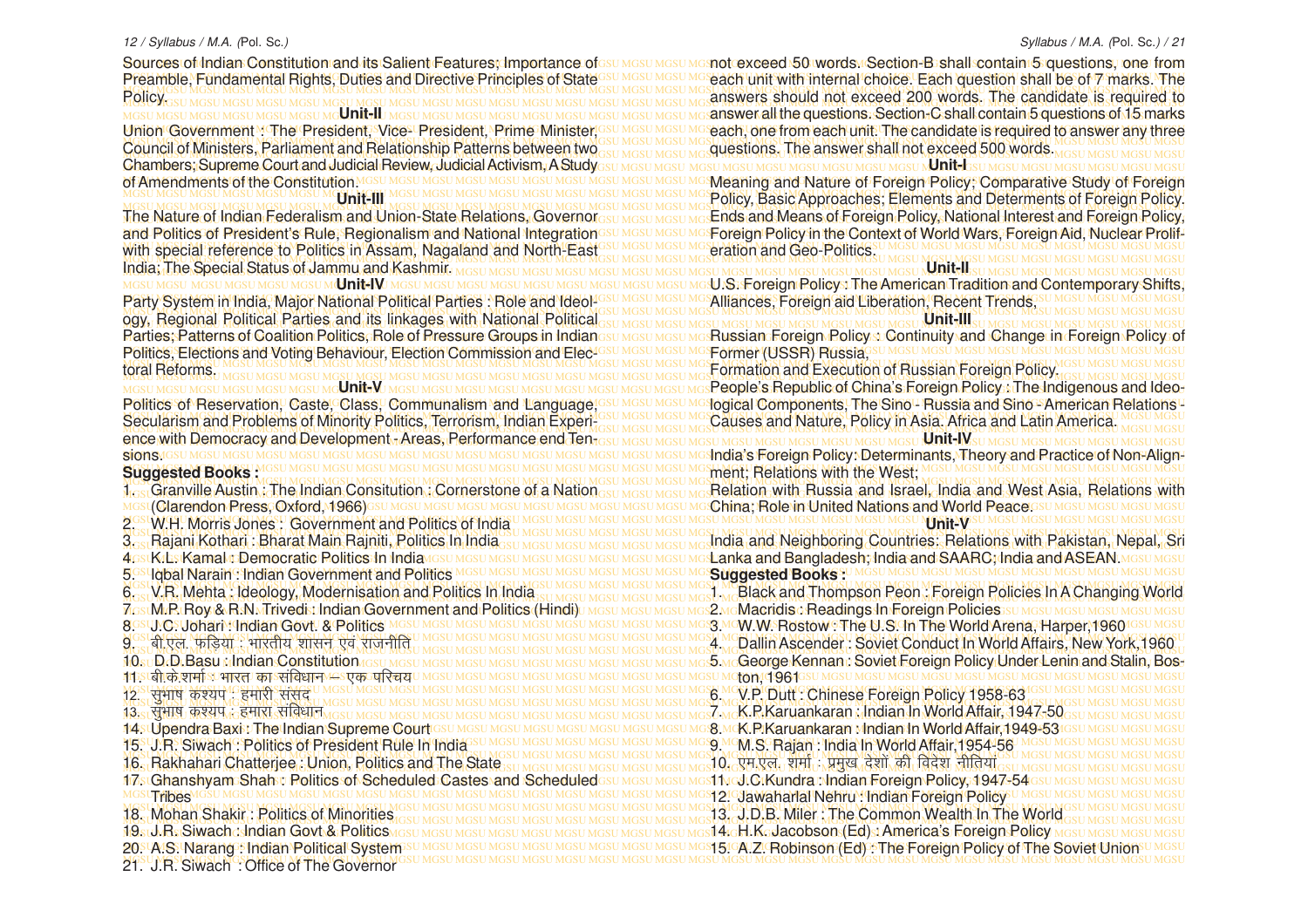MGSU MGSU MGSU MGSU MGSU MGSU MGSU MGSU MGSU MGSU MGSU MGSU MGSU MGSU MGSU MGSU MGSU MGSU MGSU MGSU MGSU MGSU MGSU MGSU MGSU MGSU MGSU MGSU MGSU MGSU MGSU MGSU 22. Shakdar, S.C. : Parliamentary Practice in India MGSU MGSU MGSU MGSU MGSU MGSU MGSU MGSU MGSU MGSU MGSU MGSU MGSU MGSU MGSU MGSU MGSU MGSU MGSU MGSU MGSU MGSU MGSU MGSU MGSU MGSU MGSU MGSU MGSU MGSU MGSU MGSU 23. Paul Wallace & Surendra Chopra : Political Dynamics of Punjab MGSU MGSU MGSU MGSU MGSU MGSU MGSU MGSU MGSU MGSU MGSU MGSU MGSU MGSU MGSU MGSU MGSU MGSU MGSU MGSU MGSU MGSU MGSU MGSU MGSU MGSU MGSU MGSU MGSU MGSU MGSU MGSU <u>reaties; Their Objectives, Classifications; Treaties and their International assumesum 24. Myron Weiner,: Party Politics In India, The Development of Multi-, India, The Development of Multi-, India, The Development of Mul</u> MGSU MGSU MGSU MGSU MGSU MGSU MGSU MGSU MGSU MGSU MGSU MGSU MGSU MGSU MGSU MGSU MGSU MGSU MGSU MGSU MGSU MGSU MGSU MGSU MGSU MGSU MGSU MGSU MGSU MGSU MGSU MGSU party System ccession-Reservation and Termination, Language of Diplomatic Inter MGSU MGSU MGSU M25. Myron Weiner Politics of Scarcity -Public Pressure and Political MGSU MGSU MGSU MGSU MGSU MGSU MGSU MGSU MGSU MGSU MGSU MGSU MGSU MGSU MGSU MGSU MGSU MGSU MGSU MGSU MGSU MGSU MGSU MGSU MGSU MGSU MGSU MGSU MGSU MGSU MGSU MGSU course and form of Documents. MGSU MGSU MGSU MGSU MGSU MGSU MGSU MGSU MGSU MGSU MGSU MGSU MGSU MGSU MGSU MGSU MGSU MGSU MGSU MGSU MGSU MGSU MGSU MGSU MGSU MGSU MGSU MGSU MGSU MGSU MGSU MGSU MGSU MGSU MGSU MGSU MGSU MGSU MGSU MGSU MGSU MGSU MGSU MGSU MGSU MGSU MGSU MGSU MGSU MGSU MGSU MGSU MGSU MGSU MGSU MGSU MGSU MGSU MGSU MGSU MGSU MGSU MGSU MGSU 26. Reddy and Sharma : Regionalism in India MGSU MGSU MGSU MGSU MGSU MGSU MGSU MGSU MGSU MGSU MGSU MGSU MGSU MGSU MGSU MGSU MGSU MGSU MGSU MGSU MGSU MGSU MGSU MGSU MGSU MGSU MGSU MGSU MGSU MGSU MGSU MGSU Diplomacy in the Last Two Decades : Significance and Changing Role of Diplomacy-Future of Diplomacy; Foreign office with Special reference to *ucsumesum* 28. Singhvi, L.M. : India Political Parties (In Hindi & English). MGSU MGSU MGSU MGSU MGSU MGSU MGSU MGSU MGSU MGSU MGSU MGSU MGSU MGSU MGSU MGSU MGSU MGSU MGSU MGSU MGSU MGSU MGSU MGSU MGSU MGSU MGSU MGSU MGSU MGSU MGSU MGSU Drganization of the Ministry of External Affairs in India,u Mgsu Mgsu Mgsu Mgsu Mgsu Mgsu Mg3u Mg3u Mg<del>anization of the Minist</del>y of External Affairs in India,u Mga u Mgsu Mgsu Mgsu Mga u Mga u Mgsu Mgsu Mgsu Mgsu Mgsu M MGSU MGSU MGSU MGSU MGSU MGSU MGSU MGSU MGSU MGSU MGSU MGSU MGSU MGSU MGSU MGSU MGSU MGSU MGSU MGSU MGSU MGSU MGSU MGSU MGSU MGSU MGSU MGSU MGSU MGSU MGSU MGSU 30. Khanna S.K. : Coalition Politics In India MGSU MGSU MGSU MGSU MGSU MGSU MGSU MGSU MGSU MGSU MGSU MGSU MGSU MGSU MGSU MGSU MGSU MGSU MGSU MGSU MGSU MGSU MGSU MGSU MGSU MGSU MGSU MGSU MGSU MGSU MGSU MGSU 31. Khanna S.K. : Crisis of Indian Democracy MGSU MGSU MGSU MGSU MGSU MGSU MGSU MGSU MGSU MGSU MGSU MGSU MGSU MGSU MGSU MGSU MGSU MGSU MGSU MGSU MGSU MGSU MGSU MGSU MGSU MGSU MGSU MGSU MGSU MGSU MGSU MGSU MGSU MGSU MGSU MGSU MGSU MGSU MGSU MGSU MGSU MGSU MGSU MGSU MGSU MGSU MGSU MGSU MGSU MGSU MGSU MGSU MGSU MGSU MGSU MGSU MGSU MGSU MGSU MGSU MGSU MGSU MGSU MGSU 32. Khanna S.K. : Reforming Indian Political System MGSU MGSU MGSU MGSU MGSU MGSU MGSU MGSU MGSU MGSU MGSU MGSU MGSU MGSU MGSU MGSU MGSU MGSU MGSU MGSU MGSU MGSU MGSU MGSU MGSU MGSU MGSU MGSU MGSU MGSU MGSU MGSU 33. S.K. Kashyap : Coalition Politics in India MGSU MGSU MGSU MGSU MGSU MGSU MGSU MGSU MGSU MGSU MGSU MGSU MGSU MGSU MGSU MGSU MGSU MGSU MGSU MGSU MGSU MGSU MGSU MGSU MGSU MGSU MGSU MGSU MGSU MGSU MGSU MGSU 4. ,e-ih-jk; % jktu; fl)kar ,oa O;ogkj ¼jktLFkku fgUnh xzaFk vdkneh] t;iqj½ MGSU MGSU MGSU MGSU MGSU MGSU MGSU MGSU MGSU MGSU MGSU MGSU MGSU MGSU MGSU MGSU MGSU MGSU MGSU MGSU MGSU MGSU MGSU MGSU MGSU MGSU MGSU MGSU MGSU MGSU MGSU MGSU MGSU MGSU MGSU MGSU MGSU MGSU MGSU MGSU MGSU MGSU MGSU MGSU MGSU MGSU MGSU MGSU MGSU MGSU MGSU MGSU MGSU MGSU MGSU MGSU MGSU MGSU MGSU MGSU MGSU MGSU MGSU MGSU 35. Bhawani Singh : Indian Politics : Ideology and Ecology MGSU MGSU MGSU MGSU MGSU MGSU MGSU MGSU MGSU MGSU MGSU MGSU MGSU MGSU MGSU MGSU MGSU MGSU MGSU MGSU MGSU MGSU MGSU MGSU MGSU MGSU MGSU MGSU MGSU MGSU MGSU MGSU 36. ih-ds-f=ikBh % Hkkjrh; lafo/kku ds ewy rÙo MGSU MGSU MGSU MGSU MGSU MGSU MGSU MGSU MGSU MGSU MGSU MGSU MGSU MGSU MGSU MGSU MGSU MGSU MGSU MGSU MGSU MGSU MGSU MGSU MGSU MGSU MGSU MGSU MGSU MGSU MGSU MGSU 37- jke xksiky prqosZnh % lkafo/kkfud n'kZu ¼rhu [k.M½ MGSU MGSU MGSU MGSU MGSU MGSU MGSU MGSU MGSU MGSU MGSU MGSU MGSU MGSU MGSU MGSU MGSU MGSU MGSU MGSU MGSU MGSU MGSU MGSU MGSU MGSU MGSU MGSU MGSU MGSU MGSU MGSU MGSU MGSU MGSU MGSU MGSU MGSU MGSU MGSU MGSU MGSU MGSU MGSU MGSU MGSU MGSU MGSU MGSU MGSU MGSU MGSU MGSU MGSU MGSU MGSU MGSU MGSU MGSU MGSU MGSU MGSU MGSU MGSU 38. Niraja Gopal Jayal and Sudha Pai (Ed) : Democratic Governance in MGSU MGSU MGSU MGSU MGSU MGSU MGSU MGSU MGSU MGSU MGSU MGSU MGSU MGSU MGSU MGSU MGSU MGSU MGSU MGSU MGSU MGSU MGSU MGSU MGSU MGSU MGSU MGSU MGSU MGSU MGSU MGSU India MGSU MGSU MGSU MGSU MGSU MGSU MGSU MGSU MGSU MGSU MGSU MGSU MGSU MGSU MGSU MGSU MGSU MGSU MGSU MGSU MGSU MGSU MGSU MGSU MGSU MGSU MGSU MGSU MGSU MGSU MGSU MGSU 39. Rajendra Vora and Sahas Palshikar (Ed) : Indian Democracy MGSU MGSU MGSU MGSU MGSU MGSU MGSU MGSU MGSU MGSU MGSU MGSU MGSU MGSU MGSU MGSU MGSU MGSU MGSU MGSU MGSU MGSU MGSU MGSU MGSU MGSU MGSU MGSU MGSU MGSU MGSU MGSU 40. P.C.Mathur : Social Bases of Politics in India MGSU MGSU MGSU MGSU MGSU MGSU MGSU MGSU MGSU MGSU MGSU MGSU MGSU MGSU MGSU MGSU MGSU MGSU MGSU MGSU MGSU MGSU MGSU MGSU MGSU MGSU MGSU MGSU MGSU MGSU MGSU MGSU MGSU MGSU MGSU MGSU MGSU MGSU MGSU MGSU MGSU MGSU MGSU MGSU MGSU MGSU MGSU MGSU MGSU MGSU MGSU MGSU MGSU MGSU MGSU MGSU MGSU MGSU MGSU MGSU MGSU MGSU MGSU MGSU 12- vkj-lh- [k.Msyoky % jktu; ds fl)kar ,oa O;ogkj MGSU MGSU MGSU MGSU MGSU MGSU MGSU MGSU MGSU MGSU MGSU MGSU MGSU MGSU MGSU MGSU MGSU MGSU MGSU MGSU MGSU MGSU MGSU MGSU MGSU MGSU MGSU MGSU MGSU MGSU MGSU MGSU 13. Arun Chaturvedi : Diplomatic Law in Contemporary International Re-MGSU MGSU MGSU MGSU MGSU MGSU MGSU MGSU MGSU MGSU MGSU MGSU MGSU MGSU MGSU MGSU MGSU MGSU MGSU MGSU MGSU MGSU MGSU MGSU MGSU MGSU MGSU MGSU MGSU MGSU MGSU MGSU 1. Pacific Affairs 2. Asian Survey MGSU MGSU MGSU MGSU MGSU MGSU MGSU MGSU MGSU MGSU MGSU MGSU MGSU MGSU MGSU MGSU MGSU MGSU MGSU MGSU MGSU MGSU MGSU MGSU MGSU MGSU MGSU MGSU MGSU MGSU MGSU MGSU 14. Feltham : Diplomatic Hand Book MGSU MGSU MGSU MGSU MGSU MGSU MGSU MGSU MGSU MGSU MGSU MGSU MGSU MGSU MGSU MGSU MGSU MGSU MGSU MGSU MGSU MGSU MGSU MGSU MGSU MGSU MGSU MGSU MGSU MGSU MGSU MGSU 3. Journal of Asian Studies 4. Political Science Review MGSU MGSU MGSU MGSU MGSU MGSU MGSU MGSU MGSU MGSU MGSU MGSU MGSU MGSU MGSU MGSU MGSU MGSU MGSU MGSU MGSU MGSU MGSU MGSU MGSU MGSU MGSU MGSU MGSU MGSU MGSU MGSU 5. jkT; 'kkL= leh{kk MGSU MGSU MGSU MGSU MGSU MGSU MGSU MGSU MGSU MGSU MGSU MGSU MGSU MGSU MGSU MGSU MGSU MGSU MGSU MGSU MGSU MGSU MGSU MGSU MGSU MGSU MGSU MGSU MGSU MGSU MGSU MGSU 16. H Kissinger : Diplomacy MGSU MGSU MGSU MGSU MGSU MGSU MGSU MGSU MGSU MGSU MGSU MGSU MGSU MGSU MGSU MGSU MGSU MGSU MGSU MGSU MGSU MGSU MGSU MGSU MGSU MGSU MGSU MGSU MGSU MGSU MGSU MGSU MGSU MGSU MGSU MGSU MGSU MGSU MGSU MGSU MGSU MGSU MGSU MGSU MGSU MGSU MGSU MGSU MGSU MGSU MGSU MGSU MGSU MGSU MGSU MGSU MGSU MGSU MGSU MGSU MGSU MGSU MGSU MGSU 17. Hankey : Diplomacy By Conference 80:LLS0:Rearsond:Diplomacy:In:A:Nuclear:Agessu Mgsu Mgsu Mgsu Mgsu Mgsu Mgsu Mg**Two Rapers:are:to:be offered from one of the following:Groups:** Mgsu Mgsu Mgsu MGSU MGSU MGSU MGSU MGSU MGSU MGSU MGSU MGSU MGSU MGSU MGSU MGSU MGSU MGSU MGSU MGSU MGSU MGSU MGSU MGSU MGSU MGSU MGSU MGSU MGSU MGSU MGSU MGSU MGSU MGSU MGSU 19. L.S. Rathore : The Foundation of Diplomacy MGSU MGSU MGSU MGSU MGSU MGSU MGSU MGSU MGSU MGSU MGSU MGSU MGSU MGSU MGSU MGSU MGSU MGSU MGSU MGSU MGSU MGSU MGSU MGSU MGSU MGSU MGSU MGSU MGSU MGSU MGSU MGSU MGSU MGSU MGSU MGSU MGSU MGSU MGSU MGSU MGSU MGSU MGSU MGSU MGSU MGSU MGSU MGSU MGSU MGSU MGSU MGSU MGSU MGSU MGSU MGSU MGSU MGSU MGSU MGSU MGSU MGSU MGSU MGSU **(i) Ancient Indian Political Thought** MGSU MGSU MGSU MGSU MGSU MGSU MGSU MGSU MGSU MGSU MGSU MGSU MGSU MGSU MGSU MGSU MGSU MGSU MGSU MGSU MGSU MGSU MGSU MGSU MGSU MGSU MGSU MGSU MGSU MGSU MGSU MGSU **Duration : 3 Hours Max. Marks: 100** 2. Webster : The Art and Practice of Diplomacy UMGSUMGSU MGSU MGSU MGSU MGSU MGSU MOTE : The question paper shall contain three sections. Section-AU MGSU MGSU MGSU MGSU MGSU MGSU MGSU MGSU MGSU MGSU MGSU MGSU MGSU MGSU MGSU MGSU MGSU MGSU MGSU MGSU MGSU MGSU MGSU MGSU MGSU MGSU MGSU MGSU MGSU MGSU MGSU MGSU MGSU MGSU MGSU MGSU MGSU MGSU MGSU MGSU MGSU MGSU MGSU MGSU MGSU MGSU MGSU MGSU MGSU MGSU MGSU MGSU MGSU MGSU MGSU MGSU MGSU MGSU MGSU MGSU MGSU MGSU MGSU MGSU shall contain 10 questions, two from each unit of 2 marks each. The MGSU MGSU MGSU MGSU MGSU MGSU MGSU MGSU MGSU MGSU MGSU MGSU MGSU MGSU MGSU MGSU MGSU MGSU MGSU MGSU MGSU MGSU MGSU MGSU MGSU MGSU MGSU MGSU MGSU MGSU MGSU MGSU candidate is required to answer all the questions. The answers should MGSU MGSU MGSU MGSU MGSU MGSU MGSU MGSU MGSU MGSU MGSU MGSU MGSU MGSU MGSU MGSU MGSU MGSU MGSU MGSU MGSU MGSU MGSU MGSU MGSU MGSU MGSU MGSU MGSU MGSU MGSU MGSU not exceed 50 words. Section-B shall contain 5 questions, one from MGSU MGSU MGSU MGSU MGSU MGSU MGSU MGSU MGSU MGSU MGSU MGSU MGSU MGSU MGSU MGSU MGSU MGSU MGSU MGSU MGSU MGSU MGSU MGSU MGSU MGSU MGSU MGSU MGSU MGSU MGSU MGSU each unit with internal choice. Each question shall be of 7 marks. The MGSU MGSU MGSU MGSU MGSU MGSU MGSU MGSU MGSU MGSU MGSU MGSU MGSU MGSU MGSU MGSU MGSU MGSU MGSU MGSU MGSU MGSU MGSU MGSU MGSU MGSU MGSU MGSU MGSU MGSU MGSU MGSU kro Report : Ministry of External Affairs, Government of India, New Delhingsu MGSU MGSU M**answers, should not exceed, 200, words. The candidate is required to** MGSU MGSU MGSU MGSU MGSU MGSU MGSU MGSU MGSU MGSU MGSU MGSU MGSU MGSU MGSU MGSU MGSU MGSU MGSU MGSU MGSU MGSU MGSU MGSU MGSU MGSU MGSU MGSU MGSU MGSU MGSU MGSU answer all the questions. Section-C shall contain 5 questions of 15 marks MGSU MGSU MGSU MGSU MGTOUP-B Paper VII & VIII<sup>U MGSU MGSU MGSU MGSU MGSU MGSU MGSU MG**ach, one from each unit. The candidate is required to answer any three way to the common way we are to be a strong to an information of </sup>** MGSU MGSU MGSU MGSU MGSU MGSU MGSU MGSU MGSU MGSU MGSU MGSU MGSU MGSU MGSU MGSU MGSU MGSU MGSU MGSU MGSU MGSU MGSU MGSU MGSU MGSU MGSU MGSU MGSU MGSU MGSU MGSU **(iii) Foreign Policies of U.S.A., Russia, China,** MGSU MGSU MGSU MGSU MGSU MGSU MGSU MGSU MGSU MGSU MGSU MGSU MGSU MGSU MGSU MGSU MGSU MGSU MGSU MGSU MGSU MGSU MGSU MGSU MGSU MGSU MGSU MGSU MGSU MGSU MGSU MGSU questions. The answer shall not exceed 500 words. MGSU MGSU MGSU MGSU MGSU MGSU MGSU MGSU MGSU MGSU MGSU MGSU MGSU MGSU MGSU MGSU MGSU MGSU MGSU MGSU MGSU MGSU MGSU MGSU MGSU MGSU MGSU MGSU MGSU MGSU MGSU MGSU **India and Neighbouring Countries** Duration": 3 Hours MGSU MGSU MGSU MGSU MGSU MGMAX: Marks '100MGSU MGSU MGSU MGSU MGHARA Feature and interpretation of Ancient Indian Political Thought, Meth<sup>20</sup> MGSU MGSU MGSU MGSU MGSU MGSU MGSU MGSU MGSU MGSU MGSU MGSU MGSU MGSU MGSU MGSU MGSU MGSU MGSU MGSU MGSU MGSU MGSU MGSU MGSU MGSU MGSU MGSU MGSU MGSU MGSU MGSU **MG Note : The question paper shall contain three sections. Section: Augsu MGSU MGSU MCGU MO<b>dological Issues, Its Philosophical and Psychological Bases. Ancient** hall contain 10 questions, two from each unit of 2 marks each പിലപ്പെട്ടു മദാധരാധതിനിലെ Wiew of Man and his relation to Society. Four Ends of Life and MGSU MGSU MGSU MGSU MGSU MGSU MGSU MGSU MGSU MGSU MGSU MGSU MGSU MGSU MGSU MGSU MGSU MGSU MGSU MGSU MGSU MGSU MGSU MGSU MGSU MGSU MGSU MGSU MGSU MGSU MGSU MGSU candidate is required to answer all the questions. The answers shouldMGSU MGSU MGSU MGSU MGSU MGSU MGSU MGSU MGSU MGSU MGSU MGSU MGSU MGSU MGSU MGSU MGSU MGSU MGSU MGSU MGSU MGSU MGSU MGSU MGSU MGSU MGSU MGSU MGSU MGSU MGSU MGSU MGSU MGSU MGSU MGSU MGSU MGSU M**JNIt-IV**AU MGSU MGSU International Meetings and Transactions MG Treaties: Their Objectives, Classifications; Treaties and their International Impact Concordant, Additional Articles, Final Act, Verbal, Ratification, Accession-Reservation and Termination, Language of Diplomatic Inter-MGSU MGSU MGSU MGSU MGSU MGSU M**Unit<sub>-</sub>V**SI Organization of the Ministry of External Affairs in India **Suggested Books UMGSU MGSU MGSU MGSU MGSI** 1<sup>MG</sup>Nicholson : Diplomacy 2. Satow : Guide of Diplomatic Practice 3MG Pannikar : Principles and Practice of Diplomacy 5, , एच.सी.शर्मा, राजनय के सिद्धांत 6. 6 Krishnamurthy : Dynamics of Diplomacy 7. Girija Mukerjee : French School Diplomacy 8. Thayer : Diplomat 9. G.Hayter : Diplomacy of The Great Powers 10. Regalla : Trends In Diplomatic Practices 11. Kennaey A. L. : Diplomancy - Old and New lations 15. G.Young : Diplomacy : Old and New 18str.SaRearsonasDiplomacy In A Nuclear Age 20. Parson : Diplomacy In The Nuclear Age 21. Strong : The Diplomatic Career 22. Webster : The Art and Practice of Diplomacy 23. Nicholson : Evolution of Diplomatic Methods **Journals**<sup>I</sup> MGSILMGSILMGSILMGS 1MGSInternational Affairs.SU 2. Foreign Affairs 3. Report : Ministry of External Affairs, Government of India, New De **GSU MGroup-B Paper VII & VIII Duration : 3 Hours** MGSU MGSU MGSU MGSU MGSU MGSU MG**MAX. Marks : 100 Note :** The question paper shall contain three sections. Section-A shall contain 10 questions, two from each unit of 2 marks each. The

Response In India 27. MSinghvi, L.M. MBharat Main Nirvachan MGSU MGSU M 28. Singhvi, L.M. : India Political Parties (In Hindi & English) 34. "एल.एम<sup>.</sup> सिर्घकी "भारत का 'संविधान<sup>s।</sup> 'चुनौतिया एवं उत्तर **41. Bhawani Singh: Politics in India Messi MGSILM** Selected Journals<sup>3</sup>SU MGSU MGSU MGSU MGSU MGS **Optional Paper VII & VIII Group-A - Paper VII&VIII** ISU MGSU MGSU MGSU MGSU MGSU MGSU **U MT-I**IGSU MGSU MGSU MGSU M

Place of Dharma in it, Dharma as Political Concept.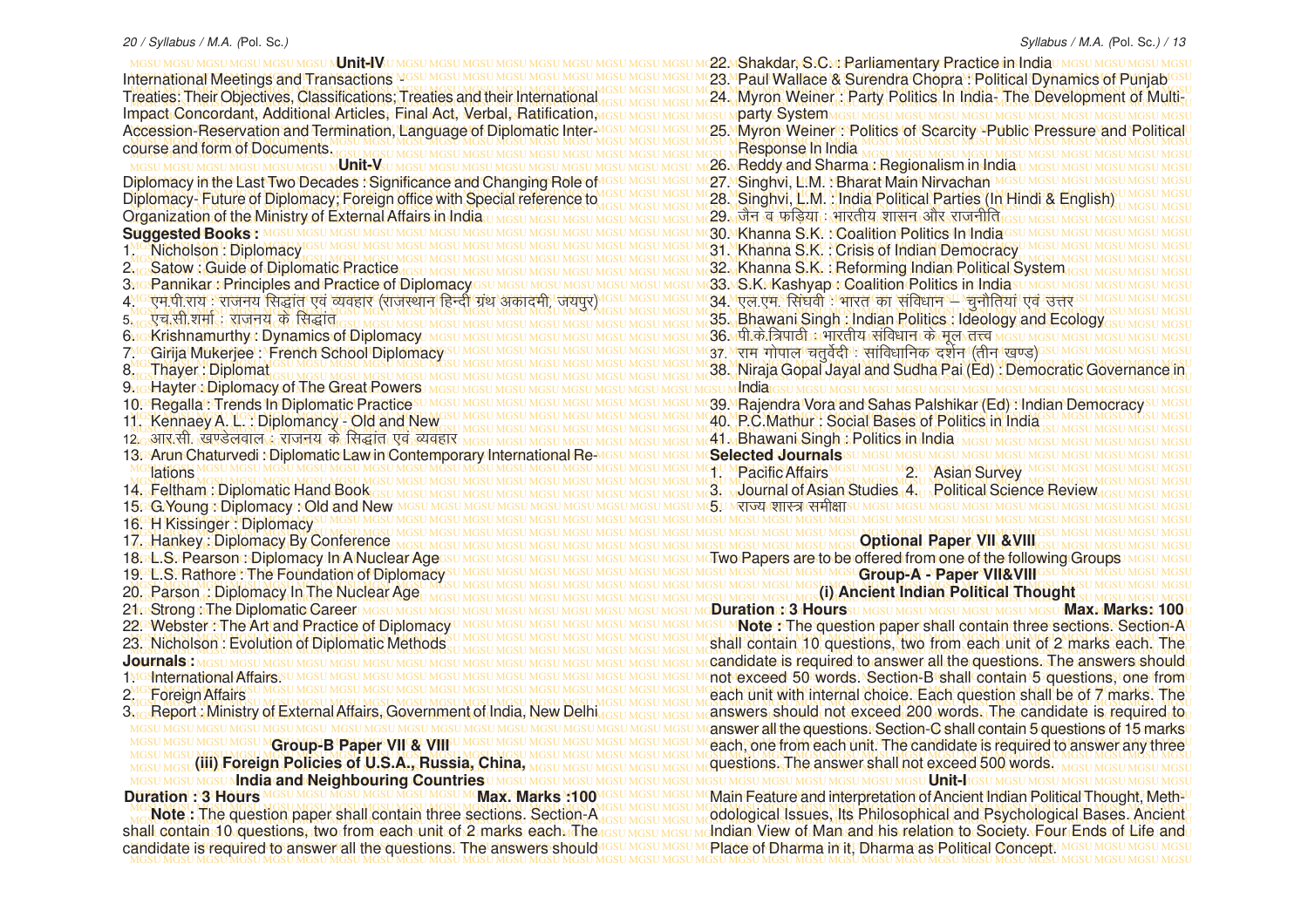MGSU MGSU MGSU MGSU MGSU MGSU MGSU MGSU MGSU MGSU MGSU MGSU MGSU MGSU MGSU MGSU MGSU MGSU MGSU MGSU MGSU MGSU MGSU MGSU MGSU MGSU MGSU MGSU MGSU MGSU MGSU MGSU MGSU MGSU MGSU MGSU MGSU MGSU MGSU MGSU MGSU MGSU MGSU MGSU MGSU MGSU MGSU MGSU MGSU MGSU MGSU MGSU MGSU MGSU MGSU MGSU MGSU MGSU MGSU MGSU MGSU MGSU MGSU MGSU Society and Thought in Ancient India-The pattern of development. MGSU MGSU MGSU MGSU MGSU MGSU MGSU MGSU MGSU MGSU MGSU MGSU MGSU MGSU MGSU MGSU MGSU MGSU MGSU MGSU MGSU MGSU MGSU MGSU MGSU MGSU MGSU MGSU MGSU MGSU MGSU MGSU **(ii) Theory and Practice of Diplomacy** MGSU MGSU MGSU MGSU MGSU MGSU MGSU MGSU MGSU MGSU MGSU MGSU MGSU MGSU MGSU MGSU MGSU MGSU MGSU MGSU MGSU MGSU MGSU MGSU MGSU MGSU MGSU MGSU MGSU MGSU MGSU MGSU 1. Altekar : State and Government In Ancient India MGSU MGSU MGSU MGSU MGSU MGSU MGSU MGSU MGSU MGSU MGSU MGSU MGSU MGSU MGSU MGSU MGSU MGSU MGSU MGSU MGSU MGSU MGSU MGSU MGSU MGSU MGSU MGSU MGSU MGSU MGSU MGSU MGSU MGSU MGSU MGSU MGSU MGSU MGSU MGSU MGSU MGSU MGSU MGSU MGSU MGSU MGSU MGSU MGSU MGSU MGSU MGSU MGSU MGSU MGSU MGSU MGSU MGSU MGSU MGSU MGSU MGSU MGSU MGSU 11. Ghosal,U.N. : Indian Public Life, Vol II MGSU MGSU MGSU MGSU MGSU MGSU MGSU MGSU MGSU MGSU MGSU MGSU MGSU MGSU MGSU MGSU MGSU MGSU MGSU MGSU MGSU MGSU MGSU MGSU MGSU MGSU MGSU MGSU MGSU MGSU MGSU MGSU MGSU MGSU MGSU MGSU MGSU MGSU MGSU MGSU MGSU MGSU MGSU MGSU MGSU MGSU MGSU MGSU MGSU MGSU MGSU MGSU MGSU MGSU MGSU MGSU MGSU MGSU MGSU MGSU MGSU MGSU MGSU MGSU **Unit-II USINIGHU MGSU MGSU MGSU MGSU Unit-IV** Kamandaka Nitisara GSU MGSU **Unit-V Suggested Books: MGSU MGSU MGSU MGSU MGSU MGSU MGS** 2. Beni Prasad : The State In Ancient India 3. **3. H.N. Sinha : Development of Indian Polity** 4. GSLDIShitar : Mauryan Polity MGSU MGSU MGSU MGSU 5. Devhuti : Harsha Chapter On Administration 6. R.S.Sharma : Feudalism In Ancient India *Institute* 7GSUJayaswal, KCPU MHindusPolity MGSU MGSU MGSU MGS 8. D.R.Bhandarker : Some Aspects of Hindu Polity 9. H.N.Law : Some Aspects of Ancient Indian Polity 10. Ghosal, U.N. : Hindu Rublic Life Woldsu MGSU MGSU 12. H.C.Sharma : Political Ideas and Institutions In Ancient India 13. Salaetore : Ancient Political Thought and Institutions 14. Spellman : Ancient Indian Political Ideas and Institutions 15. V.P.Verma : Ancient Indian Political Thought 16. V.R.Mehta : Foundations of Indian Political Thought

### **Group A- Paper VII&VIII**

MGSU MGSU MGSU MGSU MGSU MGSU MGSU MGSU MGSU MGSU MGSU MGSU MGSU MGSU MGSU MGSU MGSU MGSU MGSU MGSU MGSU MGSU MGSU MGSU MGSU MGSU MGSU MGSU MGSU MGSU MGSU MGSU of Precedence, Credentials and Full Power, Ideal Diplomat. MGSU MGSU MGSU MGSU MGSU MGSU MGSU MGSU MGSU MGSU MGSU MGSU MGSU MGSU MGSU MGSU MGSU MGSU MGSU MGSU MGSU MGSU MGSU MGSU MGSU MGSU MGSU MGSU MGSU MGSU MGSU MGSU Moss Note: The question paper shall contain three sections. Section-A GSU MGSU MGSU MC Types of Diplomacy: Democratic Parliamentary Diplomacy, Summit Di-<u>shall contain 10 questions, two from each unit of 2 marks each oThecsu Mosu Mosu Mosumo plomacy. Conference Diplomacy, Personal and Coalition Diplomacy -</u> MGSU MGSU MGSU MGSU MGSU MGSU MGSU MGSU MGSU MGSU MGSU MGSU MGSU MGSU MGSU MGSU MGSU MGSU MGSU MGSU MGSU MGSU MGSU MGSU MGSU MGSU MGSU MGSU MGSU MGSU MGSU MGSU Their Potential and Limits in the Modern World. MGSU MGSU MGSU MGSU MGSU MGSU MGSU MGSU MGSU MGSU MGSU MGSU MGSU MGSU MGSU MGSU MGSU MGSU MGSU MGSU MGSU MGSU MGSU MGSU MGSU MGSU MGSU MGSU MGSU MGSU MGSU MGSU not exceed 50 words. Section-B shall contain 5 questions, one from MGSU MGSU MGSU MGSU MGSU MGSU MGSU MGSU MGSU MGSU MGSU MGSU MGSU MGSU MGSU MGSU MGSU MGSU MGSU MGSU MGSU MGSU MGSU MGSU MGSU MGSU MGSU MGSU MGSU MGSU MGSU MGSU each unit with internal choice. Each question shall be of 7 marks. The<sub>GSU MGSU MGSU MGSU MG</sub>Old Diplomacy <sub>□</sub> Transition from Old to the New Diplomacy, New Techanswers⊧should⊲not⊴exceed⊧200⊴words∉Thercandidatesis⊧required⊴tossu <u>Mosu Mosu Mo</u>snique and Recent⊧Developmentsin Diplomacy, Diplomacy of Non÷Align-MGSU MGSU MGSU MGSU MGSU MGSU MGSU MGSU MGSU MGSU MGSU MGSU MGSU MGSU MGSU MGSU MGSU MGSU MGSU MGSU MGSU MGSU MGSU MGSU MGSU MGSU MGSU MGSU MGSU MGSU MGSU MGSU answer all the questions. Section-C shall contain 5 questions of 15 marks MGSU MGSU MGSU MGSU MGSU MGSU MGSU MGSU MGSU MGSU MGSU MGSU MGSU MGSU MGSU MGSU MGSU MGSU MGSU MGSU MGSU MGSU MGSU MGSU MGSU MGSU MGSU MGSU MGSU MGSU MGSU MGSU each, one from each unit. The candidate is required to answer any three su masu masu mg Propaganda in Modern Diplomacy : Diplomacy During War and Peace, questionsപThe answer shall not exceed 500 words ദൃധ MGSU MGSU MGSU MGSU MGSU MGSU MGS**Diplomacy of the Super Rower; Indian Diplomacy, Consular Agents and** MGSU MGSU MGSU MGSU MGSU MGSU MGSU MGSU MGSU MGSU MGSU MGSU MGSU MGSU MGSU MGSU MGSU MGSU MGSU MGSU MGSU MGSU MGSU MGSU MGSU MGSU MGSU MGSU MGSU MGSU MGSU MGSU Their Functions.**MGSU MGSU (iii) Modern Indian Social and Political Thought Duration : 3 Hours IGSU MGSU MGSU MGSU MGSU MGSU MGSU Max. Marks: 100** candidate is required to answer all the questions. The answers should answers should not exceed 200 words. The candidate is required to each, one from each unit. The candidate is required to answer any three questions. The answer shall not exceed 500 words. GSU MGSU

#### Syllabus / M.A. (Pol. Sc.) / 19

MGSU MGSU MGSU MGSU MGSU MGSU MGSU MGSU MGSU MGSU MGSU MGSU MGSU MGSU MGSU MGSU MGSU MGSU MGSU MGSU MGSU MGSU MGSU MGSU MGSU MGSU MGSU MGSU MGSU MGSU MGSU MGSU **Unit-II** MGSU MGSU MGSU MGSU MGSU MGSU MGSU MGSU MGSU MGSU MGSU MGSU MGSU MGSU MGSU MGSU MGSU MGSU MGSU MGSU MGSU MGSU MGSU MGSU MGSU MGSU MGSU MGSU MGSU MGSU MGSU MGSU Ancient Political Ideas in the Vedic Samhitas, Brahmanas and the MGSU MGSU MGSU MGSU MGSU MGSU MGSU MGSU MGSU MGSU MGSU MGSU MGSU MGSU MGSU MGSU MGSU MGSU MGSU MGSU MGSU MGSU MGSU MGSU MGSU MGSU MGSU MGSU MGSU MGSU MGSU MGSU MGSU MGSU MGSU MGSU MGSU MGSU MGSU MGSU MGSU MGSU MGSU MGSU MGSU MGSU MGSU MGSU MGSU MGSU MGSU MGSU MGSU MGSU MGSU MGSU MGSU MGSU MGSU MGSU MGSU MGSU MGSU MGSU Upanisnads. The Ideas of the Budhist and the Jain political Philosophy: MGSU MGSU MGSU MGSU MGSU MGSU MGSU MGSU MGSU MGSU MGSU MGSU MGSU MGSU MGSU MGSU MGSU MGSU MGSU MGSU MGSU MGSU MGSU MGSU MGSU MGSU MGSU MGSU MGSU MGSU MGSU MGSU Basic Concepts, Evolution, Character and interpretations. MGSU MGSU MGSU MGSU MGSU MGSU MGSU MGSU MGSU MGSU MGSU MGSU MGSU MGSU MGSU MGSU MGSU MGSU MGSU MGSU MGSU MGSU MGSU MGSU MGSU MGSU MGSU MGSU MGSU MGSU MGSU MGSU 14. M.P.Tondon : International Law MGSU MGSU MGSU MGSU MGSU MGSU MGSU MGSU MGSU MGSU MGSU MGSU MGSU MGSU MGSU MGSU MGSU MGSU MGSU MGSU MGSU MGSU MGSU MGSU MGSU MGSU MGSU MGSU MGSU MGSU MGSU MGSU MGSU MGSU MGSU MGSU MGSU MGSU MGSU MGSU MGSU MGSU MGSU MGSU MGSU MGSU MGSU MGSU MGSU MGSU MGSU MGSU MGSU MGSU MGSU MGSU MGSU MGSU MGSU MGSU MGSU MGSU MGSU MGSU Arthashastra of Kautilya : Political, Inter-State Relations, Mandal Theory; MGSU MGSU MGSU MGSU MGSU MGSU MGSU MGSU MGSU MGSU MGSU MGSU MGSU MGSU MGSU MGSU MGSU MGSU MGSU MGSU MGSU MGSU MGSU MGSU MGSU MGSU MGSU MGSU MGSU MGSU MGSU MGSU The Ramayana and the Mahabhart with Special reference to the Shanti MGSU MGSU MGSU MGSU MGSU MGSU MGSU MGSU MGSU MGSU MGSU MGSU MGSU MGSU MGSU MGSU MGSU MGSU MGSU MGSU MGSU MGSU MGSU MGSU MGSU MGSU MGSU MGSU MGSU MGSU MGSU MGSU Parva. MGSU MGSU MGSU MGSU MGSU MGSU MGSU MGSU MGSU MGSU MGSU MGSU MGSU MGSU MGSU MGSU MGSU MGSU MGSU MGSU MGSU MGSU MGSU MGSU MGSU MGSU MGSU MGSU MGSU MGSU MGSU MGSU 18- ih-vkj- HkkfV;k % varjkZ"Vªh; dkuwu MGSU MGSU MGSU MGSU MGSU MGSU MGSU MGSU MGSU MGSU MGSU MGSU MGSU MGSU MGSU MGSU MGSU MGSU MGSU MGSU MGSU MGSU MGSU MGSU MGSU MGSU MGSU MGSU MGSU MGSU MGSU MGSU 19- ,l-ds- diwj % varjkZ"Vªh; fof/k MGSU MGSU MGSU MGSU MGSU MGSU MGSU MGSU MGSU MGSU MGSU MGSU MGSU MGSU MGSU MGSU MGSU MGSU MGSU MGSU MGSU MGSU MGSU MGSU MGSU MGSU MGSU MGSU MGSU MGSU MGSU MGSU Political Ideas in the Classical Sanskrit Literature- Manu Smriti, MGSU MGSU MGSU MGSU MGSU MGSU MGSU MGSU MGSU MGSU MGSU MGSU MGSU MGSU MGSU MGSU MGSU MGSU MGSU MGSU MGSU MGSU MGSU MGSU MGSU MGSU MGSU MGSU MGSU MGSU MGSU MGSU 20. Richard A. Falk : The Status of Law in International Society MGSU MGSU MGSU MGSU MGSU MGSU MGSU MGSU MGSU MGSU MGSU MGSU MGSU MGSU MGSU MGSU MGSU MGSU MGSU MGSU MGSU MGSU MGSU MGSU MGSU MGSU MGSU MGSU MGSU MGSU MGSU MGSU 21. Jenks : The Common Law of Mankind MGSU MGSU MGSU MGSU MGSU MGSU MGSU MGSU MGSU MGSU MGSU MGSU MGSU MGSU MGSU MGSU MGSU MGSU MGSU MGSU MGSU MGSU MGSU MGSU MGSU MGSU MGSU MGSU MGSU MGSU MGSU MGSU MGSU MGSU MGSU MGSU MGSU MGSU MGSU MGSU MGSU MGSU MGSU MGSU MGSU MGSU MGSU MGSU MGSU MGSU MGSU MGSU MGSU MGSU MGSU MGSU MGSU MGSU MGSU MGSU MGSU MGSU MGSU MGSU Sukra Nitisara, Somdev and Hem Chandra, regarding the Theories of Origin of the State:Theory of Property, Family and Verna regarding the esu Mesu Mesu Meszaw अलग नेतृवेदी। एवः विभलेन्दु । तायलः जपः राष्ट्राष्ट्राव । अतरोष्ट्रीय विधि। Mesu Mesu Mesu MGSU MGSU MGSU MGSU MGSU MGSU MGSU MGSU MGSU MGSU MGSU MGSU MGSU MGSU MGSU MGSU MGSU MGSU MGSU MGSU MGSU MGSU MGSU MGSU MGSU MGSU MGSU MGSU MGSU MGSU MGSU MGSU Theories of Origin of the Contract Theory and other Theories: Politics, s10. General Cobbet : Cases of International Lawsu MGSU MGSU MGS 11. Green : International Law Through Cases 12. Jessup : Modern Law of Nations 13. Schwargen Berger : A Manual of International Law  $^{815}$ िएम पी $^{814}$ डीजे अंतर्राष्टीय विधि <u>16. हरिदत्त वेदालकार : अंतर्राष्ट्रीय कानन</u> <u>17. G</u> दिमोहन जैन अअंतर्राष्ट्रीय विधि 22. शील कान्ता आसोपा : अंतर्राष्ट्रीय विधि 23- v#.k prqosZnh ,oa foeysUnq rk;y % u, jk"Vª o varjkZ"Vªh; fof/k

## **Group B- Paper VII & VIII Duration : 3 Hours MGSU MGSU MGSU MGSU MGSU MMAX. CMarks: 100**

2. Beni Prasad: The State In Ancient India was under the state of the state of the section of the question paper shall contain three sections. Section-A 3<sub>GSU</sub>H.N.Sinha nDevelopment of Indian Rolity<sub>MGSU MGSU MGSU MGSU MGSU MGSU MGS**hall contain 10 questions, two from each unit of 2 marks each. The**</sub> MGSU MGSU MGSU MGSU MGSU MGSU MGSU MGSU MGSU MGSU MGSU MGSU MGSU MGSU MGSU MGSU MGSU MGSU MGSU MGSU MGSU MGSU MGSU MGSU MGSU MGSU MGSU MGSU MGSU MGSU MGSU MGSU candidate is required to answer all the questions. The answers should MGSU MGSU MGSU MGSU MGSU MGSU MGSU MGSU MGSU MGSU MGSU MGSU MGSU MGSU MGSU MGSU MGSU MGSU MGSU MGSU MGSU MGSU MGSU MGSU MGSU MGSU MGSU MGSU MGSU MGSU MGSU MGSU 5. Devhuti: Harsha Chapter On Administration MGSU MGSU MGSU MGSU MGSU MGSU MGSU MG not exceed 50 words. Section-B shall contain 5 questions, one from 6<sub>GSL</sub>R.S.Sharma.;Feudalism In Ancient India<sub>MGSU MGSU MGSU MGSU MGSU MGSU MGSU Mg**seach unit with internal choice..Each question shall be of 7 marks. The**</sub> MGSU MGSU MGSU MGSU MGSU MGSU MGSU MGSU MGSU MGSU MGSU MGSU MGSU MGSU MGSU MGSU MGSU MGSU MGSU MGSU MGSU MGSU MGSU MGSU MGSU MGSU MGSU MGSU MGSU MGSU MGSU MGSU answers should not exceed 200 words. The candidate is required to MGSU MGSU MGSU MGSU MGSU MGSU MGSU MGSU MGSU MGSU MGSU MGSU MGSU MGSU MGSU MGSU MGSU MGSU MGSU MGSU MGSU MGSU MGSU MGSU MGSU MGSU MGSU MGSU MGSU MGSU MGSU MGSU 8. D.R.Bhandarker : Some Aspects of Hindu Polity & Museum Missulmasu Missulmasu Missulman answer all the questions. Section-C shall contain 5 questions of 15 marks 9<sub>Gs</sub> H.N.Law : Some Aspects of Ancient Indian Rolity<sub>U MGSU MGSU MGSU MGSU MGSU MGSU MG**seach, one from each unit. The candidate is required to answer any three**</sub> MGSU MGSU MGSU MGSU MGSU MGSU MGSU MGSU MGSU MGSU MGSU MGSU MGSU MGSU MGSU MGSU MGSU MGSU MGSU MGSU MGSU MGSU MGSU MGSU MGSU MGSU MGSU MGSU MGSU MGSU MGSU MGSU questions. The answer shall not exceed 500 words. **Unit-I**

MGSU MGSU MGSU MGSU MGSU MGSU MGSU MGSU MGSU MGSU MGSU MGSU MGSU MGSU MGSU MGSU MGSU MGSU MGSU MGSU MGSU MGSU MGSU MGSU MGSU MGSU MGSU MGSU MGSU MGSU MGSU MGSU Origin, Nature, Development, Objectives of Diplomacy; Evolution of Di-MGSU MGSU MGSU MGSU MGSU MGSU MGSU MGSU MGSU MGSU MGSU MGSU MGSU MGSU MGSU MGSU MGSU MGSU MGSU MGSU MGSU MGSU MGSU MGSU MGSU MGSU MGSU MGSU MGSU MGSU MGSU MGSU plomacy as Weapon and Tools of National Power; 14. Spellman : Ancient Indian Political Ideas and Institutions<sup>1GSU MGSU MGSU MGSU MGSU MGSU MG</sup>Evolution of Diplomatic Practice<sup>rs</sup> Greek, Roman, Italian, French and MGSU MGSU MGSU MGSU MGSU MGSU MGSU MGSU MGSU MGSU MGSU MGSU MGSU MGSU MGSU MGSU MGSU MGSU MGSU MGSU MGSU MGSU MGSU MGSU MGSU MGSU MGSU MGSU MGSU MGSU MGSU MGSU 15. V.P.Verma: Ancient Indian Political Thought was under the state of state and the state of the school of Diplomacy; Contribution of Manu Smriti, Ramayan, <u>16stV.B.MehtaMFoundations of Indian Political Thought est Mest Mest Mest Mest Mest MestAbharat, Kautilya, Shukraniti, Somdeo; Functions of Diplomacy.su</u>

MGSU MGSU MGSU MGSU MGSU MGSU MGSU MGSU MGSU MGSU MGSU MGSU MGSU MGSU MGSU MGSU MGSU MGSU MGSU MGSU MGSU MGSU MGSU MGSU MGSU MGSU MGSU MGSU MGSU MGSU MGSU MGSU MGSU MGSU MGSU MGSU MGSU MGSU MGSU MGSU MGSU MGSU MGSU MGSU MGSU MGSU MGSU MGSU MGSU MGSU MGSU MGSU MGSU MGSU MGSU MGSU MGSU MGSU MGSU MGSU MGSU MGSU MGSU MGSU Diplomatic Agents : Class, Privileges and Immunities and their Func-MGSU MGSU**(ii) Modern Indian Social and Political Thought**esu Mesu Mesu Mesu Mesu Mes**tions) Rosition with regard to Third states, Diplomatic Bodyst Principles** Types of Diplomacy : Democratic Parliamentary Diplomacy, Summit Diplomacy, Conference Diplomacy, Personal and Coalition Diplomacy - **Unit-III**

Old Diplomacy - Transition from Old to the New Diplomacy, New Techment, UN Diplomacy.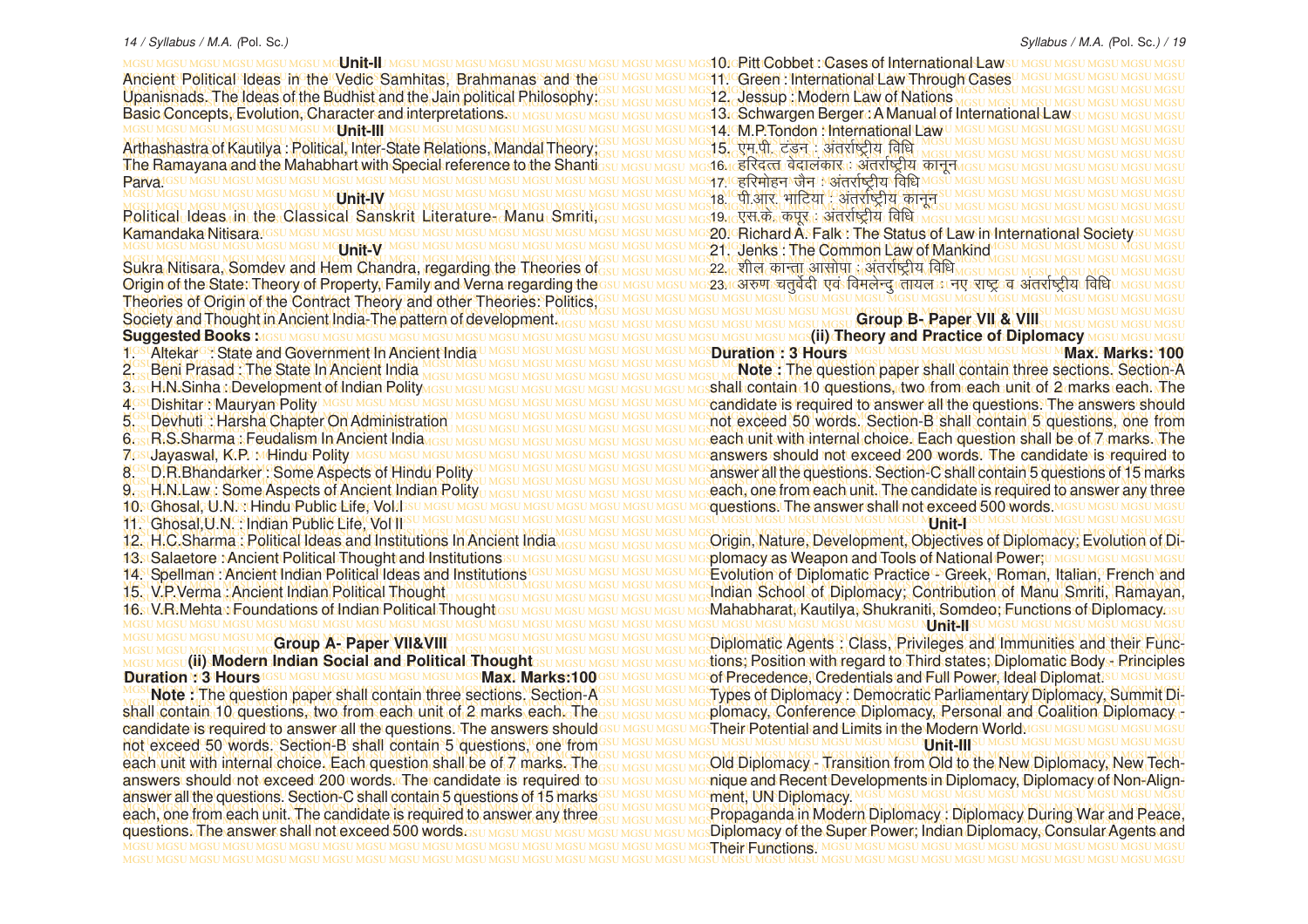MGSU MGSU MGSU MGSU MGSU MGSU MGSU MGSU MGSU MGSU MGSU MGSU MGSU MGSU MGSU MGSU MGSU MGSU MGSU MGSU MGSU MGSU MGSU MGSU MGSU MGSU MGSU MGSU MGSU MGSU MGSU MGSU answers should not exceed 200 words. The candidate is required to answer all the questions. Section-C shall contain 5 questions of 15 marks each, one from each unit. The candidate is required to answer any three questions. The answer shall not exceed 500 words and IGSU MGSU MGSU MGSU MGSU MGSU M**4 J FITL**I SU

MGSU MGSU MGSU MGSU MGSU MGSU MGSU MGSU MGSU MGSU MGSU MGSU MGSU MGSU MGSU MGSU MGSU MGSU MGSU MGSU MGSU MGSU MGSU MGSU MGSU MGSU MGSU MGSU MGSU MGSU MGSU MGSU ing the growth of International Law, Emergence of Super power and the MGSU MGSU MGSU MGSU MGSU MGSU MGSU MGSU MGSU MGSU MGSU MGSU MGSU MGSU MGSU MGSU MGSU MGSU MGSU MGSU MGSU MGSU MGSU MGSU MGSU MGSU MGSU MGSU MGSU MGSU MGSU MGSU Countries of the Third World and their Impact on International Law, Some Basis of International Law; Relations between International Law and Municipal Law-VariousTheories. Historical Evolution and Factors Helprecent Attempts MGSU MGSU MGSU MGSU MGSU MGSU MGSU

## **Unit-II**

MGSU MGSU MGSU MGSU MGSU MGSU MGSU MGSU MGSU MGSU MGSU MGSU MGSU MGSU MGSU MGSU MGSU MGSU MGSU MGSU MGSU MGSU MGSU MGSU MGSU MGSU MGSU MGSU MGSU MGSU MGSU MGSU State Territory: Modes of Acquisition and Loss of State Territory, State State: Sovereign States and Part Sovereign States; Union Commonwealt of Nation: Neutralized States. Succession; Recognition of States. Self-Defence; Intervention; Doctrine of Necessity and Self-Preservation

MGSU MGSU MGSU MGSU MGSU MGSU MGSU MGSU MGSU MGSU MGSU MGSU MGSU MGSU MGSU MGSU MGSU MGSU MGSU MGSU MGSU MGSU MGSU MGSU MGSU MGSU MGSU MGSU MGSU MGSU MGSU MGSU **Unit-III**

Treaties, Jurisdiction - Limits of States Jurisdiction, Asylum and Extradi-Settlement of International Disputes, Amicable and Compulsive.

#### **Unit-IV**

MGSU MGSU MGSU MGSU MGSU MGSU MGSU MGSU MGSU MGSU MGSU MGSU MGSU MGSU MGSU MGSU MGSU MGSU MGSU MGSU MGSU MGSU MGSU MGSU MGSU MGSU MGSU MGSU MGSU MGSU MGSU MGSU Warfare on Land, Belligerent Occupation etc. Warfare on sea, Prize of Termination of War, Belligerency and Insurgency. Enemy Character of person, Property, Corporation etc. Courts. Areal Warfare and Nuclear Warfare, War Crime. MGSL **Unit-V**

Doctrine of Postliminium, The law of Neutrality - Neutrality : Its Definition and Kinds, Evolution of Neutrality, Neutrals and Belligerents, Duties of Neutrals and Belligerents, Right of Angary, Blockade and Contraband. Unneutral Service and Right of Visit and Search; Doctrine of Continuous Voyage.

#### **Suggested Book :** U MGSU MGSU MGSU MGS

- MGSU MGSU MGSU MGSU MGSU MGSU MGSU MGSU MGSU MGSU MGSU MGSU MGSU MGSU MGSU MGSU MGSU MGSU MGSU MGSU MGSU MGSU MGSU MGSU MGSU MGSU MGSU MGSU MGSU MGSU MGSU MGSU 1. Oppenheim : International Law, Vols. I and II
- 2. Fenwick : International Law
- 3MGStarke Mnternational Law
- 4. Briely : International Law
- 5. Kelson : Principles of International Law
- 6. Gould : An Introduction To International Law
- 7. Friedman : The Changing Structure of International Law.
- 8. S.S.Duvey : International Law (Hindi)
- <u>Mos</u>Nagendra Singh : RecentTrends In Development To International umesumesumeCo-operation and Boycott, Perspective of Western Civilization, Rarlia-u MGSU MGSU MGSU MGSU MGSU MGSU MGSU MGSU MGSU MGSU MGSU MGSU MGSU MGSU MGSU MGSU MGSU MGSU MGSU MGSU MGSU MGSU MGSU MGSU MGSU MGSU MGSU MGSU MGSU MGSU MGSU MGSU mentary Democracy, Science and Technology, State and Statelessness, MGSU MGSU MGSU MGSU MGSU MGSU MGSU MGSU MGSU MGSU MGSU MGSU MGSU MGSU MGSU MGSU MGSU MGSU MGSU MGSU MGSU MGSU MGSU MGSU MGSU MGSU MGSU MGSU MGSU MGSU MGSU MGSU 9<u>∿GNagendra Singh rRecent</u> Trends In Development To International **SUAWEST**

nswer all the questions. Section-C shall contain 5 questions of 15 marks<sup>MGSU MGSU MGSU MThe Nature</sup> and Content: Genesis of Indian Thought and Compulsion of MGSU MGSU MGSU MGSU MGSU MGSU MGSU MGSU MGSU MGSU MGSU MGSU MGSU MGSU MGSU MGSU MGSU MGSU MGSU MGSU MGSU MGSU MGSU MGSU MGSU MGSU MGSU MGSU MGSU MGSU MGSU MGSU ach, one from each unit. The candidate is required to answer any three asy mosulational Movement, Synthesis of Thought and Activation, Contact with MGSU MGSU MGSU MGSU MGSU MGSU MGSU MGSU MGSU MGSU MGSU MGSU MGSU MGSU MGSU MGSU MGSU MGSU MGSU MGSU MGSU MGSU MGSU MGSU MGSU MGSU MGSU MGSU MGSU MGSU MGSU MGSU the west and the Nature of Impact. MGSU MGSU MGSU MGSU MGSU MGSU MGSU MGSU MGSU MGSU MGSU MGSU MGSU MGSU MGSU MGSU MGSU MGSU MGSU MGSU MGSU MGSU MGSU MGSU MGSU MGSU MGSU MGSU MGSU MGSU MGSU MGSU Thought of Socio-Religious Regeneration : Socio-Religious Reform prolature, scope and sources of International Law; Sanctions, I MGSU MGSU MGSU MGSU MGSU MGG UNICAL Evolution, Protest and Reforms - Institutional bases. MGSU MGSU MGSU MGSU MGSU MGSU MGSU MGSU MGSU MGSU MGSU MGSU MGSU MGSU MGSU MGSU MGSU MGSU MGSU MGSU MGSU MGSU MGSU MGSU MGSU MGSU MGSU MGSU MGSU MGSU MGSU MGSU Nature, scope and sources of International Law; Sanctions; lasis of International Law; Relations between International Law and <sub>IGSU MGSU MGSU M</sub>Ram Mohan Ray, Social Justice, Religion and Humanism. Dayanand su lunicipal Law-VariousTheories. Historical Evolution and Factors Help™ssu Mosu Mosu McSocial Equality, Integration and Justice. Nationalism and International-⊔ MGSU MGSU MGSU MGSU MGSU MGSU MGSU MGSU MGSU MGSU MGSU MGSU MGSU MGSU MGSU MGSU MGSU MGSU MGSU MGSU MGSU MGSU MGSU MGSU MGSU MGSU MGSU MGSU MGSU MGSU MGSU MGSU MGSU MGSU MGSU MGSU MGSU **Unit-I**IGSU MGSU MGSU MGSU MGSU MGSU MGSU ism. Modern India & Swami Vivekanand.

MGSU MGSU MGSU MGSU MGSU MGSU MGSU MGSU MGSU MGSU MGSU MGSU MGSU MGSU MGSU MGSU MGSU MGSU MGSU MGSU MGSU MGSU MGSU MGSU MGSU MGSU MGSU MGSU MGSU MGSU MGSU MGSU Liberal Foundations : The Vision of M.G. Ranade & G.K. Gokhale : The MGSU MGSU MGSU MGSU MGSU MGSU MGSU MGSU MGSU MGSU MGSU MGSU MGSU MGSU MGSU MGSU MGSU MGSU MGSU MGSU MGSU MGSU MGSU MGSU MGSU MGSU MGSU MGSU MGSU MGSU MGSU MGSU British connection, Loyalty and National Self Respect, Spiritualization of MGSU MGSU MGSU MGSU MGSU MGSU MGSU MGSU MGSU MGSU MGSU MGSU MGSU MGSU MGSU MGSU MGSU MGSU MGSU MGSU MGSU MGSU MGSU MGSU MGSU MGSU MGSU MGSU MGSU MGSU MGSU MGSU tate: Sovereign States and Part Sovereign States; Union Commonwealth assumes in Rolitics, The issue of Purity and Primacy of Means of Protest : Modernsu MGSU MGSU MGSU MGSU MGSU MGSU MGSU MGSU MGSU MGSU MGSU MGSU MGSU MGSU MGSU MGSU MGSU MGSU MGSU MGSU MGSU MGSU MGSU MGSU MGSU MGSU MGSU MGSU MGSU MGSU MGSU MGSU ization and Constitutionalism, Social Regeneration and National Con-MGSU MGSU MGSU MGSU MGSU MGSU MGSU MGSU MGSU MGSU MGSU MGSU MGSU MGSU MGSU MGSU MGSU MGSU MGSU MGSU MGSU MGSU MGSU MGSU MGSU MGSU MGSU MGSU MGSU MGSU MGSU MGSU MGSU MGSU MGSU MGSU MGSU MGSU MGSU MGSU MGSU MGSU MGSU MGSU MGSU MGSU MGSU MGSU MGSU MGSU MGSU MGSU MGSU MGSU MGSU MGSU MGSU MGSU MGSU MGSU MGSU MGSU MGSU MGSU Economic Nationalism: Dadabhai Naoroji, Theory of Moral and material ielf-Defence; Intervention; Doctrine of Necessity and Self-Preservation,<u>wesu Mesu McCuransuMuGuRanade's Alternative, G.K. Gokhale's Views on Protectionu</u> MGSU MGSU MGSU MGSU MGSU MGSU MGSU MGSU MGSU MGSU MGSU MGSU MGSU MGSU MGSU MGSU MGSU MGSU MGSU MGSU MGSU MGSU MGSU MGSU MGSU MGSU MGSU MGSU MGSU MGSU MGSU MGSU Subject of International Law- States and Individuals; Nationality. **SU MGSU MGSU MGSU MGSU MGSU MGSU Unit-II**IG solidation, Secularism, Self Government. and Free Trade, Economic Regeneration and the States.

**Unit-III**

MGSU MGSU MGSU MGSU MGSU MGSU MGSU MGSU MGSU MGSU MGSU MGSU MGSU MGSU MGSU MGSU MGSU MGSU MGSU MGSU MGSU MGSU MGSU MGSU MGSU MGSU MGSU MGSU MGSU MGSU MGSU MGSU Diplomatic Agent and Consuls; International Responsibility of states, Diplomatic Agent and Consuls; International Responsibility of states <sub>MGSU MGSU MGSU M</sub>Militant Nationalist Foundations: B.G.Tilak's Perspectives of The Britishu Yeaties, Jurisdiction™Limits of States Jurisdiction, Asylum and Extradi™GSU MGSU MGSU MC**onnection, Means of Protest: Resistance, Boycott Non-Cooperation**, U MGSU MGSU MGSU MGSU MGSU MGSU MGSU MGSU MGSU MGSU MGSU MGSU MGSU MGSU MGSU MGSU MGSU MGSU MGSU MGSU MGSU MGSU MGSU MGSU MGSU MGSU MGSU MGSU MGSU MGSU MGSU MGSU tion, International Court of Justice; United Nation and its specialized Most Most Most Most Most Most Most of Swaraj, National Dignity and National Reconstruction MGSU MGSU MGSU MGSU MGSU MGSU MGSU MGSU MGSU MGSU MGSU MGSU MGSU MGSU MGSU MGSU MGSU MGSU MGSU MGSU MGSU MGSU MGSU MGSU MGSU MGSU MGSU MGSU MGSU MGSU MGSU MGSU Agencies; International Criminal Law. iettlement of International Disputes, Amicable and Compulsive SU MGSU MGSU MGSU MG**Evolution, Shift in view after 1915. The Moderate Perspectives**, MGSU MGSU MGSU MGSU MGSU MGSU MGSU MGSU MGSU MGSU MGSU MGSU MGSU MGSU MGSU MGSU MGSU MGSU MGSU MGSU MGSU MGSU MGSU MGSU MGSU MGSU MGSU MGSU MGSU MGSU MGSU MGSU MGSU MGSU Lajpat Rai's Perspective of Social Justice and National Integration, Na-Definition and Nature of War, Declaration of War, Effects of War, Modes and Modes and Motor Meaning Religion, Social Reforms and Political Evolution assumes unesul lefinition and Nature of War, Declaration of War, Effects of War, Modes <sub>MGSU MGSU MGSU M</sub>tionalism, Religion, Social Reforms and Political Evolution. <sub>GSU MGSU</sub> Mgsu Mgsu f Termination of War, Belligerency and Insurgency. Enemy Character of MGSU MGSU MGSU MC**Penominational Response to Nationalism : Syed Ahmed Khan and M:A:U** erson, Property, Corporation etcsumesum assumesum assumesum assumesum assumesum contract in the British Rule and Muslims in India, Inadequacies of Varfare on Land, Belligerent Occupation etc. Warfare on sea, Prize<sub>MGSU MGSU MGSU MGSU M</sub>Parliamentary-democrat Process, Secularism and Nationalism, Religion, MGSU MGSU MGSU MGSU MGSU MGSU MGSU MGSU MGSU MGSU MGSU MGSU MGSU MGSU MGSU MGSU MGSU MGSU MGSU MGSU MGSU MGSU MGSU MGSU MGSU MGSU MGSU MGSU MGSU MGSU MGSU MGSU Social - Order and Political Separatism, The Two Nation Theory. MGSU MGSU MGSU MGSU MGSU MGSU MGSU MGSU MGSU MGSU MGSU MGSU MGSU MGSU MGSU MGSU MGSU MGSU MGSU MGSU MGSU MGSU MGSU MGSU MGSU MGSU MGSU MGSU MGSU MGSU MGSU MGSU The Concept of Swaraj, National Dignity and National Reconstruction thought, National Education and Swadeshi, Social Reforms, Political **Unit-IV**

MGSU MGSU MGSU MGSU MGSU MGSU MGSU MGSU MGSU MGSU MGSU MGSU MGSU MGSU MGSU MGSU MGSU MGSU MGSU MGSU MGSU MGSU MGSU MGSU MGSU MGSU MGSU MGSU MGSU MGSU MGSU MGSU  $\rm{Doctrine}$  of Postliminium, The law of Neutrality , Neutrality : Its Definition assumes may be the V.D.Savarkar's Concept of Hindutav, Bases of Integrative Nationalism :  $\rm{D}$ nd Kinds, Evolution of Neutrality, Neutrals and Belligerents, Duties of GSU MGSU MGSU MCAurobindo: Cultural Spiritual Basis of Nationalism, Militant Nationalismu MGSU MGSU MGSU MGSU MGSU MGSU MGSU MGSU MGSU MGSU MGSU MGSU MGSU MGSU MGSU MGSU MGSU MGSU MGSU MGSU MGSU MGSU MGSU MGSU MGSU MGSU MGSU MGSU MGSU MGSU MGSU MGSU and Resistance : Humanism, Universalism. MGSU MGSU MGSU MGSU MGSU MGSU MGSU MGSU MGSU MGSU MGSU MGSU MGSU MGSU MGSU MGSU MGSU MGSU MGSU MGSU MGSU MGSU MGSU MGSU MGSU MGSU MGSU MGSU MGSU MGSU MGSU MGSU Inneutral Service and Right of Visit and Search; Doctrine of Continuous Masu Mosum Rabindranath Tagore: Nationalism and Universalism. Bases of Social-MGSU MGSU MGSU MGSU MGSU MGSU MGSU MGSU MGSU MGSU MGSU MGSU MGSU MGSU MGSU MGSU MGSU MGSU MGSU MGSU MGSU MGSU MGSU MGSU MGSU MGSU MGSU MGSU MGSU MGSU MGSU MGSU ism and democracy : M.N. Roy : Transition from Marxism to Radical MGSU MGSU MGSU MGSU MGSU MGSU MGSU MGSU MGSU MGSU MGSU MGSU MGSU MGSU MGSU MGSU MGSU MGSU MGSU MGSU MGSU MGSU MGSU MGSU MGSU MGSU MGSU MGSU MGSU MGSU MGSU MGSU Humanism, The New Social Order. **Unit-V**

MGSU MGSU MGSU MGSU MGSU MGSU MGSU MGSU MGSU MGSU MGSU MGSU MGSU MGSU MGSU MGSU MGSU MGSU MGSU MGSU MGSU MGSU MGSU MGSU MGSU MGSU MGSU MGSU MGSU MGSU MGSU MGSU MGSU MGSU MGSU MGSU MGSU MGSU MGSU MGSU MGSU MGSU MGSU MGSU MGSU MGSU MGSU MGSU MGSU MGSU MGSU MGSU MGSU MGSU MGSU MGSU MGSU MGSU MGSU MGSU MGSU MGSU MGSU MGSU Jawaharlal Nehru : Liberal and Socialist Influences: Nationalism and World MGSU MGSU MGSU MGSU MGSU MGSU MGSU MGSU MGSU MGSU MGSU MGSU MGSU MGSU MGSU MGSU MGSU MGSU MGSU MGSU MGSU MGSU MGSU MGSU MGSU MGSU MGSU MGSU MGSU MGSU MGSU MGSU Order, Social Integration, Secularism, Nation Building, Democracy, So-MGSU MGSU MGSU MGSU MGSU MGSU MGSU MGSU MGSU MGSU MGSU MGSU MGSU MGSU MGSU MGSU MGSU MGSU MGSU MGSU MGSU MGSU MGSU MGSU MGSU MGSU MGSU MGSU MGSU MGSU MGSU MGSU cialism, Planned Economic Development and Industrial Growth. MGSU MGSU MGSU MGSU MGSU MGSU MGSU MGSU MGSU MGSU MGSU MGSU MGSU MGSU MGSU MGSU MGSU MGSU MGSU MGSU MGSU MGSU MGSU MGSU MGSU MGSU MGSU MGSU MGSU MGSU MGSU MGSU MGSU MGSU MGSU MGSU MGSU MGSU MGSU MGSU MGSU MGSU MGSU MGSU MGSU MGSU MGSU MGSU MGSU MGSU MGSU MGSU MGSU MGSU MGSU MGSU MGSU MGSU MGSU MGSU MGSU MGSU MGSU MGSU B.R. Ambedkar : Social Justice and Social Integration, Nationalism, Con-MGSU MGSU MGSU MGSU MGSU MGSU MGSU MGSU MGSU MGSU MGSU MGSU MGSU MGSU MGSU MGSU MGSU MGSU MGSU MGSU MGSU MGSU MGSU MGSU MGSU MGSU MGSU MGSU MGSU MGSU MGSU MGSU stitutional Framework, Rule of Law and Nation Building. MG Friedman : The Changing Structure of International Law UMGSU MGSU MGSU MGSU MGGU MGCU K. Gandhi's Thought and the Legacy : Formative Influences of Thought MGSU MGSU MGSU MGSU MGSU MGSU MGSU MGSU MGSU MGSU MGSU MGSU MGSU MGSU MGSU MGSU MGSU MGSU MGSU MGSU MGSU MGSU MGSU MGSU MGSU MGSU MGSU MGSU MGSU MGSU MGSU MGSU  $\sim$  S.S.Duvey : International Law (Hindi) wasu Mosulmasu Mosulmasu Mosulmasu Mosulmasu Mosulmasu Mosulmasu Mosulmasu Mosulmasu Mosulmasu Mosulmasu Mosulmasu Mosulmasu Mosulmasu Mosulmasu Mosulmasu Mosulmasu Mosulmasu Mos